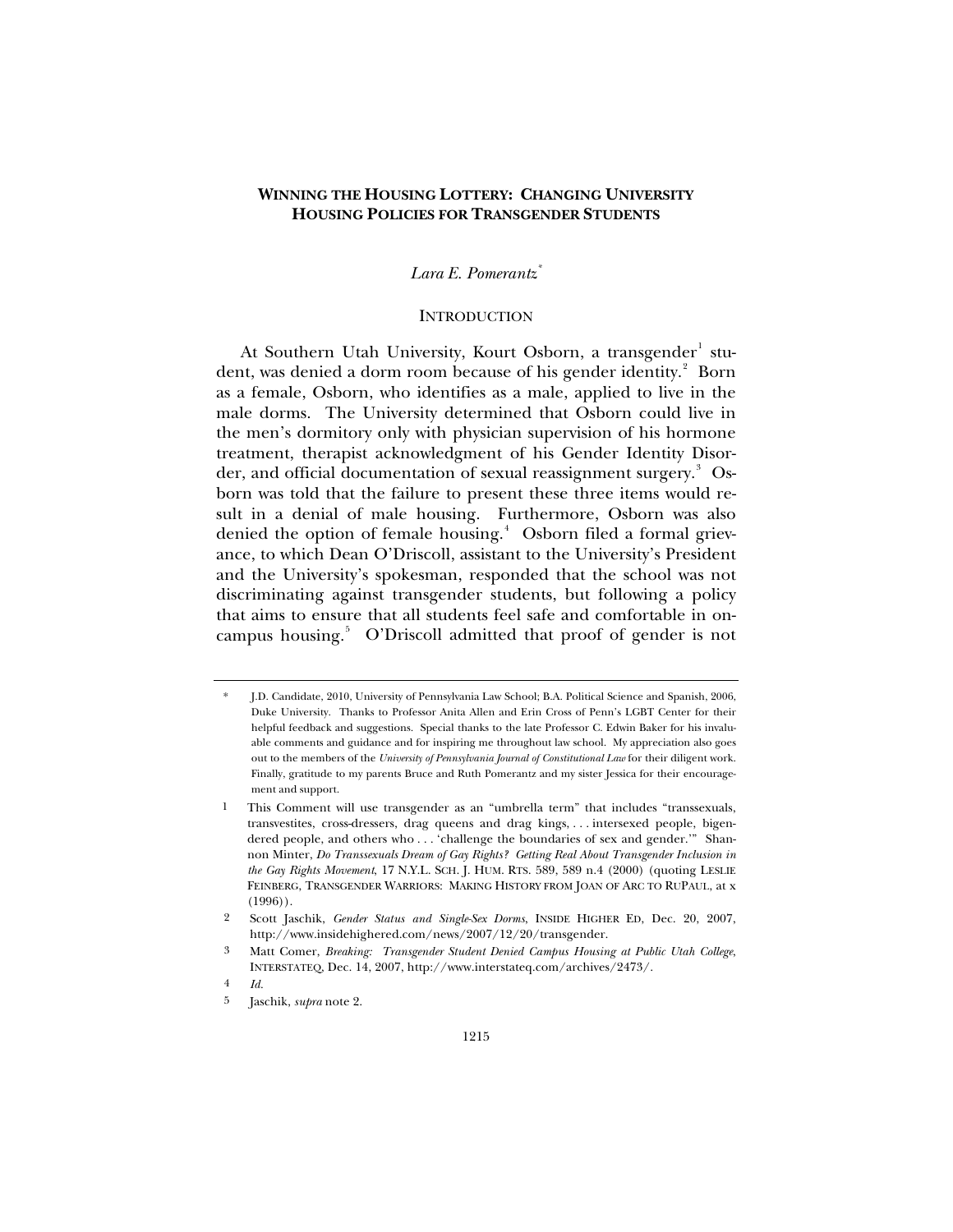required of all students; only transgender students must provide writ-ten medical proof.<sup>[6](#page-1-0)</sup> In response to the University's statement that they only offer male or female student housing, Osborn stated that it was "archaic to believe people of different genders can't live in an apartment together." Osborn felt "dehumanized, degraded, demoralized."[8](#page-1-2)

What happens when transgender and non-transgender worlds collide? What happens when these worlds converge in the context of an individual's most intimate space, the home? Kourt Osborn's experience reveals the unfortunate story of a college student denied the opportunity to live in a college residence hall—an integral social part of the college experience. It appears that the University acted on the premise that other students would not feel comfortable living with a transgender individual.

The fear and uncertainty surrounding the transgender experience result in part from limited public exposure to individuals in the transgender community. The current increase in transgender visibility and university housing requests from transgender students necessitate a reevaluation of campus housing policies to ensure that all students have safe and comfortable housing options.<sup>[10](#page-1-4)</sup> Universitymandated, gender-based housing policies force transgender students into gendered rooming situations based on biological sex, instead of gender identification. Harassment of transgender individuals is not an isolated event at school, but an ongoing epidemic.<sup>[11](#page-1-5)</sup> Recognition

<span id="page-1-0"></span><sup>6</sup> Matt Comer, *Southern Utah Responds to Denial of Transgender Student Housing*, INTERSTATEQ, Dec. 18, 2007, http://www.interstateq.com/archives/2479/ ("'[A letter] has to state clearly, by a doctor, are we dealing with a male student or a female student . . . .'" (alteration in original)).

<span id="page-1-1"></span><sup>7</sup> *Id.*

<span id="page-1-2"></span><sup>8</sup> *Id.*

<span id="page-1-3"></span><sup>9</sup> While understandable that the University would be concerned with accommodating the needs of the majority of the student body, this traditional housing policy, grounded in institutionalized heterosexism, marginalizes and alienates many students, such as gender non-conforming students. This policy ignores those students who prefer living with someone of the opposite sex or gender, as well as those who are uncomfortable being housed according to biological sex. *See* Comer, *supra* note 3.

<span id="page-1-4"></span><sup>10</sup> *See generally* Brett Beemyn, *Serving the Needs of Transgender College Students*, 1 J. GAY & LESBIAN ISSUES IN EDUC. 33 (2003) (explaining that although transgender youth are becoming increasingly visible on college campuses, they remain one of the most underserved populations).

<span id="page-1-5"></span><sup>11</sup> *See generally* Harsh Realities *Finds Transgender Youth Face Extreme Harassment in School,* GAY, LESBIAN AND STRAIGHT EDUC. NETWORK, Mar. 17, 2009, http://www.glsen.org/cgibin/iowa/all/news/record/2388.html (discussing the high levels of victimization that transgender youth face in school).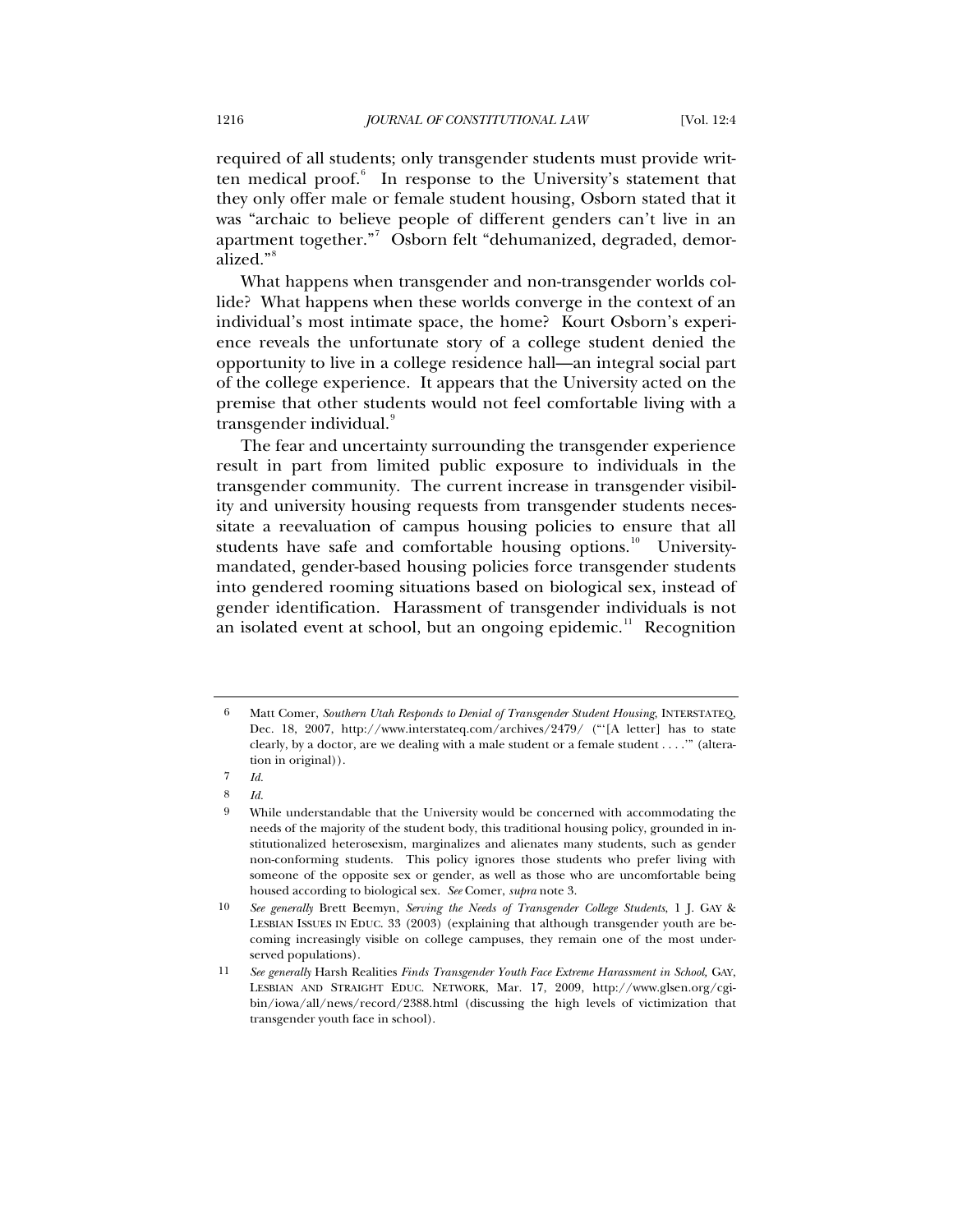of this epidemic is a critical first step in achieving inclusive, nondiscrimination policies and safer, inclusive campus communities.

The conflicting interests of transgender and non-transgender students present a quandary for university housing. College students have a legitimate and fundamental interest in their living arrangements on college campuses. Although in the minority, transgender students should also have the opportunity to live in a comfortable environment. Transgender students may assert their right to campus living arrangements according to their self-identified gender, rather than their birth sex. If universities honor these claims, they may face legitimate objections from non-transgender students on grounds of modesty, safety, and the right to privacy within the home. Failure to honor such claims may also be met by objections from transgender students. The potential constitutional claims that could result from accommodating the housing needs of transgender students are laden with conflict. These constitutional issues would arise in the public university context and suggest the need for public universities to implement housing policy changes. Private universities would also benefit from such policy recommendations. Universities should provide housing options that protect gender expression and identity of transgender students and take into account the interests of the rest of the student body.

University life for transgender students should not be marred by frustration and alienation within their living space and larger social college environment. This Comment recognizes the difficulties universities face in balancing the needs of transgender and nontransgender students and placing transgender students, particularly pre-operative students, $12$  in housing according to self-defined gender identity. Sex segregated housing should remain an option, but not the only option. This Comment suggests that universities make assignments on the basis of students' self-defined gender identity. As

<span id="page-2-0"></span><sup>12 &</sup>quot;Pre-operative" refers to individuals who desire, but have not yet had, sexual reassignment surgery (SRS), while "post-operative" individuals have had SRS. "Non-operative" is a term describing individuals who do not want, or are unable to have, SRS. Such individuals may undergo hormonal and surgical treatments or instead "change their gender presentations without bodily alteration." Patricia Gagne & Richard Tewksbury, *Conformity Pressures and Gender Resistance Among Transgendered Individuals*, 45 SOC. PROBS. 81, 83 (1998); s*ee also* NICOLETTE SIRAGUSA, GAY, LESBIAN AND STRAIGHT EDUC. NETWORK, THE LANGUAGE OF GENDER: A DISCUSSION AND VOCABULARY LIST FOR EDUCATORS ON GENDER IDENTITY 5 (2001), http://glsen.org/binary-data/GLSEN\_ATTACHMENTS/file/179-1.pdf. *But see* Telephone Interview with Kathryn L. Stewart, Youth Law Project Attorney, Equality Advocates Pennsylvania (Jan. 5, 2009) (explaining that the term post-operative is a "misnomer" given the debate within the transgender community as to what surgery is necessary to be made into what is classically described as a biologically male or female body).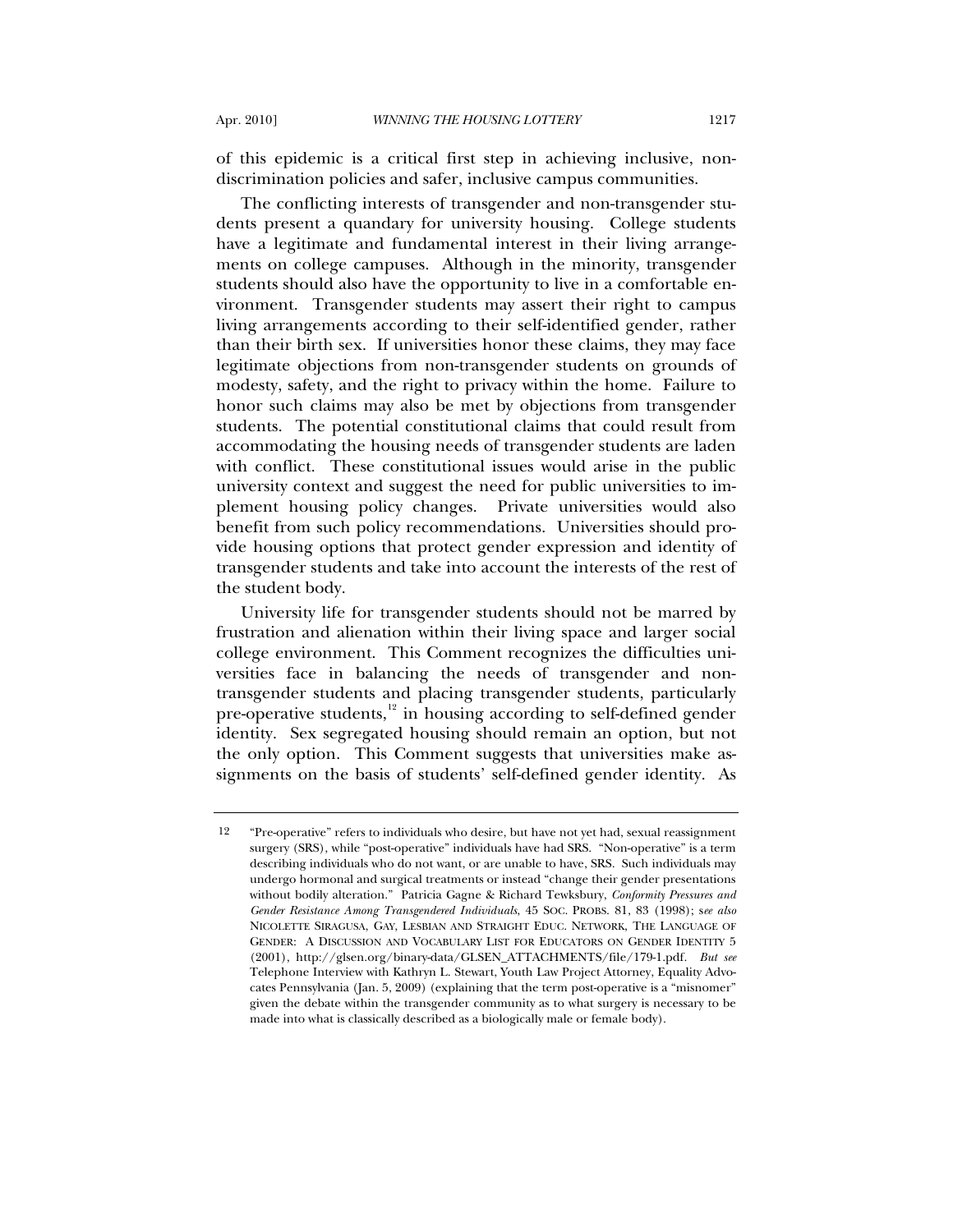an initial step, universities would change housing forms to include a non-binary gender question, which gives students the option to selfidentify outside of the male and female categories. In addition, universities would not force transgender students to provide official documentation of sex reassignment surgery. This Comment will also explore the importance of gender-neutral housing as a means to ensure that transgender students benefit from academic and social life. In order to accommodate gender non-conforming individuals and recognize students' true gender identity, students who choose this option would be assigned housing regardless of gender.

Part I of the Comment provides an overview of university housing policies. Part II discusses gender theory, social construction of gender, and approaches to challenging the current discourse. Part III explores the right to gender self-determination and challenges the notion that the state can and should define your gender identity. Part IV examines constitutional claims that transgender and nontransgender students may assert within the context of university oncampus housing by exploring various facets of the right to privacy. Part V considers students' First Amendment freedom of association claims. Part VI evaluates current university housing policies and argues that universities have a legal duty to provide alternative housing options to meet the needs of transgender students.

## I. OVERVIEW OF UNIVERSITY CAMPUS HOUSING ISSUES

University housing is replete with complications and difficult choices that impact a fundamental aspect of the college experience. Roommate and hallmate assignments, as well as bathroom access, are frequent sources of tension and raise contentious and complex issues for transgender students. Most university housing is designated as single sex by room, hall, or building and is based on traditional conceptions of sex and gender. $13$  The implications are significant for all,

<span id="page-3-0"></span><sup>13</sup> The establishment of co-ed dorms in the 1960s and 1970s provides a historical backdrop for considering campus housing today. *See generally* ELANA LEVINE, WALLOWING IN SEX: THE NEW SEXUAL CULTURE OF 1970S AMERICAN TELEVISION 9 (2007) (explaining that the social movements and sexual revolution of the 1960s and 1970s led to the establishment of co-ed dorms); 2 RELIGION AND AMERICAN CULTURES: AN ENCYCLOPEDIA OF TRADITIONS, DIVERSITY AND POPULAR EXPRESSIONS 399 (2003) (noting that colleges established co-ed dorms in the 1960s and 1970s and stopped prohibiting men and women from entering each other's dormitories). The liberalization of campus housing suggests that the norm of single sex housing was destabilized, but the impact of experimentation has been limited because sex segregated housing persists and universities struggle with accommodating gender non-conforming individuals. It should be noted that a student might check off a box that indicates self-identified gender that is contrary to biological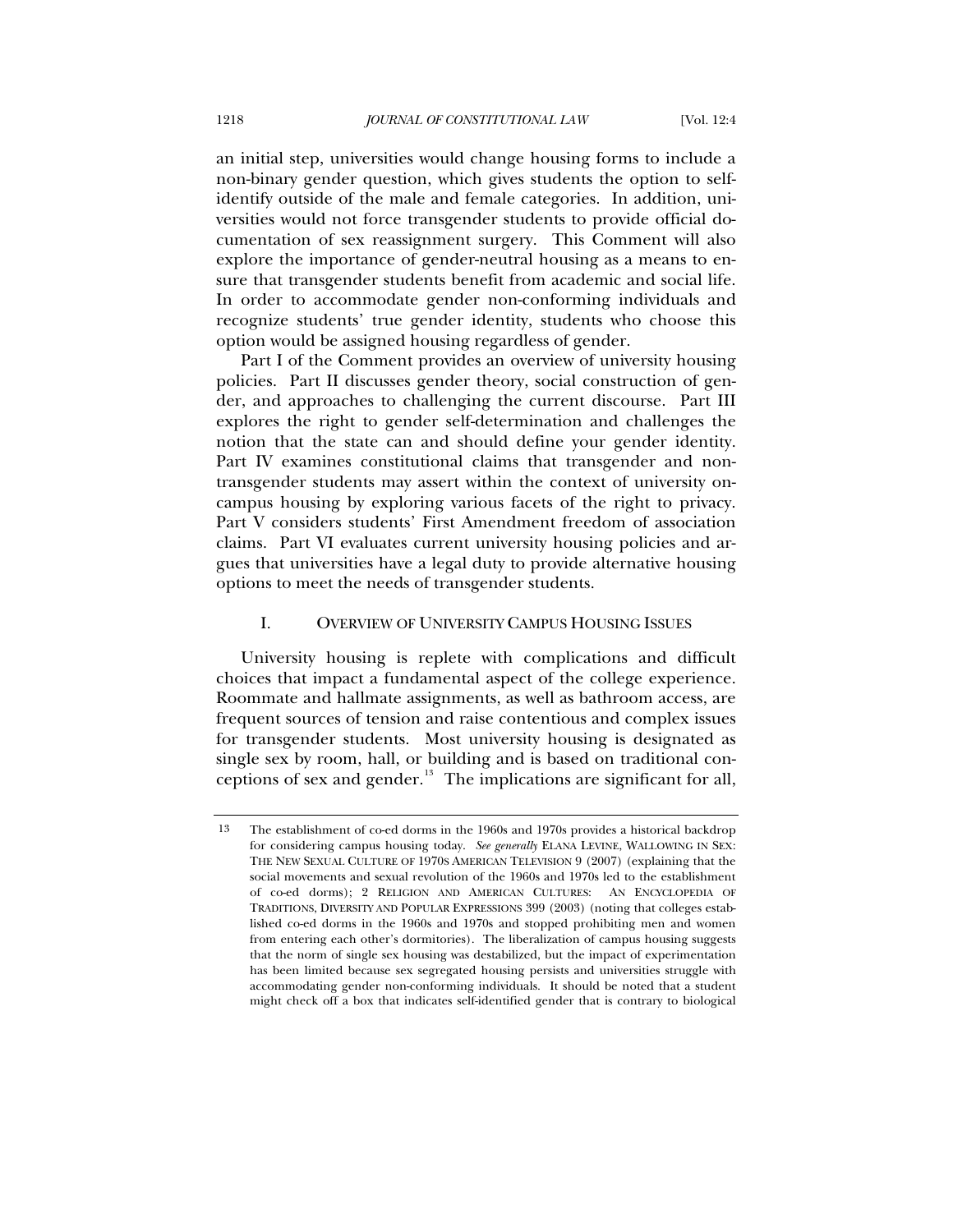but for transgender students, who represent a near-invisible presence on college campuses, the issues are more disturbing because they face a dearth of acceptable on-campus housing options.<sup>[14](#page-4-0)</sup> Public universities are in a difficult position. Most university housing policies dictate that room assignments must be based on biological sex and, therefore, housing administrators cannot knowingly place a "female" student with "male" students, or vice versa.<sup>[15](#page-4-1)</sup> While universities may want to accommodate transgender students' requests to be placed in a campus housing arrangement according to their self-identified gender, universities must also take into account the rights, safety, and comfort of non-transgender students. As a result, universities are forced to play a balancing game in which housing administrators juggle the rights of transgender students with those of non-transgender students. $1$ 

To date, over 220 campuses have taken affirmative steps towards adopting policies that protect students from discrimination.<sup>[17](#page-4-3)</sup> Such non-discrimination policies, which include gender identity and ex-

sex, but this self-identification is likely to be red-flagged unless a student has changed his or her transcript and birth certificate. This is problematic because it conflates the terms "sex" and "gender."

<span id="page-4-0"></span><sup>14</sup> *See* BRETT-GENNY JANICZEK BEEMYN, TRANSGENDER LAW & POLICY INST., WAYS THAT U.S. COLLEGES AND UNIVERSITIES MEET THE DAY-TO-DAY NEEDS OF TRANSGENDER STUDENTS, http://www.transgenderlaw.org/college/guidelines.htm (last visited Mar. 28, 2010) (explaining that the lack of safe and comfortable on-campus housing options is a significant problem for transgender students).

<span id="page-4-1"></span><sup>15</sup> Implicit in this sentence is recognition of the fact that universities play a significant role in classifying individuals as male or female. This classification often comes down to how well an individual has transitioned, which is measured, in part, by the sex reassignment surgery. For example, in a study surveying twenty-five colleges, only six had a "process for students to change the 'M/F' box on their documents without having gender reassignment surgery." Brett Genny Beemyn & Jessica Pettitt, *How Have Trans-Inclusive Non-Discrimination Policies Changed Institutions?*, GLBT CAMPUS MATTERS: GUIDANCE FOR HIGHER EDUCATION 4 (2006), *available at* http://www.jessicapettitt.com/images/Nondiscrimination.pdf. However, Kathryn Stewart suggests that individuals transition socially and medically, and these two aspects of transition do not necessarily have to coincide. Often, social transition begins long before medical transition for various reasons, including safety and social well-being. Telephone Interview with Kathryn L. Stewart, *supra* note 12.

<span id="page-4-2"></span><sup>16</sup> *See* Alex Dubilet, *Nondiscrimination Policy All Talk, No Action, Some Say*, THE DAILY PENNSYLVANIAN, July 15, 2004, *available at* http://media.www.dailypennsylvanian.com/ media/storage/paper882/news/2004/07/15/News/Nondiscrimination.Policy.All.Talk .No.Action.Some.Say-2151306.shtml (describing the involvement of LGBT activists in amending nondiscrimination policies).

<span id="page-4-3"></span><sup>17 2008</sup> GENIUS INDEX: GENDER EQUALITY NATIONAL INDEX FOR UNIVERSITIES AND SCHOOLS 2 (2008) (on file with author). The GENIUS Index is a tool designed to track academic institutions leading efforts to create "GenderSAFE" campuses that "create safe, supportive, and equitable environments where students can learn, grow, and succeed whether or not they fit the expectations or stereotypes for masculinity or femininity." *Id.*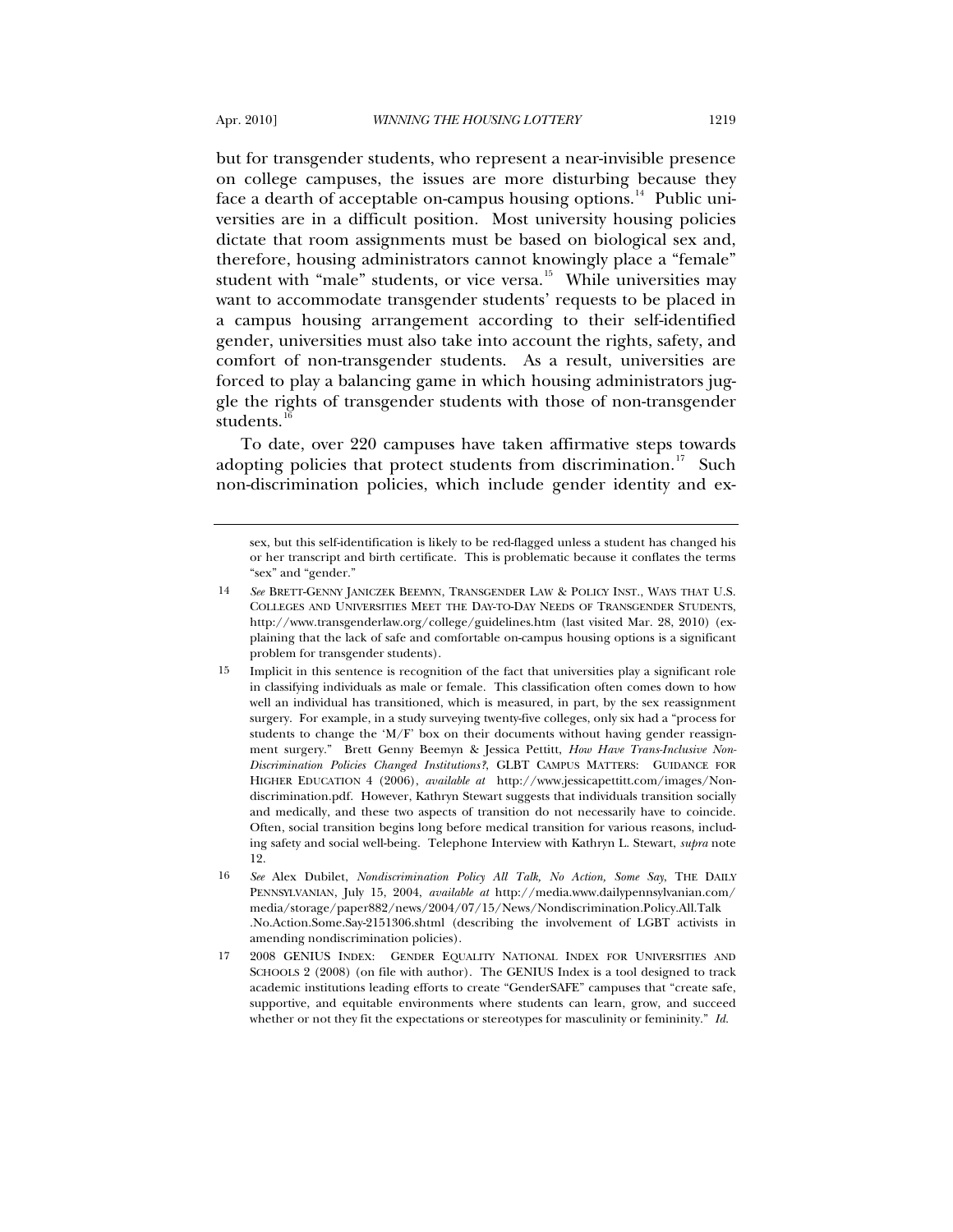pression, are invaluable because their reach is not only limited to transgender individuals, but also extends to individuals who do not adhere to gender stereotypes.<sup>[18](#page-5-0)</sup> Nevertheless, in 2008, 45\% of student respondents to the 2008 GENIUS Survey reported being harassed or witnessing harassment due to expectations of masculinity and femininity.<sup>[19](#page-5-1)</sup> The problem of harassment in residence halls due to gender is significant, with 25% of students reporting that they had been harassed or witnessed harassment in a residence hall due to gender.<sup>[20](#page-5-2)</sup> Universities and colleges have faced minimal litigation with regard to transgender students and university housing, yet student transgender advocacy and social activist groups are rallying behind this cause by raising awareness about transgender issues on college campuses and creating a supportive community.<sup>[21](#page-5-3)</sup>

## II. GENDER THEORY

In order to examine the issues faced by the transgendered community in the university housing context, it is important to explore various concepts within gender theory to understand the complexity of gender identity and expression. The remainder of this Part demonstrates that sex and gender are socially constructed and develop through interaction with others.

## *A. Denaturalizing Sex and Gender*

The following definitions provide a foundation to better understand essential terms in this arena. These definitions will be critiqued and challenged in the remainder of this section.

Gender: a "way of perceiving bodies, behavior, and dress as either mas-culine or feminine."<sup>[22](#page-5-4)</sup>

Sex: "[a]ssigned biological sex, as evidenced by chromosomes or genitals." $^{23}$  $^{23}$  $^{23}$ 

<span id="page-5-0"></span><sup>18</sup> *Id.*

<sup>19</sup> *Id.*

<span id="page-5-2"></span><span id="page-5-1"></span><sup>20</sup> *Id. See generally* Brett Genny Beemyn, *Trans on Campus: Measuring and Improving the Climate for Transgender Students*, ON CAMPUS WITH WOMEN, Spring 2005, http://www.aacu.org/ocww/volume34\_3/feature.cfm?section=2 (providing statistics on the harassment of transgendered students and the effects on their attitudes and behaviors).

<span id="page-5-3"></span><sup>21</sup> *See generally Groups Aid Transgender Student Who Was Denied Housing*, THE ADVOCATE, Dec. 19, 2007, http://www.advocate.com/news\_detail\_ektid51190.asp (describing the groups that came to Kourt Osborn's aid at Southern Utah University).

<span id="page-5-5"></span><span id="page-5-4"></span><sup>22</sup> GENIUS INDEX, *supra* note 17, at 3.

<sup>23</sup> *Id.*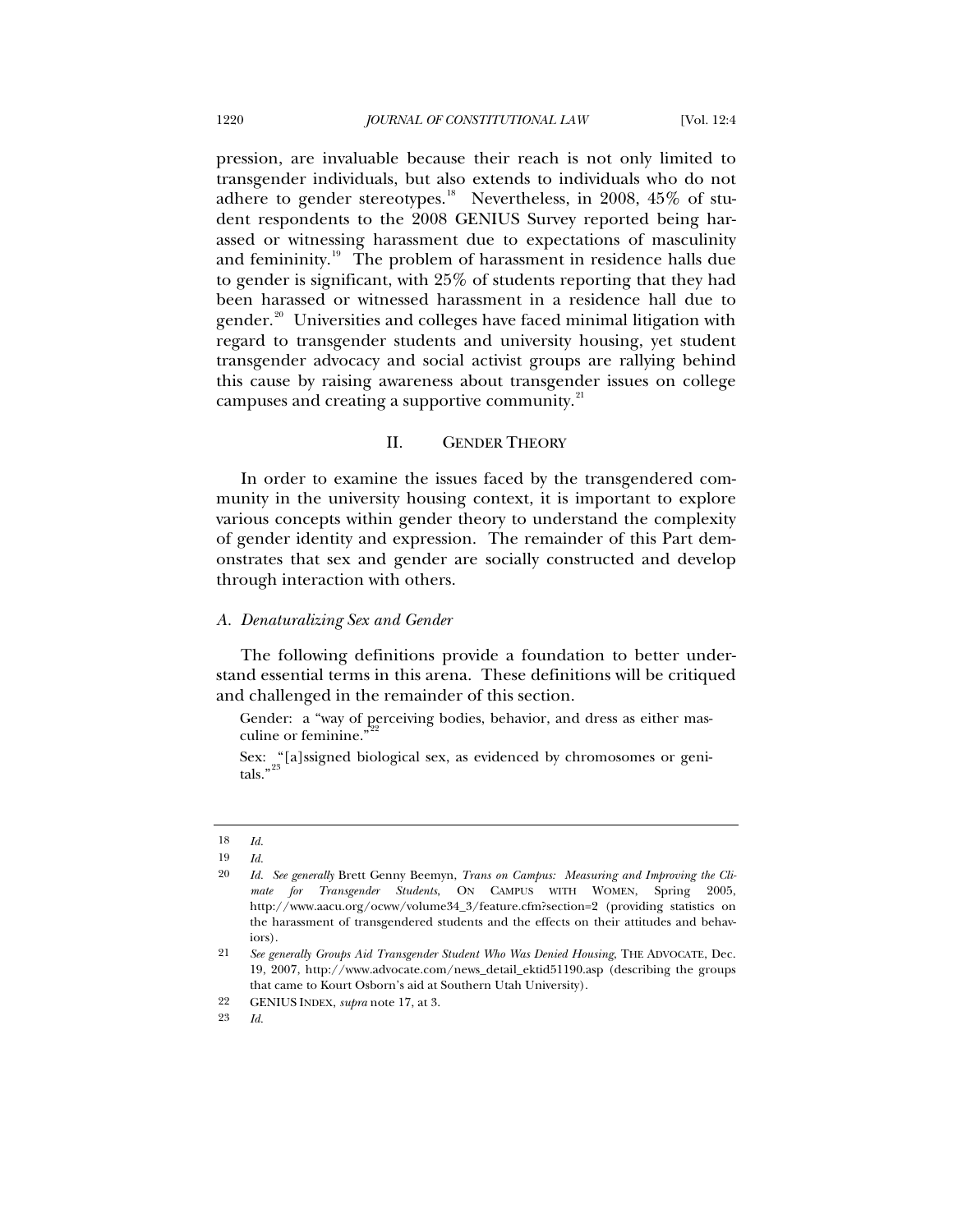Transgender: an umbrella term "used to describe people who do not identify with the gender roles assigned to them by society based on their biological sex."

Gender Expression: "[m]anifesting feelings of masculinity or femininity through how one looks, acts, and dresses; $\frac{1}{2}$ <sup>[25](#page-6-1)</sup> distinguished from sexual orientation.

Gender Identity: an "individual's innermost sense of self as 'male/masculine' 'female/feminine,' somewhere in between, or somewhere outside of these gender boundaries. Sometimes this 'innermost sense' does not correspond with anatomy (e.g. a person born anatomi-cally male, but who identifies as female)."<sup>[26](#page-6-2)</sup>

Gender Non-Conforming: describing, "someone who displays nontraditional forms of gender expression."

Gender Dysphoria: "[u]nhappiness or discomfort with the gender role assigned by family and society to one's biological sex."

Female to Male (FTM): a "person born biologically female, who identifies [as] or feels male, and who takes on the sex, gender, or both of a male through surgery, mannerisms, dress, behavior, etc."<sup>2</sup>

Male to Female (MTF): a "person born biologically male, who identifies as or feels female, and who takes on the sex, gender, or both of a female through surgery, mannerisms, dress, behavior, etc."

Sexual Reassignment Surgery: a "surgical procedure that modifies one's primary and/or secondary sex characteristics through surgery."

The terms "sex" and "gender" are laden with nuances and ambiguities that a one-sentence definition cannot adequately convey. The abundance of literature exposes the complexity of these concepts and questions the nature of sex as biological and determinative of gen- $\text{der.}^{32}$  $\text{der.}^{32}$  $\text{der.}^{32}$  The assumption that sex is biologically determined through

*Id.* at 4.

<span id="page-6-1"></span><span id="page-6-0"></span> $\begin{array}{cc} 24 & Id. \\ 25 & Id. \end{array}$ 

<sup>25</sup> *Id.*

<span id="page-6-2"></span><sup>26</sup> Siragusa, *supra* note 12, at 1.<br>27 GENIUS INDEX *subra* note 1

<span id="page-6-4"></span><span id="page-6-3"></span><sup>27</sup> GENIUS INDEX, *supra* note 17, at 3.<br>28 Siragusa *subra* note 12 at 3

Siragusa, *supra* note 12, at 3.

<span id="page-6-6"></span><span id="page-6-5"></span><sup>29</sup> *Id.*

<span id="page-6-7"></span><sup>30</sup> *Id.*

<span id="page-6-8"></span><sup>32</sup> *See generally* JUDITH BUTLER, GENDER TROUBLE: FEMINISM AND THE SUBVERSION OF IDENTITY (1990) (challenging sex as a natural biological fact as well as the gender identity given based on biological sex); Elaine Craig, *Trans-phobia and the Relational Production of Gender*, 18 HASTINGS WOMEN'S L.J. 137 (2007) (depicting how and why transgender issues are often experienced as uncomfortable or disruptive); Andrew Gilden, *Toward a More Transformative Approach: The Limits of Transgender Formal Equality*, 23 BERKELEY J. GENDER L. & JUST. 83 (2008) (addressing the means by which rights-based approaches to transgender advocacy risk undermining its transformative possibilities); Dean Spade, *Resisting Medicine, Re/modeling Gender*, 18 BERKELEY WOMEN'S L.J. 15, 16–18 (2003) (showing the importance of relying on medical evidence with respect to transgender issues); Dylan Vade, *Expanding Gender and Expanding the Law: Toward a Social and Legal Conceptualization of Gender that is More Inclusive of Transgender People*, 11 MICH. J. GENDER & L. 253, 256–58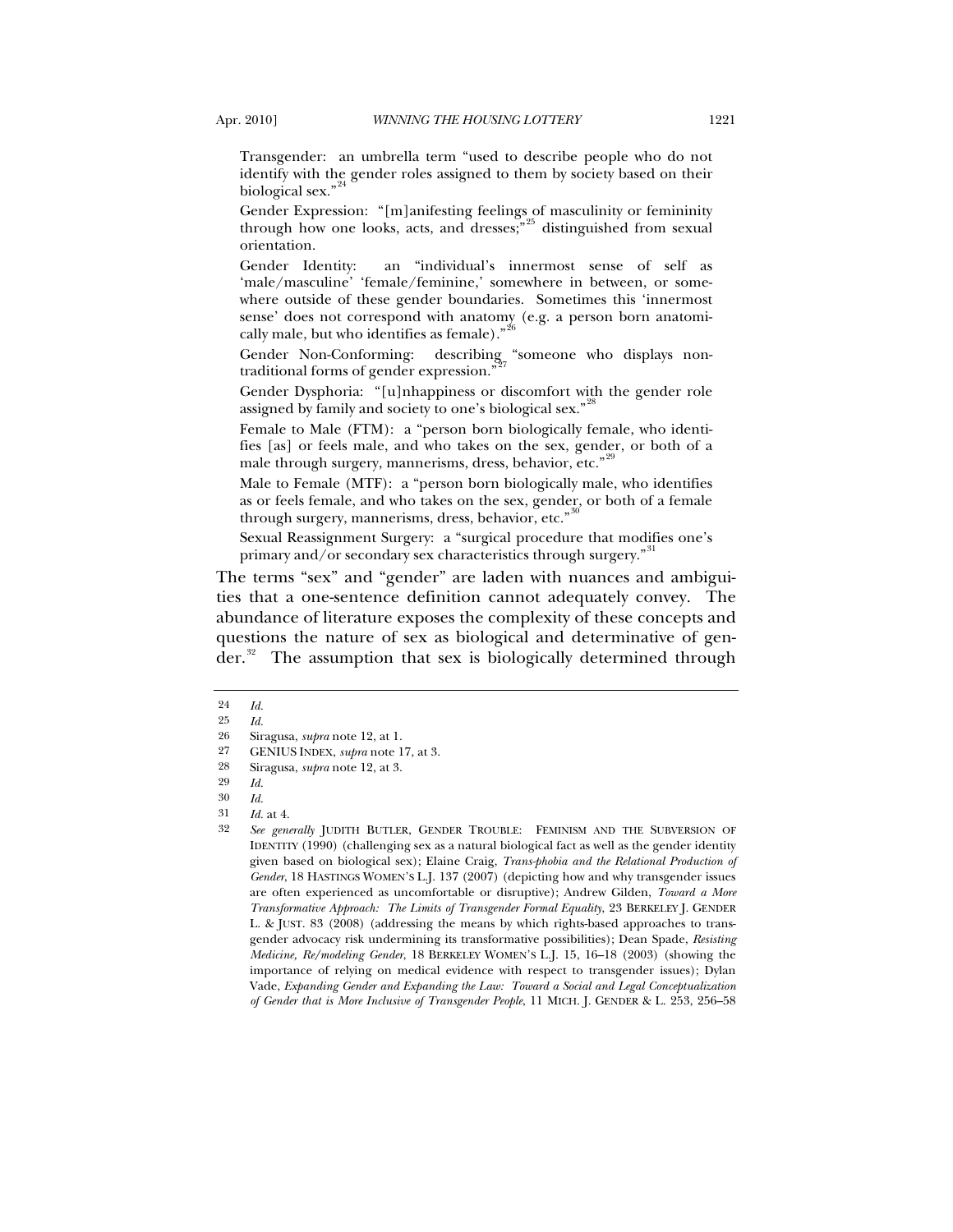anatomy, hormones, and physiology, contributes to the premise that sex flows from nature. Although many individuals are not fully male or female,<sup>[33](#page-7-0)</sup> society generally accepts a male-female binary.<sup>[34](#page-7-1)</sup> Academ-ics have challenged this concept of biological essentialism<sup>[35](#page-7-2)</sup> because it defines sex identity through genitalia and takes "sex" outside of the "realm of social construction."[36](#page-7-3)

Biological essentialism also impacts the way in which we understand gender. $37$  Feminist and gender theory scholars question the conceptualization of gender as biologically determined by sex. Feminist scholar Judith Butler argues that both sex and gender are cultural constructions.<sup>[38](#page-7-5)</sup> Dylan Vade offers a comprehensive definition of gender that asserts its dynamic nature:

Gender is one's own specific way of interacting with and presenting oneself to the world. Gender is expression . . . . Gender is how we relate to each other and to the world. . . . Gender is a sense of self *and* a relationship to the world. One's sense of self is organic and inter-relational. Gender is that expressive, relational, embodied self.

- <span id="page-7-1"></span>34 Rellis, *supra* note 33, at 224 (explaining the traditional premise that sex is "fixed at birth . . . [and] that everyone fits neatly into boxes labeled male and female").
- <span id="page-7-2"></span>35 *See, e.g.*, Anne Fausto-Sterling, *The Five Sexes: Why Male and Female Are Not Enough*, THE SCIENCES, Mar.–Apr. 1993, at 20, 20–21 (exploring the need to expand the two accepted categories of male and female, for there are "many gradations running from female to male").
- <span id="page-7-3"></span>36 Gilden, *supra* note 32, at 88–89 (explaining that individuals become "legible as male or female as a result of the cultural inscription of sex at birth," resulting in the "illusion" that "sex is innate and not the product of interpellation"); *see also* JUDITH BUTLER, BODIES THAT MATTER: ON THE DISCURSIVE LIMITS OF "SEX" 7–8 (1993) (describing the "medical interpellation which . . . shifts an infant from an 'it' to a 'she' or a 'he'").
- <span id="page-7-4"></span>37 *See* Gilden, *supra* note 32, at 89 ("If gender is understood as a social construction of sex, and is thus alterable only within the limits of one's assigned sex, gender thus limits its own reconstruction so long as sex remains understood as an uncontestable category."); Franklin H. Romeo, *Beyond a Medical Model: Advocating for a New Conception of Gender Identity in the Law*, 36 COLUM. HUM. RTS. L. REV. 713, 719 (2005) (describing a model of gender under which the "social and cultural attributes associated with gender are the natural result of a person's biological sex").
- <span id="page-7-5"></span>38 BUTLER, *supra* note 32, at 11; *see also* Gilden, *supra* note 32, at 88 (gender is not simply a "cultural manifestation of one's biological sex. Rather, it is a normative ideology that creates the appearance of a determinative biological self").

<sup>(2005) (</sup>describing how transgender people are discriminated against in many areas of life).

<span id="page-7-0"></span><sup>33</sup> Intersexed persons, who are one out of every 2000 children, have both male and female characteristics at birth. Jamison Green, *Introduction* to PAISLEY CURRAH & SHANNON MINTER, NAT'L CTR. FOR LESBIAN RIGHTS, TRANSGENDER EQUALITY: A HANDBOOK FOR ACTIVISTS AND POLICYMAKERS 1, 5 (2000), http://thetaskforce.org/downloads /reports/reports/TransgenderEquality.pdf; s*ee also* Jennifer Rellis, *"Please Write 'E' in This Box" Toward Self-Identification and Recognition of a Third Gender: Approaches in the United States and India*, 14 MICH. J. GENDER & L. 223, 223–24 (2008) (describing the prevalence of "intersexed individuals").

<span id="page-7-6"></span><sup>39</sup> Vade, *supra* note 32, at 276 (citation omitted).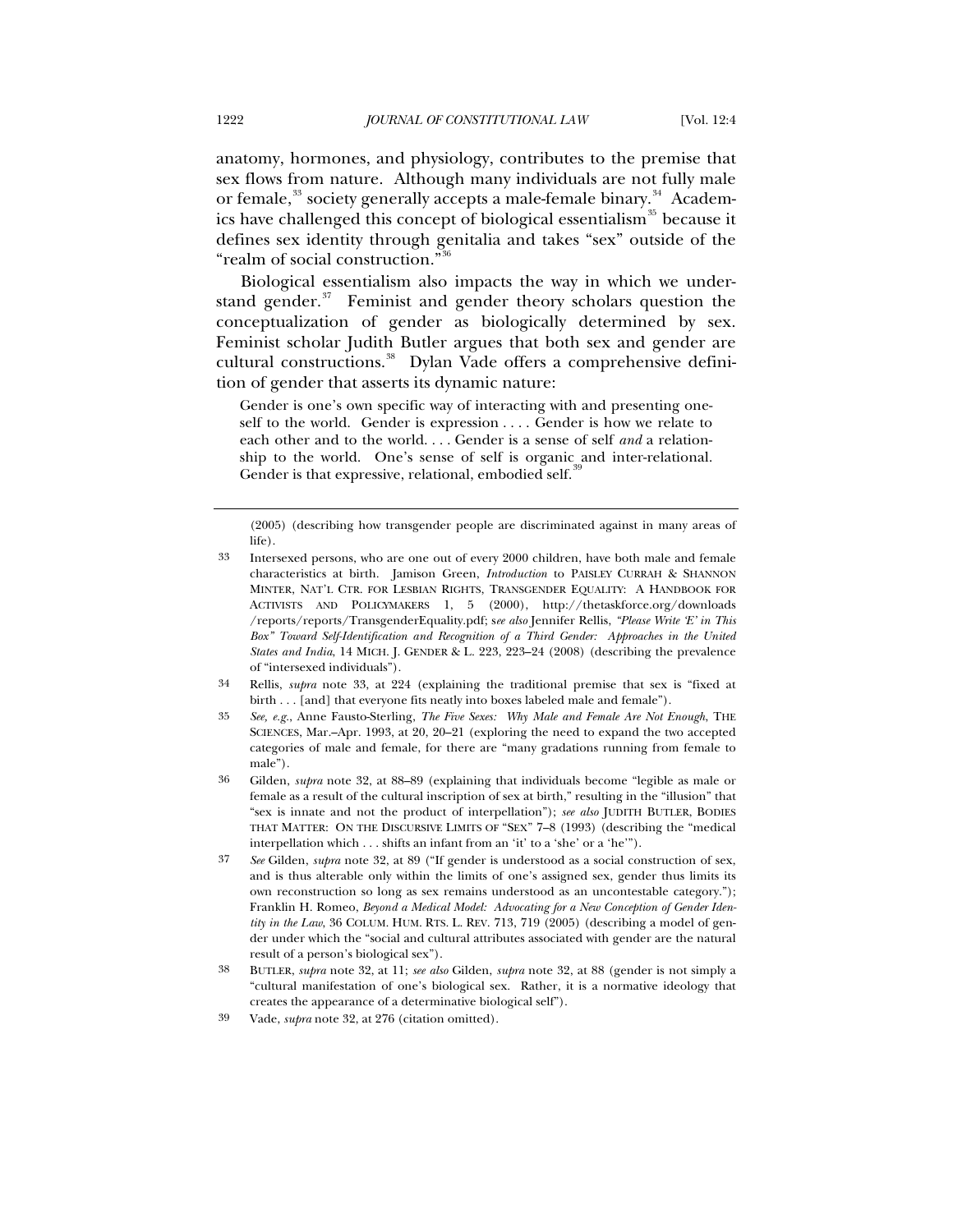Implicit in Vade's definition is a recognition that gender is "situational" and changes over the course of time. $40$  This definition resists generalizing gender and instead acknowledges that gender must be personalized. This notion of "gender fluidity" rejects biological de-terminism.<sup>[41](#page-8-1)</sup> Scholars have noted that various societies embrace a dynamic gendered existence in which gender is not "indelibly determined by one's biological sex, but rather by other aesthetic, occupational, religious, or sexual factors that interweave with the human body." $42$ 

Gender identity does not develop in a bubble, but is the product of interaction with others and is colored by societal reception of gen-der expression.<sup>[43](#page-8-3)</sup> This relational aspect of gender identity and expression often results in the performance of gender. West and Zimmerman explain that "doing gender" involves individuals in "a complex of socially guided perceptual, interactional, and micropolitical activities" that are perceived to be reflections of masculine and feminine natures.<sup>[44](#page-8-4)</sup> Managing gender seems to be individual, but, in reality, societal interaction and institutions are the guides of normative behavior and create a pressure to conform,  $45$  contributing to a culture of inequality and exclusivity.

### *B. Gender Theory and Transgender Individuals*

In "doing" gender, individuals can refuse to live up to normative ideals of gendered behavior and "engage in behavior at the risk of gender assessment."<sup>[46](#page-8-6)</sup> Individuals who reject normative gender categories rattle society's fundamental understanding of gender and chal-

<span id="page-8-0"></span><sup>40</sup> *Id.* at 267 ("[R]ecognition of one's gender identity at one point in time does not negate a different identification at a different point in time.").

<span id="page-8-1"></span><sup>41</sup> *See generally* Gilden, *supra* note 32, at 86 (arguing that gender fluidity "does not look to biology or anatomy as necessary determinants of gender roles . . . [and] provide[s] space for fluidity between and within gender roles").

<span id="page-8-2"></span><sup>42</sup> *Id.* at 119 (citations omitted). *See generally* Rellis, *supra* note 33, at 224–27 (describing the prevalence of gender fluidity).

<span id="page-8-3"></span><sup>43</sup> *See* Craig, *supra* note 32, at 141 (arguing that gender is created in a "relational, interpretive manner" and that gender identity is the result of biological and psychological processes as well as social and cultural interactions); *see also* Riki Wilchins, *A Continuous Nonverbal Communication*, *in* GENDER QUEER: VOICES FROM BEYOND THE SEXUAL BINARY 11, 12 (Joan Nestle et al. eds., 2002) (explaining that gender is created in a "continuous nonverbal dialogue with the world").

<span id="page-8-4"></span><sup>44</sup> Candace West & Don H. Zimmerman, *Doing Gender*, *in* DOING GENDER, DOING DIFFERENCE: INEQUALITY, POWER, AND INSTITUTIONAL CHANGE 3, 4 (Sarah Fenstermaker & Candace West eds., 2002).

<span id="page-8-6"></span><span id="page-8-5"></span><sup>45</sup> *Id.* at 13.

<sup>46</sup> *Id.* (emphasis omitted).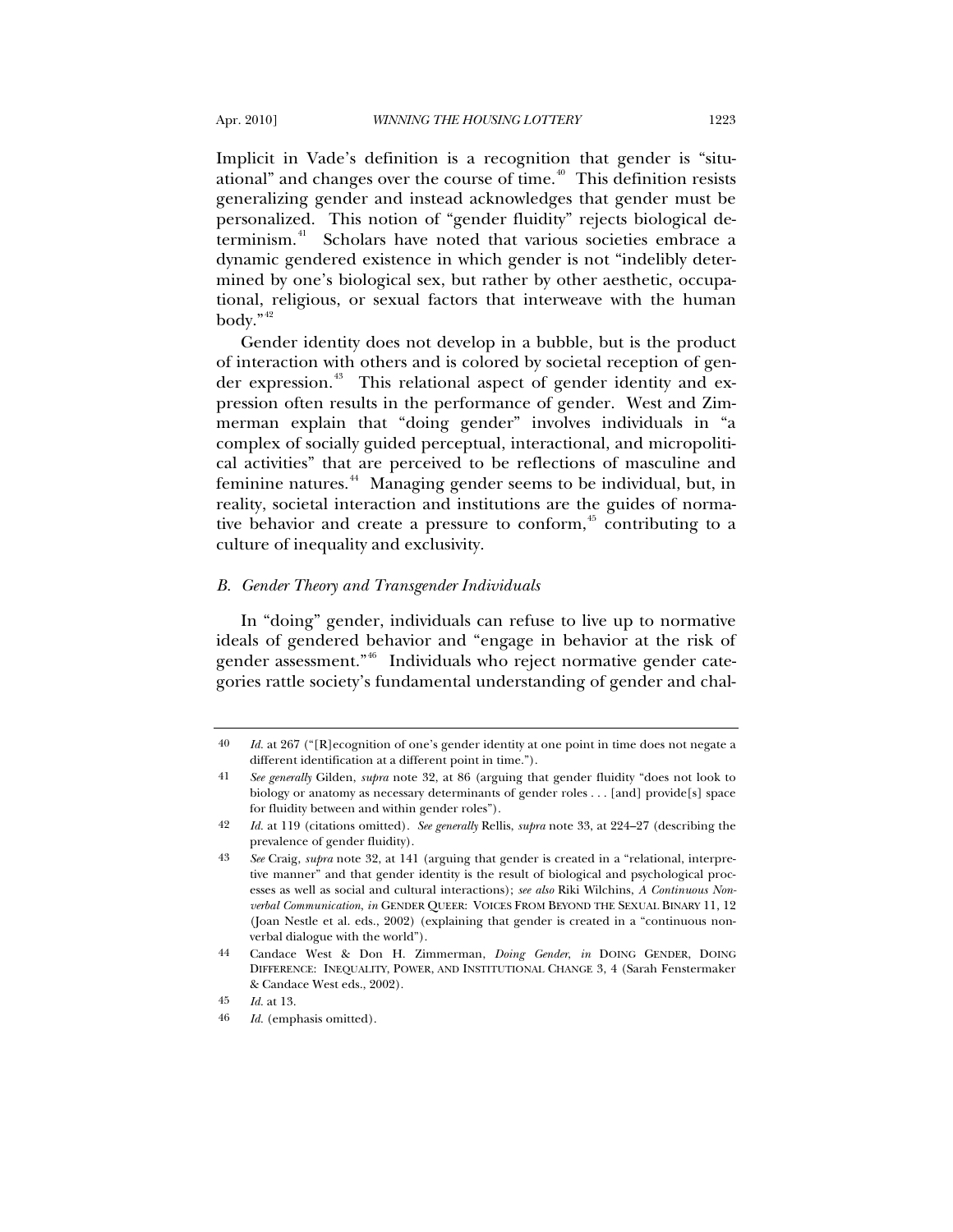lenge the "binary biological truth about human experience."<sup>[47](#page-9-0)</sup> The difficulty in accepting gender identity as separate from biological sex is reflected in societal unfamiliarity and discomfort with transgender identity.

Accepting transgender identity often provokes anxiety because there is "no one way to be transgender. . . . *there is no prototypical transgender experience*."<sup>[48](#page-9-1)</sup> The term "transgender" is not monolithic, but instead must be read broadly in order to recognize the complexity of gender identity and the diversity of the transgender experience.<sup>[49](#page-9-2)</sup> Vade suggests that transgender people "have all genders," arguing there are "infinitely different women and infinitely different men."<sup>[50](#page-9-3)</sup> For example, individuals may identify as combinations of male and female, may not identify as either male or female, or may see them-selves as falling between male and female.<sup>[51](#page-9-4)</sup> As a result, transgender individuals have "different identities, bodies, levels of fluidity, sexual orientations, and ways of mixing and matching all of the above."<sup>[52](#page-9-5)</sup> This "mixing and matching" can be threatening to individuals who

<span id="page-9-0"></span><sup>47</sup> Gilden, *supra* note 32, at 91 (explaining that "[b]y performing deeds that fail to conform to those activities that supposedly flow naturally from one's birth-assigned sex, trans people reveal sex is the cultural inscription of meaning on human bodies").

<span id="page-9-1"></span><sup>48</sup> Vade, *supra* note 32, at 271.

<span id="page-9-2"></span><sup>49</sup> *See id.* at 261 (proposing a non-linear conceptualization of gender, a "gender galaxy," defined as "three-dimensional non-linear space in which every gender has a location that may or may not be fixed").

<span id="page-9-3"></span><sup>50</sup> *Id.* at 264–65.

<span id="page-9-4"></span><sup>51</sup> *Id.* at 265; *see also* KATE BORNSTEIN, GENDER OUTLAW: ON MEN, WOMEN, AND THE REST OF US 144–45 (1994) (self-describing as a "gender outlaw" who identifies as neither male nor female); LESLIE FEINBERG, TRANS LIBERATION: BEYOND PINK OR BLUE 1 (1998) (describing personal narrative as an FTM who does not identify as either male or female and instead uses the gender-neutral pronoun "sie").

<span id="page-9-5"></span><sup>52</sup> Vade, *supra* note 32, at 271 (describing the concept of "body diversity," under which trans individuals make a wide range of choices for their bodies with regards to hormone treatment and surgery). It is important to note that transgender individuals have different sexual orientations and may identify as straight, gay, lesbian, bisexual, or any other sexual orientation. Transgender causes are often distinct from LGB causes. "Gender identity and sexual orientation are not the same." GLAAD, MEDIA REFERENCE GUIDE 8 (8th ed. 2010), *available at* http://www.glaad.org/Document.Doc?id=99. *See generally* BISEXUALITY AND TRANSGENDERISM: INTERSEXIONS OF THE OTHERS (Jonathan Alexander & Karen Yescavage eds., 2003) (providing an overview of literature arguing that transgender identity issues are distinct from sexual orientation issues); Raine Dozier, *Beards, Breasts, and Bodies: Doing Sex in a Gendered World*, 19 GENDER & SOC'Y 297 (2005) (exploring the distinction between gender identity and sexual orientation); Francisco Valdes, *Queers, Sissies, Dykes, and Tomboys: Deconstructing the Conflation of "Sex," "Gender," and "Sexual Orientation" in Euro-American Law and Society*, 83 CAL. L. REV. 1, 25 (1995) (discussing the historical and contemporary confusion and distortion of sex, gender, and sexual orientation as social and legal constructs).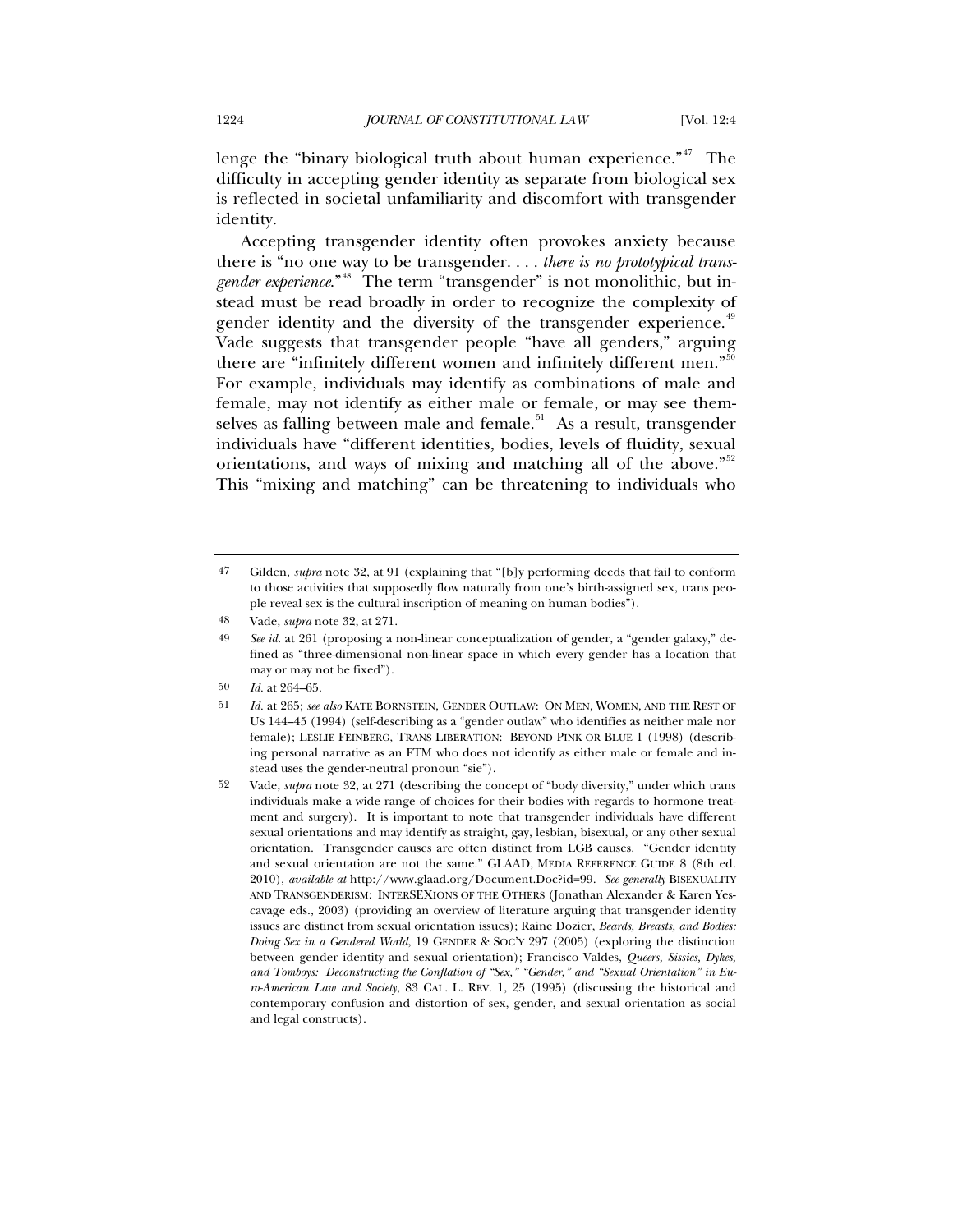cling to gender identity—their own and others'—because gender is a critical component of "self-concept" and social identity.<sup>[53](#page-10-0)</sup>

Recognition of the complexity of transgender identity is impeded by the medicalization of gender identity, which reinforces the gender binary.<sup>[54](#page-10-1)</sup> The reliance on medical evidence forces individuals who want to express an identity separate from their biologically designated sex to show their desire for gender normativity, convince doc-tors that they have Gender Identity Disorder,<sup>[55](#page-10-2)</sup> and indicate that they want body alteration to match a narrow gender identity.<sup>[56](#page-10-3)</sup> This has significant implications in the university housing context. In addition to relying on the identity indicated on the birth certificate, housing policies often require that physicians supervise hormone treatment, that therapists diagnose the student with gender dysphoria, and that the student undergo sexual reassignment surgery.

The medicalization of gender identity ignores the fact that transgender individuals make choices about their bodies for different per-sonal and economic reasons.<sup>[57](#page-10-4)</sup> This medicalization has permeated American jurisprudence, which reflects the tendency to pathologize transgenderism and ignore the complexities of transgender identity.<sup>[58](#page-10-5)</sup>

<span id="page-10-0"></span><sup>53</sup> Carolyn Jackson & Jo Warin, *The Importance of Gender as an Aspect of Identity at Key Transition Points in Compulsory Education*, 26 BRIT. EDUC. RES. J. 375, 375–76 (2000). See Part IV.B for a more detailed discussion of prejudice against transgender individuals.

<span id="page-10-1"></span><sup>54</sup> *See generally* JOANNE MEYEROWITZ, HOW SEX CHANGED: A HISTORY OF TRANSSEXUALITY IN THE UNITED STATES (2002) (providing a historical perspective on transsexuality and describing the shift in medical beliefs regarding sex); Dean Spade, *supra* note 32, at 18 ("[M]edical care associated with sex reassignment is still doled out through genderregulating processes that reinforce oppressive and sexist gender binaries.").

<span id="page-10-2"></span><sup>55</sup> *See* Romeo, *supra* note 37, at 725 (describing the medical criteria for Gender Identity Disorder as an "on-going desire since early childhood to be the 'opposite' gender, a desire to physically modify one's body, and heterosexual desire in the gender with which one identifies"); *see also* AMERICAN PSYCHOLOGICAL ASSOCIATION, DIAGNOSTIC AND STATISTICAL MANUAL OF MENTAL DISORDERS 532–37 (4th ed. 1994).

<span id="page-10-3"></span><sup>56</sup> Spade, *supra* note 32, at 24 ("My quest for body alteration had to be legitimized by a medical reference to . . . a binary gender system . . . ."); *see also* Romeo, *supra* note 37, at 724–27 (examining the "medical model" of gender under which gender nonconformity is a psychological condition and individuals must "meet certain norms of their lived gender").

<span id="page-10-4"></span><sup>57</sup> Romeo, *supra* note 37, at 730 (arguing that the "medical model of gender privileges those who have the ability to access health care and choose to undergo all available medical procedures to modify their bodies, while providing very limited protection, if any, to those who do not").

<span id="page-10-5"></span><sup>58</sup> *See* Farmer v. Brennan, 511 U.S. 825, 829 (1994) (defining transgender as "one who has '[a] rare psychiatric disorder in which a person feels persistently uncomfortable about his or her anatomical sex,' and who typically seeks medical treatment, including hormonal therapy and surgery, to bring about a permanent sex change" (quoting AMERICAN MEDICAL ASSOCIATION, ENCYCLOPEDIA OF MEDICINE 1006 (1989))); Maggert v. Hanks, 131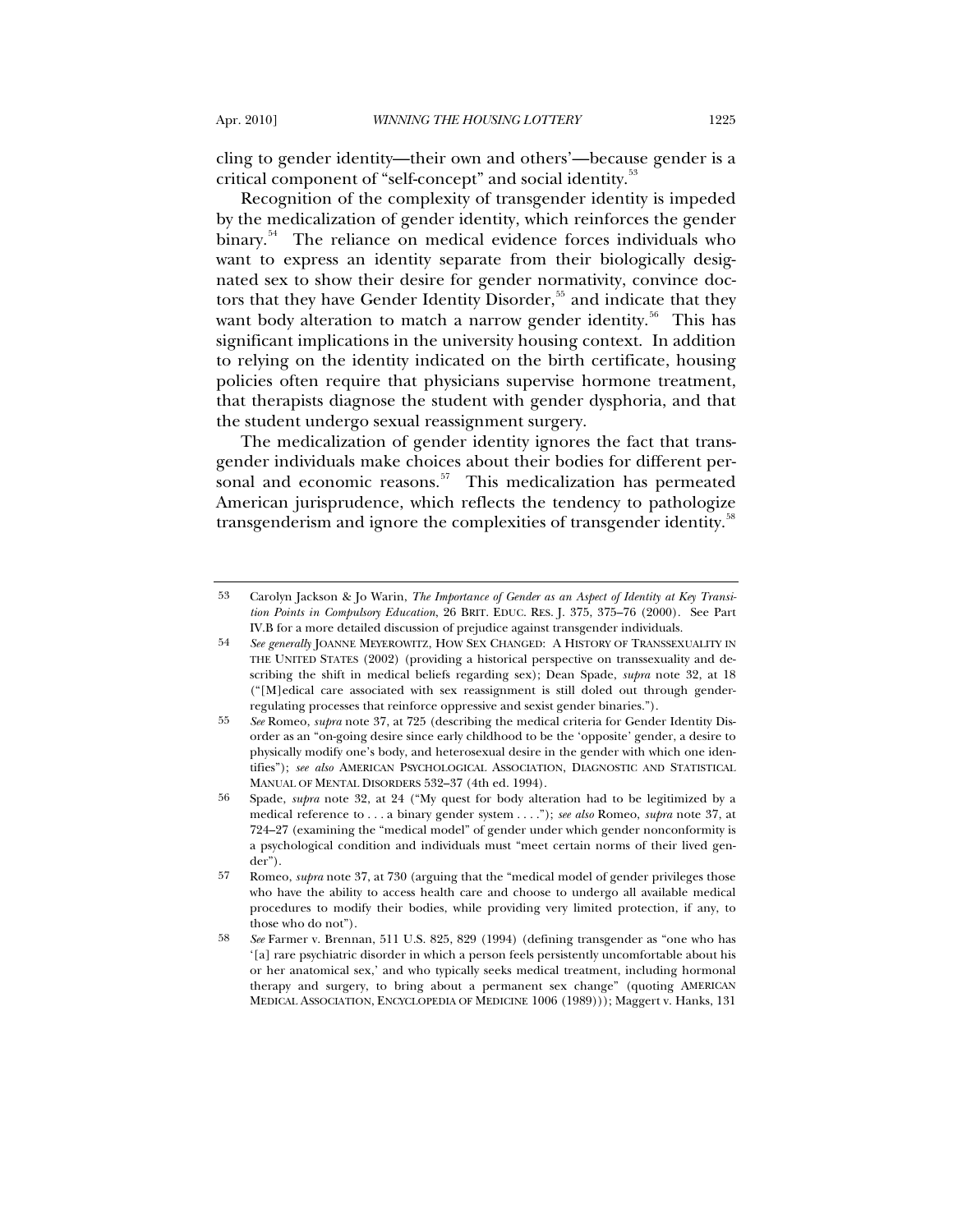Scholars criticize current legal strategies of protection for transgender people because they force transgender people into the binary and fail to challenge underlying norms. $59$  Scholars suggest that individual victories obtained under current legal strategies may be counterproductive to long-term progress, and instead advocate new strate-gies to alter dominant discourse.<sup>[60](#page-11-1)</sup> The different approaches to transgender advocacy provide an important framework for evaluating the realities transgender individuals face in dealing with university housing policies and suggest strategies for challenging mainstream gender norms.

### III. GENDER SELF-DETERMINATION

The troubling nature of the state's authority to identify individuals as male or female presents rigid obstacles in creating a space for fluid gender identities. Feminist and gender theory literature suggest that individuals should have the right to self-identify outside of the gender binary.<sup>[61](#page-11-2)</sup> The *ability* to choose a gender identity may be distinguished from the *right* to define an identity. Do individuals have the constitutional right to identify gender for themselves as they choose?

F.3d 670, 671 (7th Cir. 1997) ("Someone eager to undergo this mutilation is plainly suffering from a profound psychiatric disorder.").

<span id="page-11-0"></span><sup>59</sup> *See* Gilden, *supra* note 32, at 104 ("To the extent that this border constitutes one between sanity and pathology, the distinction reaffirms the abjection of the transgendered status and normalizes mainstream understanding of maleness and femaleness."); *see also* Francine Tilewick Bazluke & Jeffrey J. Nolan, *"Because of Sex": The Evolving Legal Riddle of Sexual vs. Gender Identity*, 32 J.C. & U.L. 361, 366 (2006) (explaining that the courts have overwhelmingly failed to recognize the distinction in meaning between sex and gender); Vade, *supra* note 32, at 255 (explaining that the system generally works against transgender people, who have historically been successful when they fit a narrow view of what it means to be transgender).

<span id="page-11-1"></span><sup>60</sup> Transgender legal advocacy is plagued by the controversial challenge of balancing the value of disability-based arguments that reinforce the gender binary against the importance of securing legal recourse for transgender individuals. *See* Gilden, *supra* note 32, at 92 (criticizing sex-stereotyping theory because it does not challenge biological essentialism and instead advocating a rights-based approach under which transgender advocacy "must directly confront the underlying social meaning attached to such expression"); Spade, *supra* note 32, at 29 (arguing that the "goal for trans law and policy remains demedicalization and an end to practices that coerce people into expressing gender identity through a narrowly defined binary").

<span id="page-11-2"></span><sup>61</sup> *See generally* Laura K. Langley, Note, *Self-Determination in a Gender Fundamentalist State: Toward Legal Liberation of Transgender Identities*, 12 TEX. J. C.L. & C.R. 101 (2006) (positing a "right to gender self-determination" under the Fourteenth Amendment Due Process Clause); Rellis, *supra* note 33, at 256–57 (arguing that advocates should "begin building a constitutional right to self-identify outside the gender binary" based on the Fourteenth Amendment).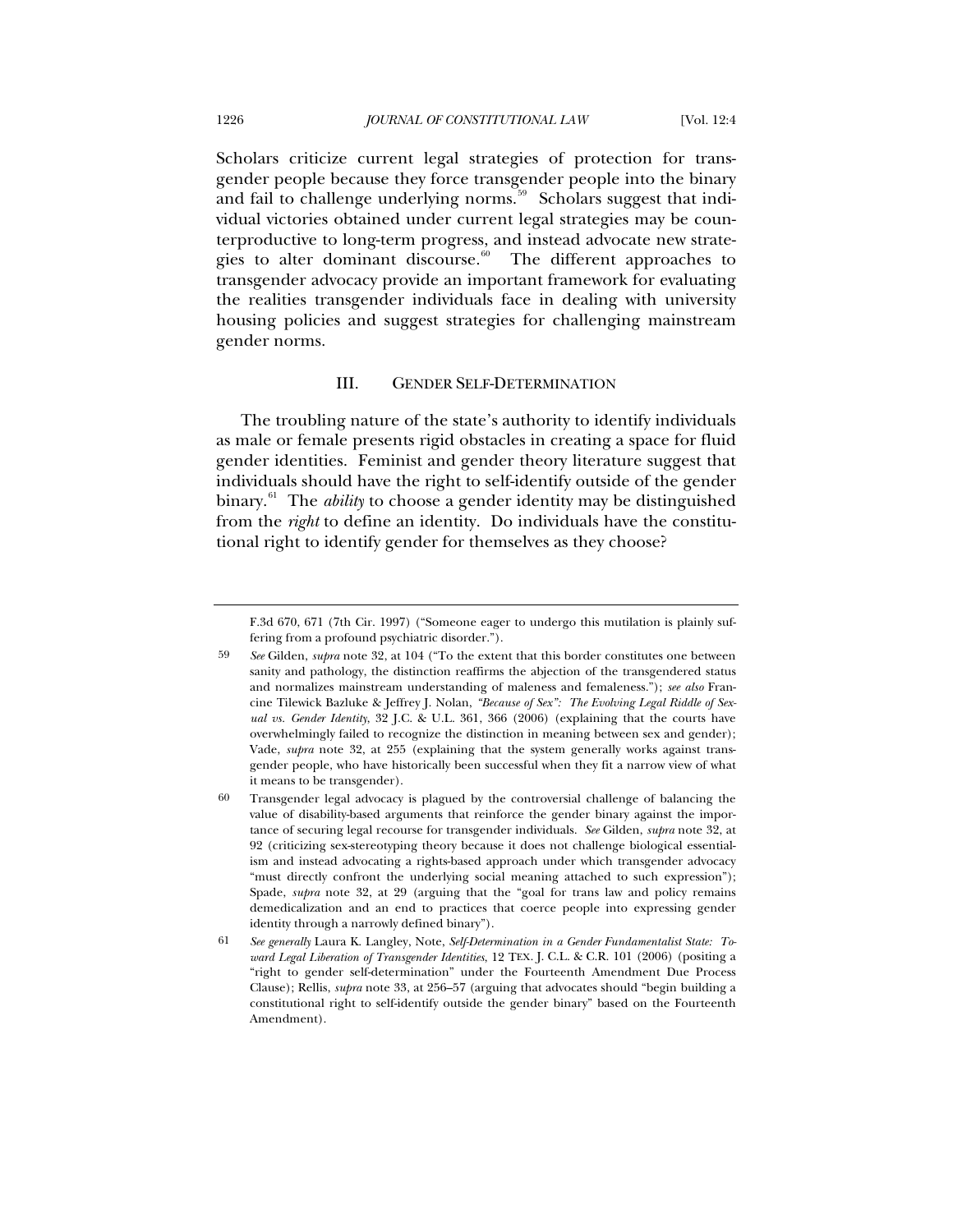If one accepts the premise that sex and gender are social constructs, individuals become victims of the label assigned to them at birth. $62$  Critical race theorists suggest that race is socially constructed and, therefore, is not indicated on birth certificates because it is cen-tral to an individual's self identity.<sup>[63](#page-12-1)</sup> Following this logic, scholars argue that gender is a "healthy and legitimate expression of a person's identity, whether or not expression conforms with the expected norms of their birth gender  $\ldots$ <sup>[64](#page-12-2)</sup> Consequently, the legal system should recognize resistance of normative manifestations of gender as an expression of an essential part of identity, not as an act of defiance.

Scholars have suggested that the right to gender selfdetermination has its roots in the Due Process Clause of the Four-teenth Amendment, which protects personal dignity and autonomy.<sup>[65](#page-12-3)</sup> Gender self-determination stems from the right to privacy. $66$  Although there is no explicit right to privacy in the Constitution, in Griswold v. Connecticut,<sup>[67](#page-12-5)</sup> the Supreme Court recognized that the "penumbra of rights" provides a guarantee of zones of privacy. The fundamental rights that emanate from the penumbras of the Constitution have been expanded upon through the recognition of more extensive liberty rights under the Fourteenth Amendment.<sup>[68](#page-12-6)</sup> In

<span id="page-12-0"></span><sup>62</sup> Vade, *supra* note 32, at 285 (critiquing the sex-gender distinction because it gives doctors power to assign gender by using "doctor-assigned gender" to define "sex").

<span id="page-12-1"></span><sup>63</sup> *See* Craig, *supra* note 32, at 168 ("[I]t is 'not ethical for anyone to exert power to define a feature of [another's] core identity.'" (quoting Elizabeth Reilly, *Radical Tweak—Relocating the Power to Assign Sex: From Enforcer of Differentiation to Facilitator of Inclusiveness: Revising the Response to Intersexuality*, 12 CARDOZO J.L. & GENDER 297, 324 (2005))). Interestingly, in 2000, the Census was amended to allow respondents to select one or more races for the first time. However, the Census allows respondents to check only one gender box. Racial and Ethnic Classifications Used in Census 2000 and Beyond, U.S. Census Bureau, http://www.census.gov/population/www/socdemo/race/racefactcb.html (last visited Mar. 28, 2010); *see also* Ramona E. Douglass, Dir. of Media & Public Relations, Ass'n of MultiEthnic Ams., Upgrading America's Conversations on Race: The Multi-Race Option for Census 2000 (June 2000), http://www.ameasite.org/census/upgrade2k.asp ("What has been dismantled  $\ldots$  is the mythical notion that race is fixed rather than fluid, or that any governmental agency's perception of racial identity takes priority over an individual's right to self-identify.").

<span id="page-12-2"></span><sup>64</sup> Romeo, *supra* note 37, at 739.

<span id="page-12-3"></span><sup>65</sup> *See* Langley, *supra* note 61, at 101 ("To fully realize the Fourteenth Amendment's promise of liberty, people must be able to determine gender for themselves.").

<sup>66</sup> *See id.* at 115–16.

<span id="page-12-6"></span><span id="page-12-5"></span><span id="page-12-4"></span><sup>67 381</sup> U.S. 479, 484–86 (1965) (recognizing the marriage relationship as falling within the constitutionally protected "zone of privacy").

<sup>68</sup> *See* Planned Parenthood of Southeastern Pennsylvania v. Casey, 505 U.S. 833, 848 (1992) ("Neither the Bill of Rights nor the specific practices of States at the time of the adoption of the Fourteenth Amendment marks the outer limits of the substantive sphere of liberty which the Fourteenth Amendment protects.").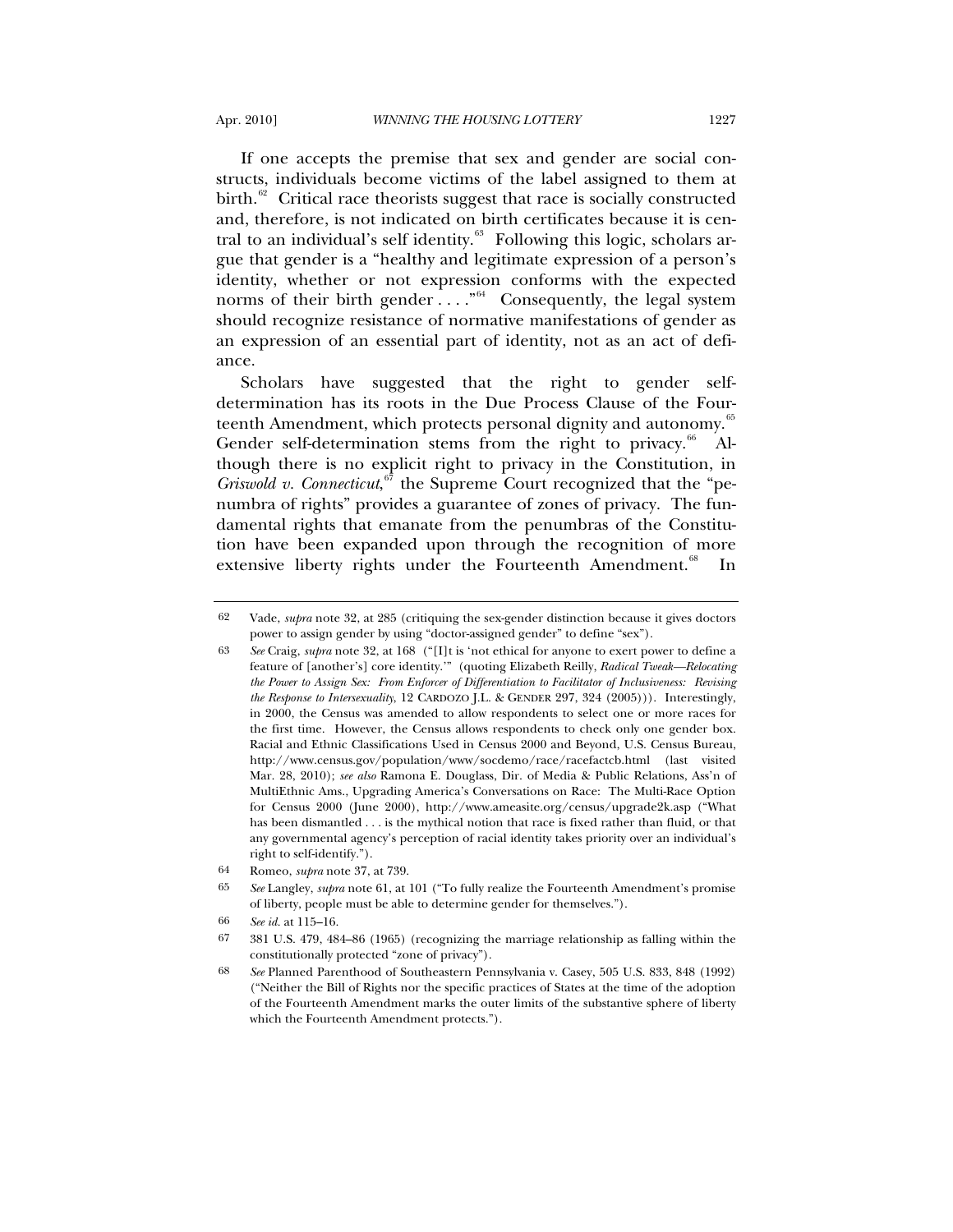*Planned Parenthood of Southeastern Pennsylvania v. Casey*, the Supreme Court stated that "[a]t the heart of liberty is the right to define one's own concept of existence."[69](#page-13-0) The Court in *Lawrence v. Texas* emphasized the "substantive force of the liberty protected by the Due Process Clause" under *Casey*, which was based on "the respect the Constitution demands for the autonomy of the person" when making decisions in the realm of procreation and family relationships.<sup>[70](#page-13-1)</sup> In extending the recognition of such autonomy to the realm of sexuality and sexual conduct, $\frac{71}{1}$  $\frac{71}{1}$  $\frac{71}{1}$  the Court relied on a robust reading of liberty rather than reaching to "specific tradition"<sup>[72](#page-13-3)</sup> or fundamental rights that are "deeply rooted in this Nation's history and tradition."[73](#page-13-4)

The Court's recognition of the more encompassing and evolving liberty rights acknowledged in *Lawrence* could be extended to gender self-determination.[74](#page-13-5) Decisions such as *Casey* and *Lawrence* criticize excessive state regulation in areas involving "choices central to per-sonal dignity and autonomy."<sup>[75](#page-13-6)</sup> An individual's chosen gender iden-tity is at the core of such liberty and autonomy rights.<sup>[76](#page-13-7)</sup> Gender identity is a fundamental aspect of one's self-concept and, therefore, an integral part of existence. It should not be "formed under compul-sion of the State."<sup>[77](#page-13-8)</sup>

The law is not a reflection of gender realities for transgender indi-viduals.<sup>[78](#page-13-9)</sup> Allowing for the possibility of gender self-determination strikes at the foundation of the male-female binary and permits "the addition of infinite new classifications of individuals' genders.<sup>"[79](#page-13-10)</sup> This theoretical argument is a step in ensuring that individuals are not the victims of gender "labels" or the state's "coercive power to create the gender-related legal categories."[80](#page-13-11) However appealing this concept of

<span id="page-13-1"></span><span id="page-13-0"></span><sup>69</sup> *Id.* at 851.

<sup>70 539</sup> U.S. 558, 573–74 (2003).

<span id="page-13-2"></span><sup>71</sup> *See id.* at 574.

<span id="page-13-4"></span><span id="page-13-3"></span><sup>72</sup> Michael H. v. Gerald D., 491 U.S. 110, 127 n.6 (1989).

<sup>73</sup> Washington v. Glucksberg, 521 U.S. 702, 721 (1997) (quoting Moore v. City of E. Cleveland, 431 U.S. 494, 503 (1977)).

<span id="page-13-5"></span><sup>74</sup> *See* Langley, *supra* note 61, at 117 ("Justice Kennedy's reasoning in *Lawrence* may be imported to the gender self-determination context.").

<sup>75</sup> Planned Parenthood of Southeastern Pennsylvania v. Casey, 505 U.S. 833, 851 (1992).

<span id="page-13-7"></span><span id="page-13-6"></span><sup>76</sup> *See* Rellis, *supra* note 33, at 258 ("What is closer to the 'heart of liberty' and more 'central to personal dignity and autonomy' than an individual's chosen gender identity—to be granted full legal rights and protection against discrimination even if one does not fall into one of two neat societal boxes labeled male or female.") (internal citation omitted).

<span id="page-13-9"></span><span id="page-13-8"></span><sup>77</sup> *Casey*, 505 U.S. at 851.

<sup>78</sup> *See* Vade, *supra* note 32, at 255 ("The law paints a specific picture of transgender people . . . in which all transgender people look the same.").

<span id="page-13-11"></span><span id="page-13-10"></span><sup>79</sup> Langley, *supra* note 61, at 102.

<sup>80</sup> *Id.* at 113.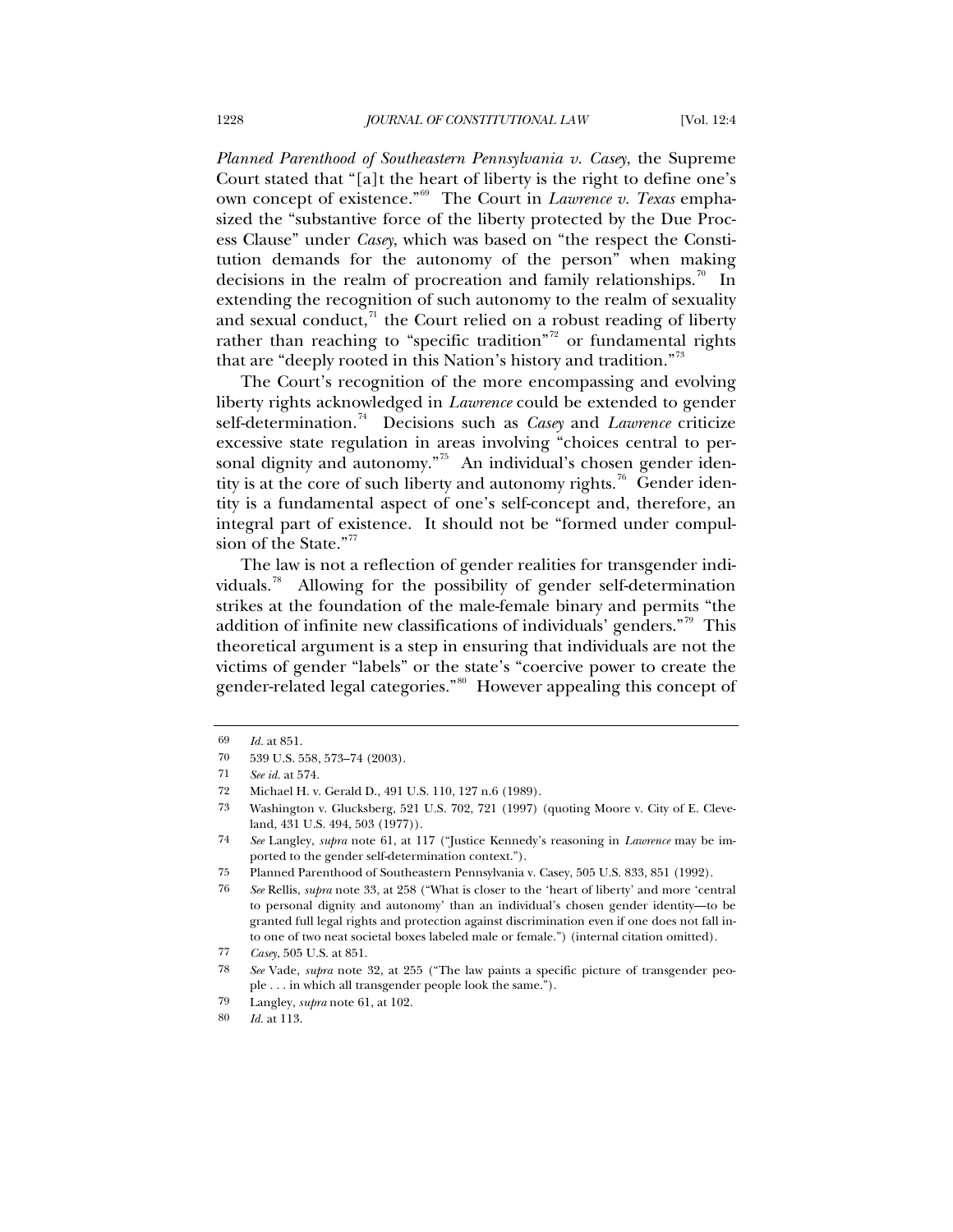gender self-identification may be, state compelling interests<sup>[81](#page-14-0)</sup> create substantial obstacles for translating theory into practice, especially in university housing.

If we can embrace a framework in which we reconceptualize gender as a social construct, the concept of self-identification becomes more plausible. However, when self-identification is considered in university housing, the individualized nature of self-identification claims becomes increasingly complicated because university housing is not a solitary experience. The practical considerations of roommates, hallmates, and privacy concerns in an area that already involves discretionary and subjective decisions create a housing quandary. The claims that transgender and non-transgender students may assert to contest their housing situation will be explored through different aspects of the right to privacy and the First Amendment freedom of association.

# IV. THE RIGHT TO PRIVACY

Our jurisprudence has consistently affirmed the sanctity of the home. Significant concerns arise when students are not comfortable in their dorm rooms. Both transgender and non-transgender students may raise various claims founded in the right to privacy.

In identifying the right to privacy, future Justices Louis D. Brandeis and Samuel D. Warren emphasized the home as a safe place for expressing one's identity and "inviolate personality."<sup>[82](#page-14-1)</sup> The Supreme Court's recognition of the right to privacy in *Griswold v. Connecticut*<sup>[83](#page-14-2)</sup> and subsequent cases have affirmed the "right to be let alone" in the home.<sup>[84](#page-14-3)</sup> These cases suggest the importance of the right to engage in activities within the home that would be off limits elsewhere.

<span id="page-14-0"></span><sup>81</sup> *See id.* at 128 (describing the state's interests in identifying individuals, maintaining records, and remedying discrimination claims).

<span id="page-14-1"></span><sup>82</sup> Samuel D. Warren & Louis D. Brandeis, *The Right to Privacy*, 4 HARV. L. REV. 193, 205 (1890) (presenting the intellectual beginnings of the American right to privacy and the "right to be let alone"); *see also* Olmstead v. United States, 277 U.S. 438, 478 (1928) (Brandeis, J., dissenting) (characterizing the "right to be let alone" as "the right most valued by civilized men").

<span id="page-14-3"></span><span id="page-14-2"></span><sup>83 381</sup> U.S. 479 (1965).

<sup>84</sup> *See, e.g.*, Kyllo v. United States, 533 U.S. 27, 40 (2001) (arguing that the individual has a reasonable expectation of privacy in the home and, therefore, the use of thermal imaging to search a home constitutes an unreasonable search); Carey v. Brown, 447 U.S. 455, 471 (1980) (describing the importance of "[p]reserving the sanctity of the home, the one retreat to which men and women . . . escape from the tribulations of their daily pursuits"); Payton v. New York, 445 U.S. 573, 590 (1980) ("[T]he Fourth Amendment has drawn a firm line at the entrance to the house."); Stanley v. Georgia, 394 U.S. 557, 565 (1969) (concluding that the possession of illegal obscene materials in the home was not punish-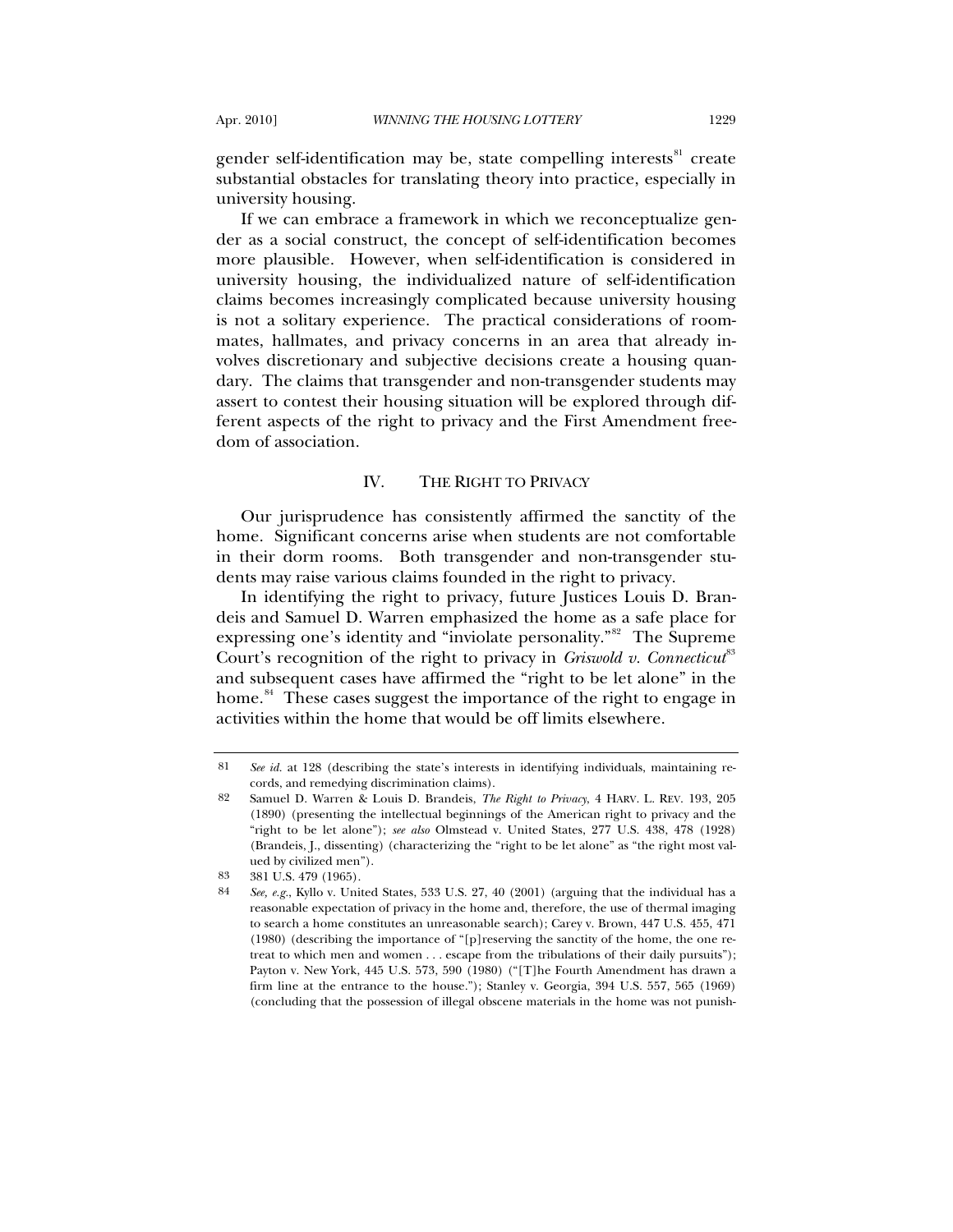The notion of privacy extends beyond personal space of the home to include the "concept of personal liberty."<sup>[85](#page-15-0)</sup> Privacy is widely recognized as an umbrella concept that encompasses physical, informa-tional, decisional, proprietary, and associational privacy.<sup>[86](#page-15-1)</sup> This Comment explores different aspects of the right to privacy regarding transgender students, with a particular focus on physical and informational privacy.

# *A. Modesty Concerns*

Shared living arrangements, a form of intimate association, are protected by the right to privacy. $s^7$  Intricately tied to the notion of physical privacy in one's living arrangement is the physical privacy in-terest in one's body.<sup>[88](#page-15-3)</sup> In recognizing modesty claims, many courts have acknowledged the individual's interest in keeping one's body secluded from the opposite sex.<sup>[89](#page-15-4)</sup> In *Johnson v. Phelan*,<sup>[90](#page-15-5)</sup> Judge Posner, in his dissent, described the issue as whether the appellant prisoner has an "interest that the Constitution protects in hiding his na-ked body from guards of the opposite sex."<sup>[91](#page-15-6)</sup> Posner emphasized the importance of "Christian modesty" and the strength of the American "nudity taboo," especially when applied to strangers of the opposite

able based on the right to satisfy intellectual and emotional needs in the home); Mapp v. Ohio, 367 U.S. 643, 656 (1961) (finding that searching the home is an invasion of privacy and in violation of the Fourth Amendment if found to be unreasonable).

<span id="page-15-0"></span><sup>85</sup> Roe v. Wade, 410 U.S. 113, 152–53 (1973) (explaining that the "right of privacy" is founded in the Fourteenth Amendment's "concept of personal liberty"); *see also* Kastl v. Maricopa County Cmty. Coll. Dist., No. Civ.02-1531PHX-SRB, 2004 WL 2008954, at \*5 (D. Ariz. June 3, 2004) ("The right to privacy is derivative of the Fourteenth Amendment's guarantee of substantive due process, among other constitutional provisions, although it is not expressly guaranteed by the Constitution." (citing Whalen v. Roe, 429 U.S. 589, 598–99 nn.23–25 (1977))).

<span id="page-15-1"></span><sup>86</sup> *See* ANITA L. ALLEN, PRIVACY LAW AND SOCIETY 1 (2007); *see also* Whalen v. Roe, 429 U.S. at 599–600 (recognizing informational and decisional privacy interests within the zone of privacy).

<span id="page-15-2"></span><sup>87</sup> *See generally* John T. Messerly, *Roommate Wanted: The Right to Choice in Shared Living*, 93 IOWA L. REV. 1949 (2008) (describing the privacy interests present in shared living arrangements).

<span id="page-15-3"></span><sup>88</sup> York v. Story, 324 F.2d 450, 455 (9th Cir. 1963) ("We cannot conceive of a more basic subject of privacy than the naked body.").

<span id="page-15-4"></span><sup>89</sup> *See generally* Anita Allen, *Disrobed: The Constitution of Modesty*, 51 VILL. L. REV. 841, 843–45 (2006) (describing modesty as a "moral or ethical virtue" and suggesting the gendered nature of sexual modesty requirements).

<span id="page-15-5"></span><sup>90 69</sup> F.3d 144 (7th Cir. 1995) (holding that prison officials did not violate male prisoners' rights by having female guards monitor them when naked).

<span id="page-15-6"></span><sup>91</sup> *Id.* at 152 (Posner, J., dissenting in part).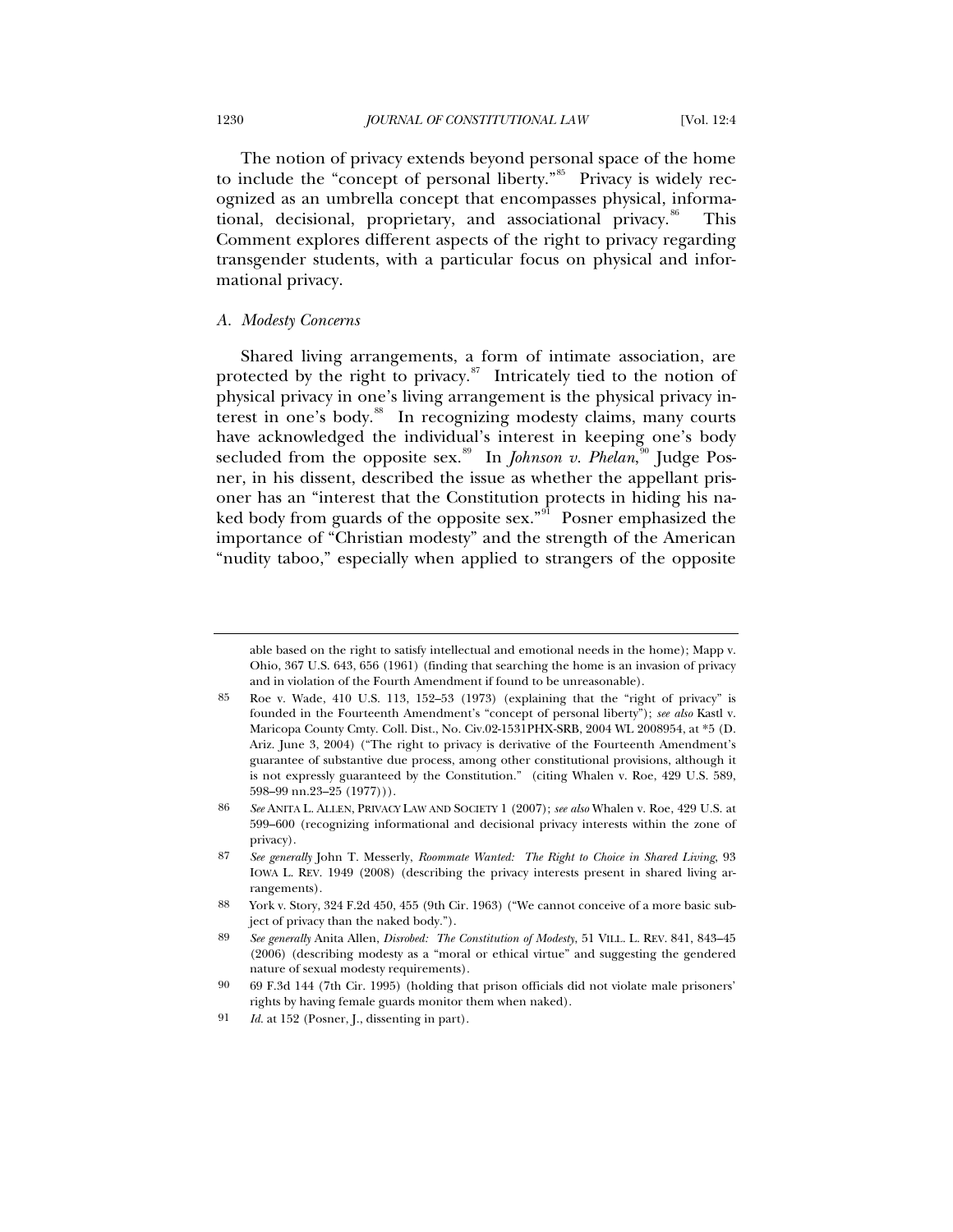sex.<sup>[92](#page-16-0)</sup> Various cases have similar language discussing the modesty and privacy interests against exposing one's body in the presence of the opposite sex. [93](#page-16-1)

Same "sexness" protects and bolsters the individual's privacy claims. By assigning both female non-transgender students to live with individuals who identify as females, but were classified as male by birth, and male non-transgender students to live with students who were female by birth, but self-identify as male, non-transgender students may argue that they are uncomfortable with a living arrangement that violates their privacy interest in keeping their bodies secluded from the opposite sex. $94$  In considering privacy and modestyrelated claims in university housing, there is no case law specifically on point,<sup>[95](#page-16-3)</sup> and, therefore, cases involving transgender individuals in

<span id="page-16-0"></span><sup>92</sup> *Id.* ("The nudity taboo retains great strength in the United States. . . . The taboo is particularly strong when the stranger belongs to the opposite sex.").

<span id="page-16-1"></span><sup>93</sup> *See* Fortner v. Thomas, 983 F.2d 1024, 1030 (11th Cir. 1993) (joining courts in "recognizing a prisoner's constitutional right to bodily privacy because most people have a special sense of privacy in their genitals, and involuntary exposure of them in the presence of people of the other sex may be especially demeaning and humiliating") (internal citations omitted); York v. Story, 324 F.2d 450, 455 (9th Cir. 1963) (explaining that the photographing of a female's nude body by a male officer and the distribution of the photographs were an invasion of privacy because "[t]he desire to shield one's unclothed figure from view of strangers, and particularly strangers of the opposite sex, is impelled by elementary self-respect and personal dignity"); Norwood v. Dale Maint. Sys., Inc., 590 F. Supp. 1410, 1421 (N.D. Ill. 1984) (acknowledging the fundamental nature of concerns about exposing one's body in front of a member of the opposite sex); Brooks v. ACF Indus., Inc., 537 F. Supp. 1122, 1132 (S.D. W. Va. 1982) (recognizing that a person's legitimate privacy rights in using a washroom would be violated if a cleaning attendant of the opposite sex were to enter).

<span id="page-16-2"></span><sup>94</sup> These claims, which rely on a biological essentialism, would most likely be asserted in cases of pre- and non-operative transgender individuals.

<span id="page-16-3"></span><sup>95</sup> In 1996, several Orthodox Jewish students sought to be exempted from Yale's on-campus housing requirement on the grounds that their "religious beliefs and obligations regarding sexual modesty forbid them to reside in the co-educational housing provided and mandated by Yale." Hack v. President & Fellows of Yale Coll., 16 F. Supp.2d 183, 186–87 (D. Conn. 1998), *aff'd*, 237 F.3d 81 (2d Cir. 2000). The District Court of Connecticut dismissed the students' claims that Yale's policies violated their constitutional rights to free exercise of religion, as well as federal housing and anti-trust statutes. *Id.* The modesty and privacy arguments by the "Yale Five" were not discussed in the District and Circuit court decisions. Yale administrators acknowledged grappling with the challenge of balancing the needs of minority groups with the general student body, but they ultimately took the position that they could not excuse the "Yale Five" from the housing policy, which is a "'defining requirement' of a Yale education." William Glaberson, *Five Orthodox Jews Spur Moral Debate Over Housing Rules at Yale*, N.Y. TIMES, Sept. 7, 1997, at 45, *available at* http://www.nytimes.com/1997/09/07/nyregion/five-orthodox-jews-spur-moral-debate -over-housing-rules-at-yale.html?scp=1&sq=Five%20Orthodox%20Jews%20Spur%20Moral %20Debate%20Over%20Housing%20Rules%20at%20Yale&st=cse. The Yale controversy is distinguishable from the university housing dilemma because transgender students are generally not asking to be exempted from housing requirements; in fact, they are asking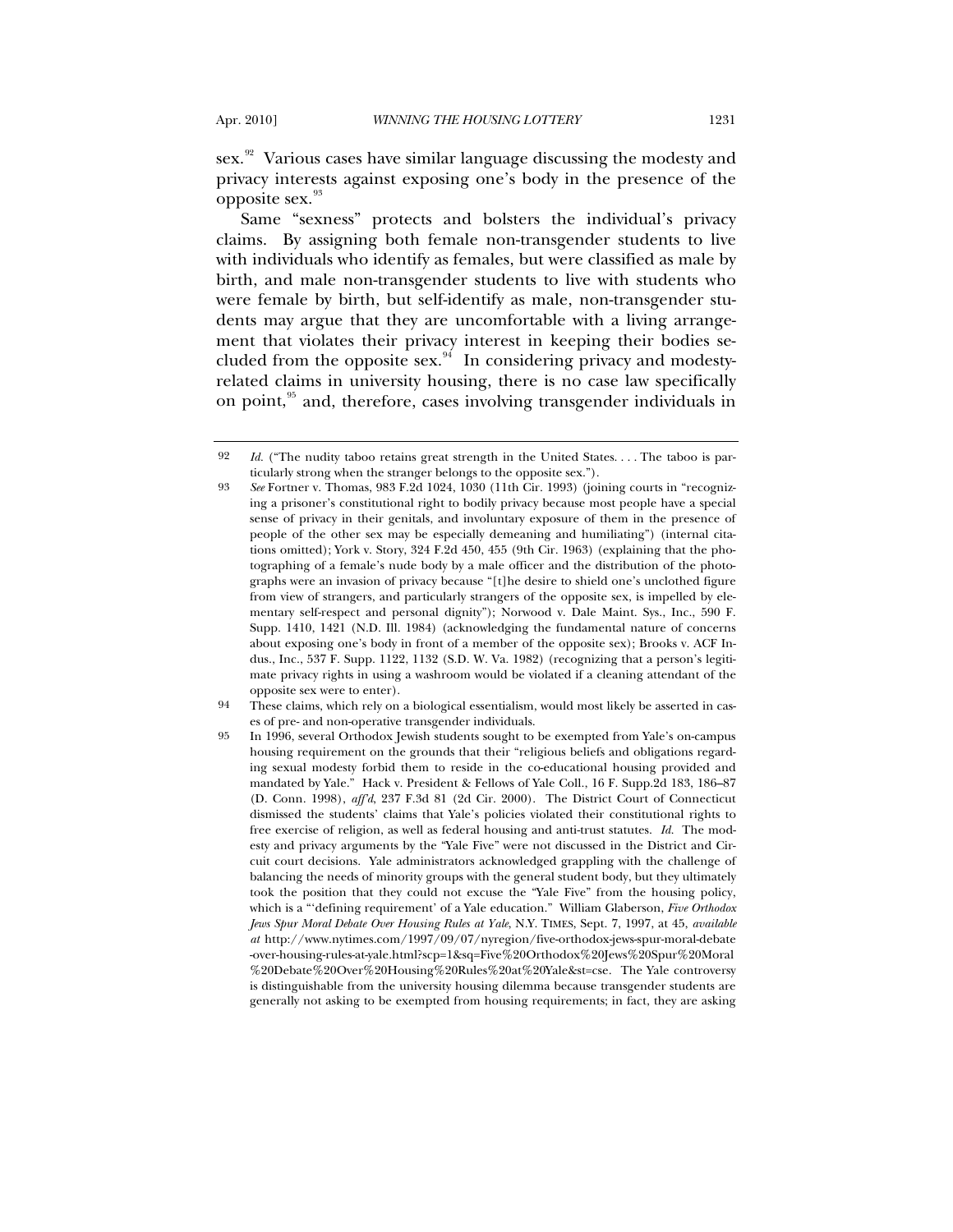prison housing and bathroom access litigation provide an interesting point of comparison.

# *1. Privacy in the Prison Context*

While the housing issues that transgender prisoners face are distinguishable from those of transgender university students,  $96$  both involve sex segregated housing and bathroom access which are based on biological sex.<sup>[97](#page-17-1)</sup> At the outset, a university's placement of an individual in male or female housing requires prior classification. Before other college students are introduced into the mix, housing authorities must choose the "appropriate" housing pool based on the university's accepted definition of sex. In his analysis of the issues facing transgender prisoners, Darren Rosenblum noted that in preincarceration processing, authorities try to determine if a prisoner is a man or woman.<sup>[98](#page-17-2)</sup> Observing that prisoners are placed on the basis of genitalia,<sup>[99](#page-17-3)</sup> Rosenblum found only one case where a pre-operative

for housing options that do not ignore their gender identity. Furthermore, as discussed below, the physical privacy arguments would most likely be mounted by non-transgender students, the majority, as opposed to the religious minority group in the Yale situation.

<span id="page-17-0"></span><sup>96</sup> Some distinctions include the difference in the student body versus prison population, the heightened safety concerns in prison, and Eighth Amendment analysis. Darren Rosenblum, *"Trapped" in Sing Sing: Transgendered Prisoners Caught in the Gender Binarism*, 6 MICH. J. GENDER & L. 499, 519–20 (2000). One important distinction is that students choose to attend university, whereas prisoners have no choice about their imprisonment. Furthermore, courts have generally recognized that prisoners have reduced privacy expectations. *See e.g.*, Powell v. Schriver, 175 F.3d 107, 112 (2d Cir. 1999) ("Prison inmates do not shed all fundamental protections of the Constitution at the prison gates." (quoting Hernandez v. Coughlin, 18 F.3d 133, 136 (2d Cir. 1994)); Cornwell v. Dahlberg, 963 F.2d 912, 916 (6th Cir. 1992) ("[A] convicted prisoner maintains some reasonable expectations of privacy while in prison, particularly where those claims are related to forced exposure to strangers of the opposite sex, even though those privacy rights may be less than those enjoyed by non-prisoners."); Meriwether v. Faulkner, 821 F.2d 408, 418 (7th Cir. 1987) (recognizing that a transgender prisoner's expectation of privacy was significantly limited in light of the overriding need to maintain institutional order and security).

<span id="page-17-1"></span><sup>97</sup> *See* Christine Peek, *Breaking Out of the Prison Hierarchy: Transgender Prisoners, Rape, and the Eighth Amendment*, 44 SANTA CLARA L. REV 1211, 1212 (2004) (describing the "common practice of classifying transgender prisoners based on their genitalia alone"); Rosenblum, *supra* note 96, at 523 (noting that placement based on genitalia is a "crude simplification of [the trans] gender identity").

<span id="page-17-3"></span><span id="page-17-2"></span><sup>98</sup> *See* Rosenblum, *supra* note 96, at 520 (describing the intake process for new inmates).

<sup>99</sup> *Id.* at 522 ("The practice of federal prison authorities is to incarcerate preoperative transsexuals with prisoners of like biological sex." (citing Farmer v. Brennan, 511 U.S. 825, 829 (1994)); Farmer v. Haas, 990 F.2d 319, 320 (7th Cir. 1993) ("The practice of the federal prison authorities . . . is to incarcerate persons who have completed sexual reassignment with prisoners of the transsexual's new gender, but to incarcerate persons who have not completed it with prisoners of the transsexual's original gender.").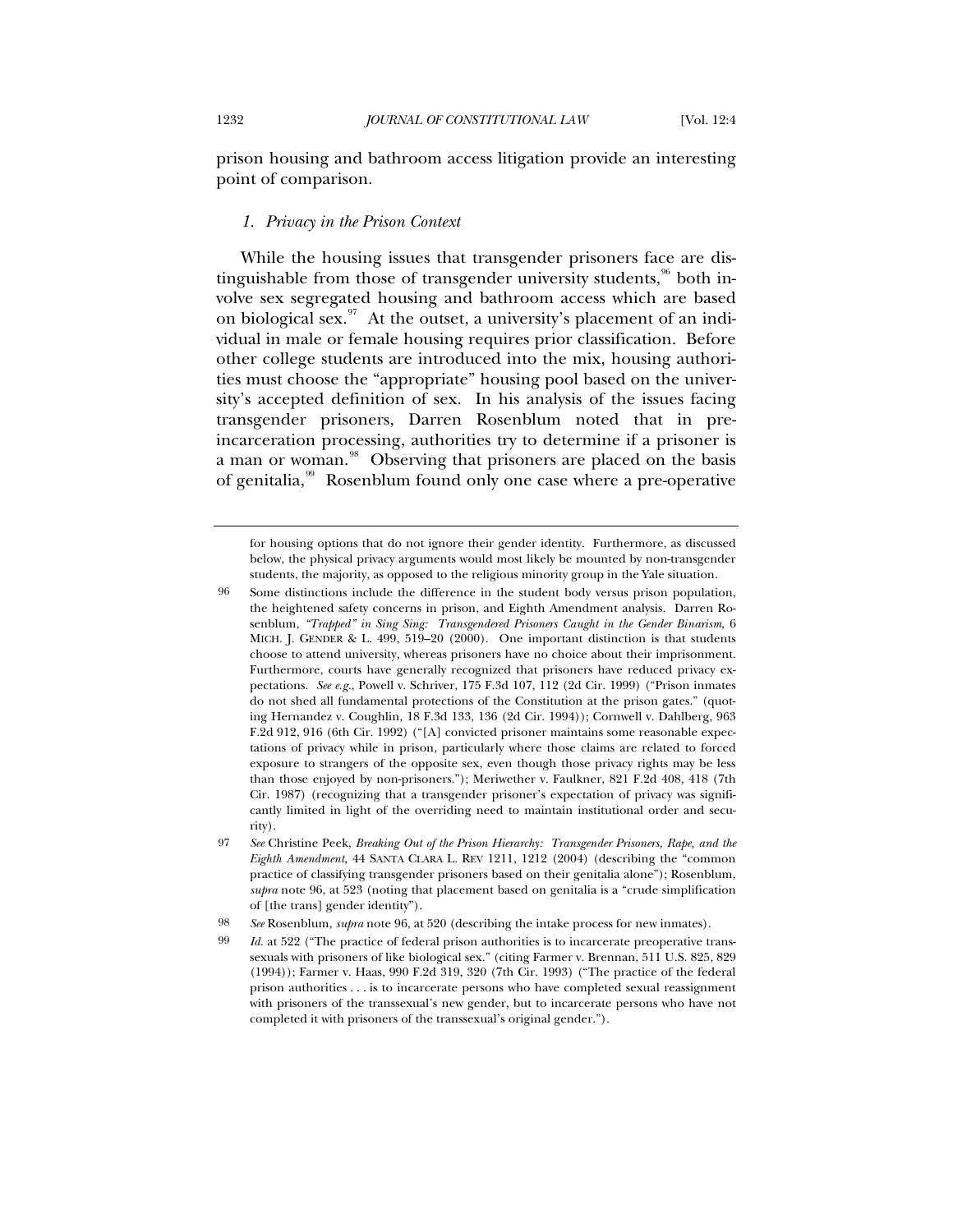transgendered woman was placed in a women's facility. In *Crosby v. Reynolds*, a female prisoner brought an action against jail officials for violating her privacy rights when she was housed with Lamson, a preoperative transgender prisoner, who was housed according to her self-defined gender identity.<sup>[100](#page-18-0)</sup> The female prisoner felt uncomfortable sharing a cell with a pre-operative individual, especially when us-ing the bathroom, showering, and other activities involving nudity.<sup>[101](#page-18-1)</sup> The situation presented an infrequent quandary to which there was no established procedure and "no perfect answer."[102](#page-18-2) Lamson did not want to be segregated, and her safety would have been compromised with male prisoners.<sup>[103](#page-18-3)</sup>

While the court recognized the objections of the female cellmate as legitimate, the court ultimately concluded that "reasonable officials . . . would not understand that what they were doing violated the constitutional rights of the plaintiff."<sup>[104](#page-18-4)</sup> The court recognized a clear constitutional right to privacy, but stated that the "contours of that right are not clear when it comes to the determination of where to house transsexuals."<sup>[105](#page-18-5)</sup> The court noted ambiguity in the resolution, as well as objections to housing transgendered inmates according to their self-defined gender identity, stemming from discomfort and safety concerns.<sup>[106](#page-18-6)</sup>

The historic "sex-dichotomized prison system" compounds the dif-ficulty of addressing transgender prisoners' needs.<sup>[107](#page-18-7)</sup> Rosenblum suggests that the ideal solution would be placement based on selfdefined gender identity, but he notes that the "principal problem with this solution is the comfort and security of the traditionally-gendered prisoners."<sup>[108](#page-18-8)</sup> He continues:

Potential intolerance toward a transgendered person, however, should not be the sole factor in determining the best placement . . . . However,

<span id="page-18-0"></span><sup>100 763</sup> F. Supp. 666, 666–67 (D. Me. 1991). The jail's physician opined it was in Lamson's best psychological and physical interest to be placed in female housing. *Id.* at 667. The court emphasized that while Lamson's "male genitalia remain anatomically intact," Lamson had received hormone treatments, developed tissue resembling female breasts, was scheduled for a "sex change operation," and had virtually no male sexual capacity. *Id.* at 667, 669.

<span id="page-18-1"></span><sup>101</sup> *Id.* at 667–68.

<sup>102</sup> *Id.* at 669.

<span id="page-18-3"></span><span id="page-18-2"></span><sup>103</sup> Of the transgendered prison population, it is principally transgendered women (MTF) placed in male prisons who face rape, abuse, severe violence, and ostracism. Rosenblum, *supra* note 96, at 517 n.84.

<sup>104</sup> *Crosby*, 763 F. Supp. at 670.

<span id="page-18-7"></span><span id="page-18-6"></span><span id="page-18-5"></span><span id="page-18-4"></span><sup>105</sup> *Id.*

<sup>106</sup> *Id.* at 669–70.

<sup>107</sup> Rosenblum, *supra* note 96, at 531.

<span id="page-18-8"></span><sup>108</sup> *Id.*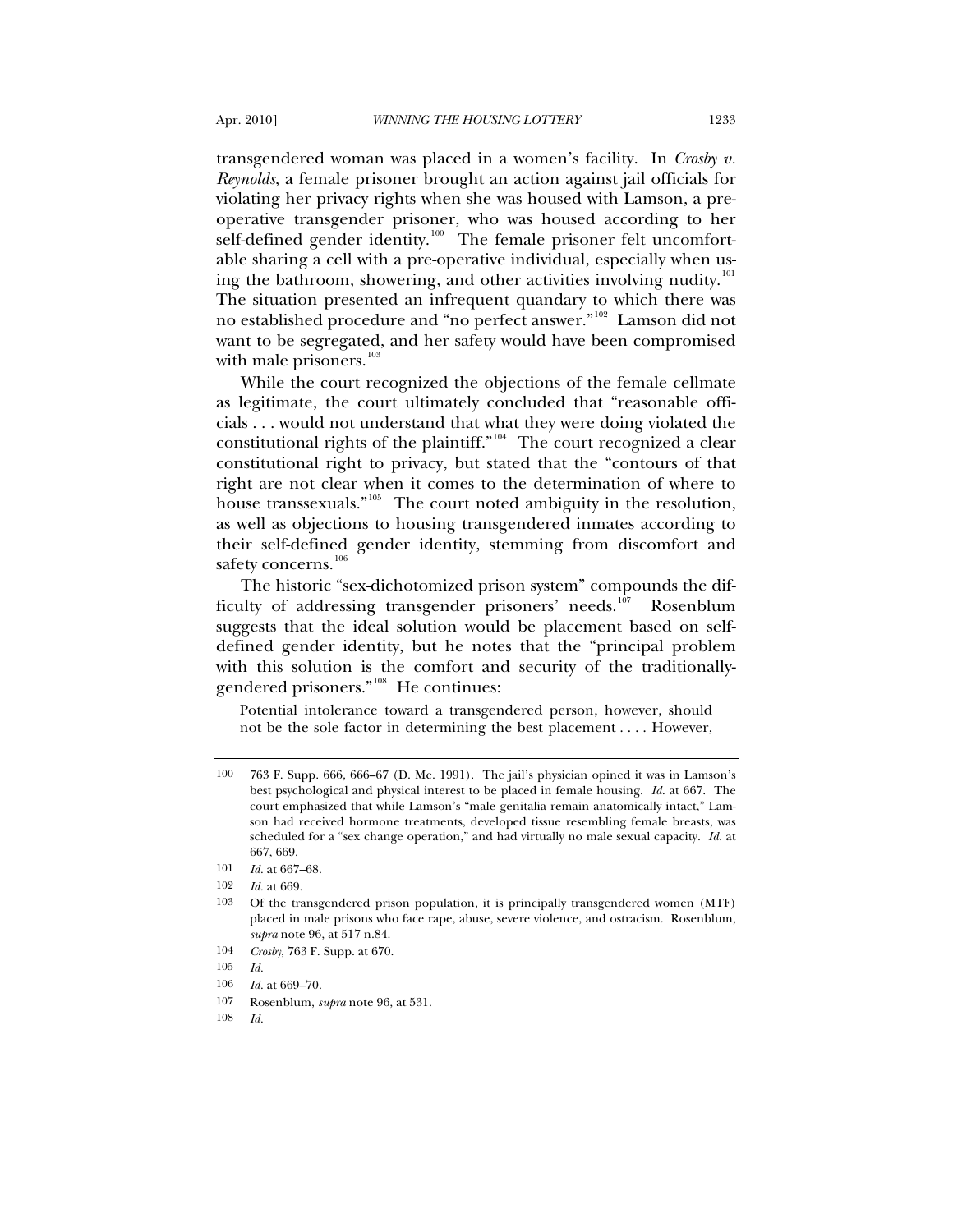even if objections to housing transgendered women in a women's prison stem from homophobia, such objections require consideration. Legitimate objections to housing transgendered inmates according to their self-defined gender identity do exist.<sup>1</sup>

The suggestion that segregation on the basis of biological sex may be justified by "legitimate penological objectives"<sup>[110](#page-19-1)</sup> is likely to be recognized in the university housing context, even if motivated by transphobia. While safety concerns are presumably greater and privacy presents less of a hurdle in the prison context, universities may posit legitimate educational and safety objectives in support of maintaining the housing status quo. Sex segregated university housing policies are traditional practice and represent precautionary measures that are justified by the state's legitimate interest in the safety of the general student body.

# *2. Privacy in Bathroom Access Cases*

Cases in which transgender individuals assert the right to use  $b$ athrooms<sup>[111](#page-19-2)</sup> according to self-defined gender identity also stress the conflict between non-conforming gender identity and societal norms. Described as "one of the last sex segregated public spaces," the public restroom forces individuals to confront gender stereotypes in the decision of which bathroom to use and to "assess the potential risk of entering that space."<sup>[112](#page-19-3)</sup>

Non-transgender individuals assert privacy interests in bathroomaccess cases. While privacy may be a valid concern, such claims are often rooted in prejudice and disgust; the veil of privacy may provide a more palatable, less controversial means of challenging the sharing of bathrooms. Sharing a bathroom with a transgender individual does not invade the non-transgender individual's privacy any more than sharing a bathroom with a non-transgendered individual.

When an individual expresses gender identity in a nonconforming manner, courts balance the interests of transgendered individuals with those of non-transgendered individuals, which often results in a loss for transgender litigants. In *Goins v. West Group, Inc.*,

<sup>109</sup> *Id.*

<span id="page-19-1"></span><span id="page-19-0"></span><sup>110</sup> Turner v. Safley, 482 U.S. 78, 95 (1987).

<span id="page-19-2"></span><sup>111</sup> A great deal of transgender litigation with regards to bathroom access involves equal protection claims, especially in the employment context. *See generally* Diana Elkind, Comment, *The Constitutional Implications of Bathroom Access Based on Gender Identity: An Examination of Recent Developments Paving the Way for the Next Frontier of Equal Protection*, 9 U. PA. J. CONST. L. 895, 895–96, 905 n.52 (2007) (providing an overview of cases dealing with bathroom access for transgender individuals and the general denial of protection).

<span id="page-19-3"></span><sup>112</sup> GENIUS INDEX, *supra* note 17, at 6.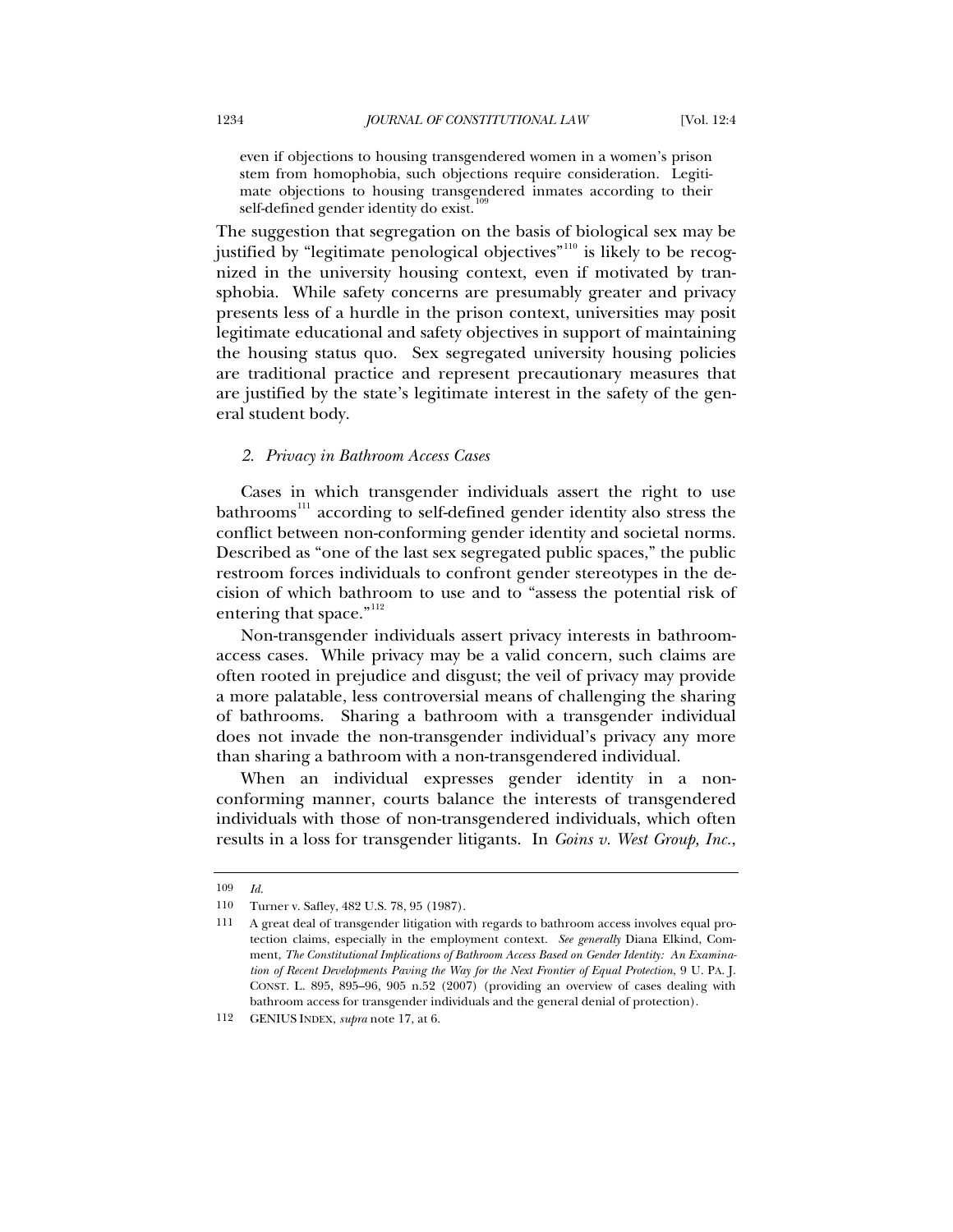the Supreme Court of Minnesota held that denying Goins, a transgender employee, access to the women's restroom at work did not vi-olate the Minnesota Human Rights Act.<sup>[113](#page-20-0)</sup> After female employees expressed uneasiness about sharing a restroom with a "male," the company decided to implement a restroom policy designated by bio-logical gender.<sup>[114](#page-20-1)</sup> Although there was no dispute that Goins consistently presented herself as a woman, the company explained its decision to require Goins to use a single-occupancy restroom as an attempt to accommodate both Goins and the female employees.<sup>[115](#page-20-2)</sup> Goins's discrimination claim was "predicated on her self-image as a woman that is or is perceived to be inconsistent with her biological gender."<sup>[116](#page-20-3)</sup> The court determined that the employer's designation of bathroom use by biological gender did not constitute discrimination in violation of the Minnesota Human Rights Act.[117](#page-20-4) "[T]he traditional and accepted practice in the employment setting is to provide restroom facilities that reflect the *cultural preference* for restroom des-ignation based on biological gender.<sup>"[118](#page-20-5)</sup> The court explained that while the Minnesota Human Rights Act "protect[s] her right to be provided an adequate and sanitary restroom," it "does not go so far as to protect Goins' choice of restroom use."<sup>[119](#page-20-6)</sup>

In her analysis of *Goins*, Elaine Craig explained that the dispute was "over whose definition of gender should govern."<sup>[120](#page-20-7)</sup> She elaborated that courts "tend towards a balancing of interests analysis weighing the interests of female born women with those of transwomen—and unfortunately, under this analysis, the transsexual litigants tend to lose."[121](#page-20-8) In *Etsitty v. Utah Transit Authority*, Etsitty, a preoperative transgender woman, was fired because the company was concerned about potential liability from co-workers, customers, and the general public that might have resulted from Etsitty's use of a fe-

<span id="page-20-1"></span><span id="page-20-0"></span><sup>113 635</sup> N.W.2d 717 (Minn. 2001).

<sup>114</sup> *See id.* at 721.

<span id="page-20-2"></span><sup>115</sup> *See id.*

<sup>116</sup> *Id.* at 722.

<span id="page-20-4"></span><span id="page-20-3"></span><sup>117</sup> *Id.* at 725; *see also* Hispanic AIDS Forum v. Estate of Bruno, 839 N.Y.S.2d 691, 696–97 (2007) ("[B]arring transgender persons from using the public bathrooms that do not correspond to their biological sexual assignment does not constitute discrimination.").

<sup>118</sup> *Goins*, 635 N.W.2d at 723 (emphasis added).

<span id="page-20-6"></span><span id="page-20-5"></span><sup>119</sup> *Id.* at 723 n.2.

<span id="page-20-7"></span><sup>120</sup> Craig, *supra* note 32, at 170 (explaining that the court was essentially asking whether Goins was "woman enough" to use the women's restroom).

<span id="page-20-8"></span><sup>121</sup> *Id.* at 170–71. The argument that courts are balancing transgender and non-transgender interests will be further explored *infra* Part VI.C.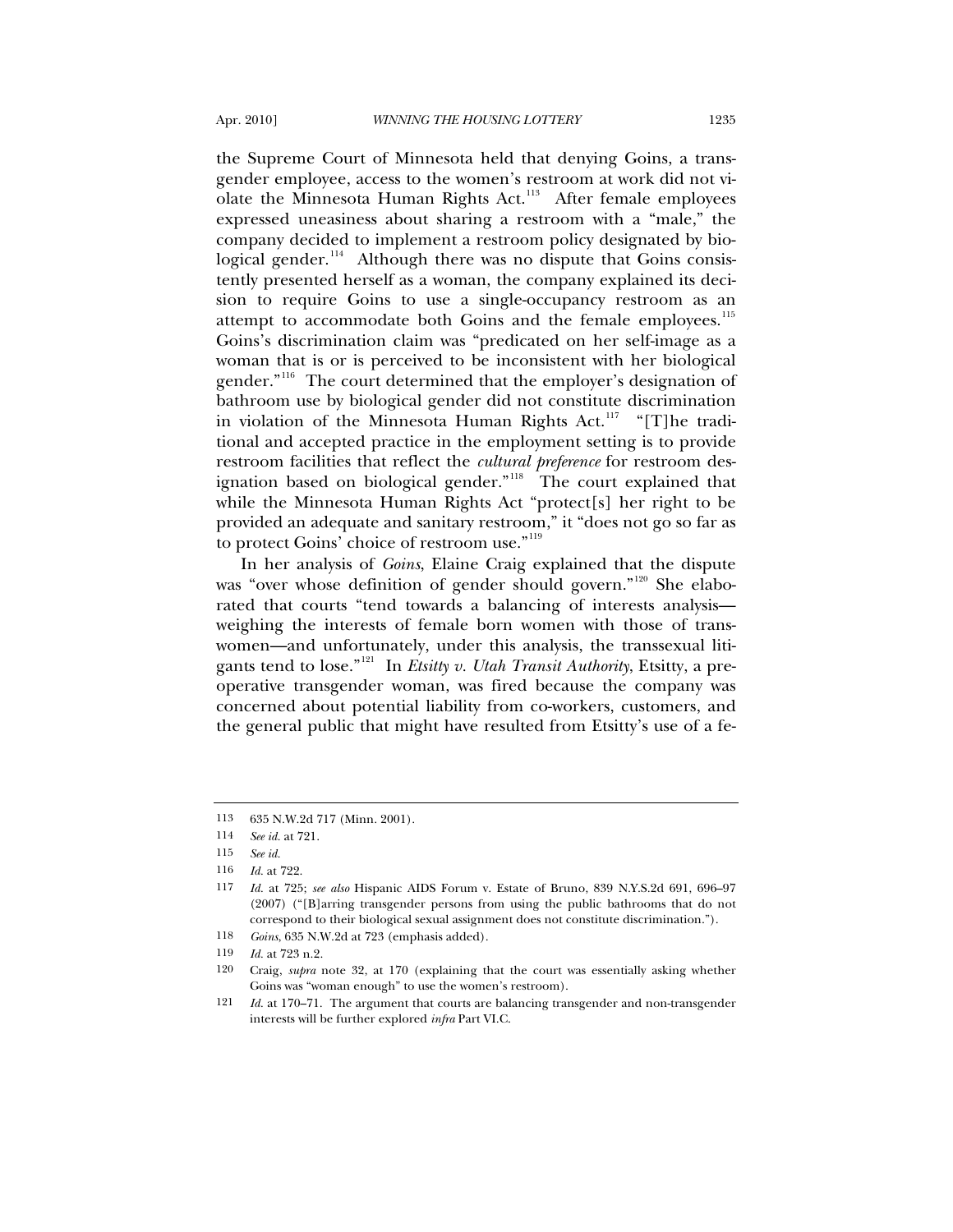male restroom.<sup>[122](#page-21-0)</sup> In addition to determining that Etsitty could not claim Title VII protection based on her transsexuality,  $123$  the court emphasized that "[t]here is no evidence that the defendants required Plaintiff's appearance to conform to a particular gender stereotype, only that they required her 'to conform to the accepted principles es-tablished for gender-distinct public restrooms."<sup>[124](#page-21-2)</sup> The court explained that this requirement provided a "legitimate nondiscriminatory reason" for Etsitty's dismissal, especially because "[c]oncerns about privacy, safety and propriety are the reason that gender specific restrooms are universally accepted in our society."<sup>[125](#page-21-3)</sup>

The non-transgendered individual's privacy claims are not always winning. In *Cruzan v. Special School District, # 1*, Cruzan, a teacher at a public high school, filed a discrimination claim against the school for allowing a transgendered employee to use the women's restroom.<sup>[126](#page-21-4)</sup> Cruzan expressed concerns about her personal privacy, but the court concluded that the school's accommodation of the transgendered employee was not enough to establish an adverse employment claim.<sup>[127](#page-21-5)</sup> The transgender employee's use of the female staff restroom did not affect Cruzan's title, salary, or benefits. The court reasoned that the school had alternative restroom options for Cruzan, including the female students' restroom and single-stall unisex bath-rooms.<sup>[128](#page-21-6)</sup> The Eighth Circuit's suggestion that the employer may offer the complaining employee an alternative accommodation is not as simple in the university housing context. The university's answer may be to move the complaining non-transgendered individual to a different accommodation, such as a single room, similar to the singleoccupancy bathroom in *Cruzan*.

Courts have justified sex segregated bathrooms on the basis of cultural practice and traditional interpretation of the term "sex." Privacy concerns are also implicit in the analysis in the bathroom access cases, as noted in *Etsitty* and *Cruzan*. In *Sommers v. Budget Marketing,* 

<span id="page-21-0"></span><sup>122 2005</sup> WL 1505610, at \*1–2 (D. Utah 2005), *aff'd*, 502 F.3d 1215 (10th Cir. 2007) (finding that the UTA's reasons for discharging Etsitty were legitimate and nondiscriminatory).

<span id="page-21-1"></span><sup>123</sup> *See id.* at \*3; *see also* Ulane v. E. Airlines, Inc., 742 F.2d 1081, 1085–87 (7th Cir. 1984) (concluding that transsexuals were not protected under Title VII on the grounds that reasonable statutory interpretation indicates that the term "sex" should be interpreted according to its "ordinary, common meaning" and, therefore, means "biological male or biological female").

<span id="page-21-2"></span><sup>124</sup> *Etsitty*, 2005 WL 1505610, at \*6 (quoting Johnson v. Fresh Mark, Inc., 337 F. Supp. 2d 996, 1000 (N.D. Ohio 2003)).

<sup>125</sup> *Id.* at \*7.

<span id="page-21-5"></span><span id="page-21-4"></span><span id="page-21-3"></span><sup>126 294</sup> F.3d 981 (8th Cir. 2002).

<span id="page-21-6"></span><sup>127</sup> *Id.* at 984.

<sup>128</sup> *Id.*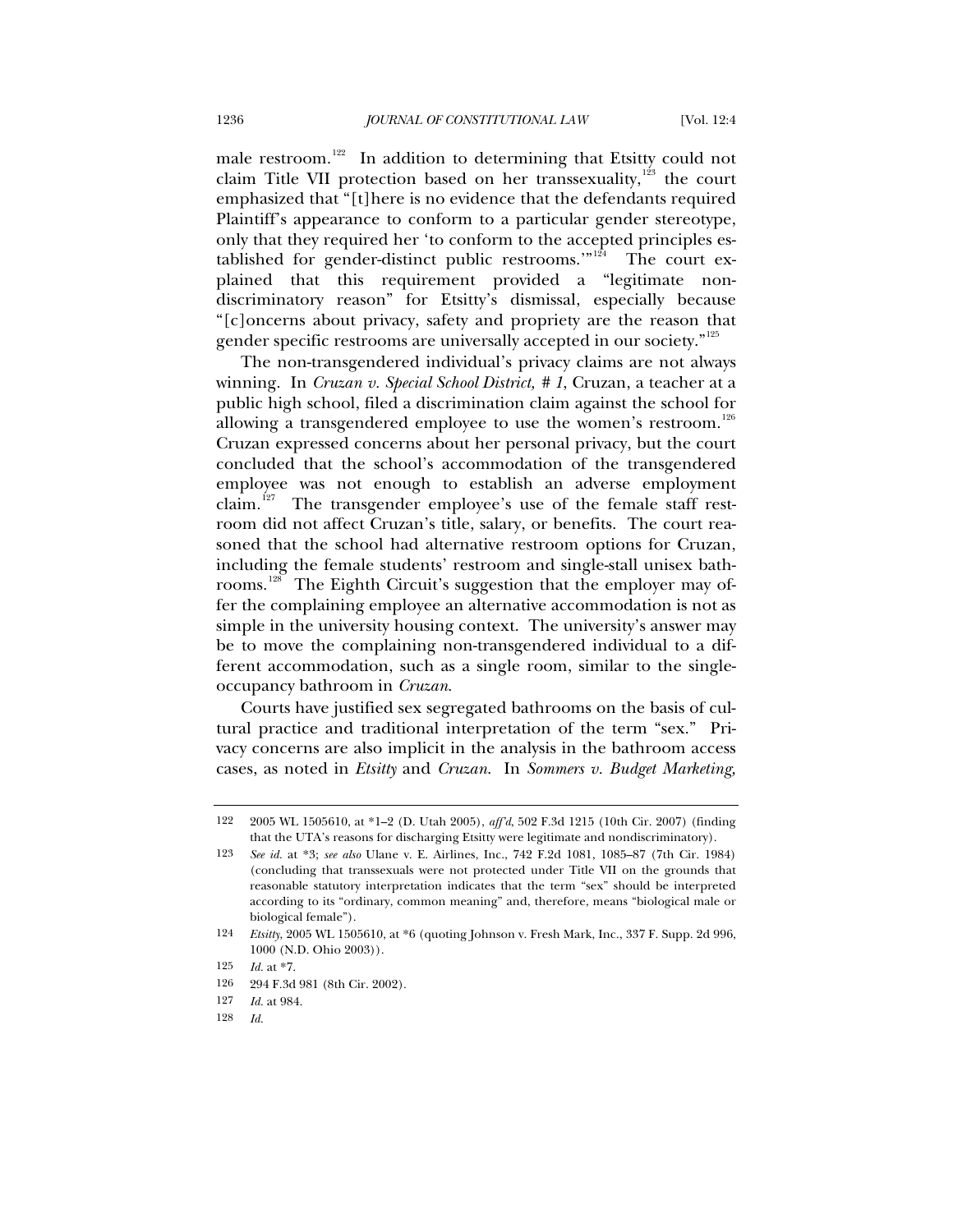*Inc.*, the Eighth Circuit recognized the tension between accommodating a transgendered employee's needs and the employer's interest in "protecting the privacy interests of its female employees."<sup>[129](#page-22-0)</sup> In balancing transgender and non-transgender individuals' rights and recognizing privacy interests, courts are engaging in an analysis that implicates a central question: What is one's reasonable expectation of privacy in a public bathroom? Diana Elkind suggests that "multi-user restrooms are not a place where individuals typically have a high expectation of privacy."[130](#page-22-1) There is no option of not sharing such public

spaces and, therefore, individuals have a limited expectation of pri-vacy.<sup>[131](#page-22-2)</sup> While a non-transgender individual may fear a loss of privacy in the bathroom, a transgendered individual "does not seem to invade one's privacy any more than anyone else who shares the public restroom."<sup>[132](#page-22-3)</sup>

In evaluating privacy claims, courts must consider the context and the individual's reasonable expectation of privacy.<sup>[133](#page-22-4)</sup> Such contextual analysis is complicated in public university housing in which bathroom access and living spaces are shared. What is one's reasonable expectation of privacy in a university residence hall and a university dorm room? It would seem that within one's dorm room, an individual would have a heightened expectation of privacy, for it is one's personal space. However, if a student chooses to live in a non-single option, has that student accepted a living situation in which he or she has a more limited expectation of privacy? Based on this rationale, a non-transgender student who chooses to live in non-single university

<span id="page-22-0"></span><sup>129 667</sup> F.2d 748, 750 (8th Cir. 1982).

<span id="page-22-1"></span><sup>130</sup> Elkind, *supra* note 111, at 925 (citing Susan Etta Keller, *Operations of Legal Rhetoric: Examining Transsexual and Judicial Identity*, 34 HARV. C.R.-C.L. L. REV. 329, 370 (1999)).

<span id="page-22-2"></span><sup>131</sup> *See* Keller, *supra* note 130, at 370.

<span id="page-22-3"></span><sup>132</sup> *Id.*

<span id="page-22-4"></span><sup>133</sup> The concept of a "reasonable expectation of privacy" is found in Fourth Amendment case law. In *Katz v. United States*, the Court held that an enclosed phone booth, like a home, is an area in which a person has a constitutionally protected "reasonable expectation of privacy." 389 U.S. 347, 360 (1967) (Harlan, J., concurring). Justice Harlan's concurrence set out a two-prong test for evaluating privacy claims: (1) actual subjective expectation of privacy; and (2) reasonable expectation of privacy. *Id.* at 361. The second prong entails a balancing test in which the court weighs the government's interest in invading the individual's privacy against the individual's privacy interest in non-invasion. While the privacy rights implicated under Fourth Amendment analysis are distinguishable, cases evaluating whether individuals have a reasonable expectation of privacy in different situations highlight the importance of looking at the specific circumstances at hand. *See, e.g.*, California v. Ciraolo, 476 U.S. 207 (1986) (holding that the Fourth Amendment was not violated by a naked-eye aerial observation of defendant's backyard); Sanders v. Am. Broad. Cos., Inc., 978 P.2d 67 (Cal. 1999) (finding that an employee who lacks a complete expectation of privacy in a workplace conversation may still recover under the tort of intrusion).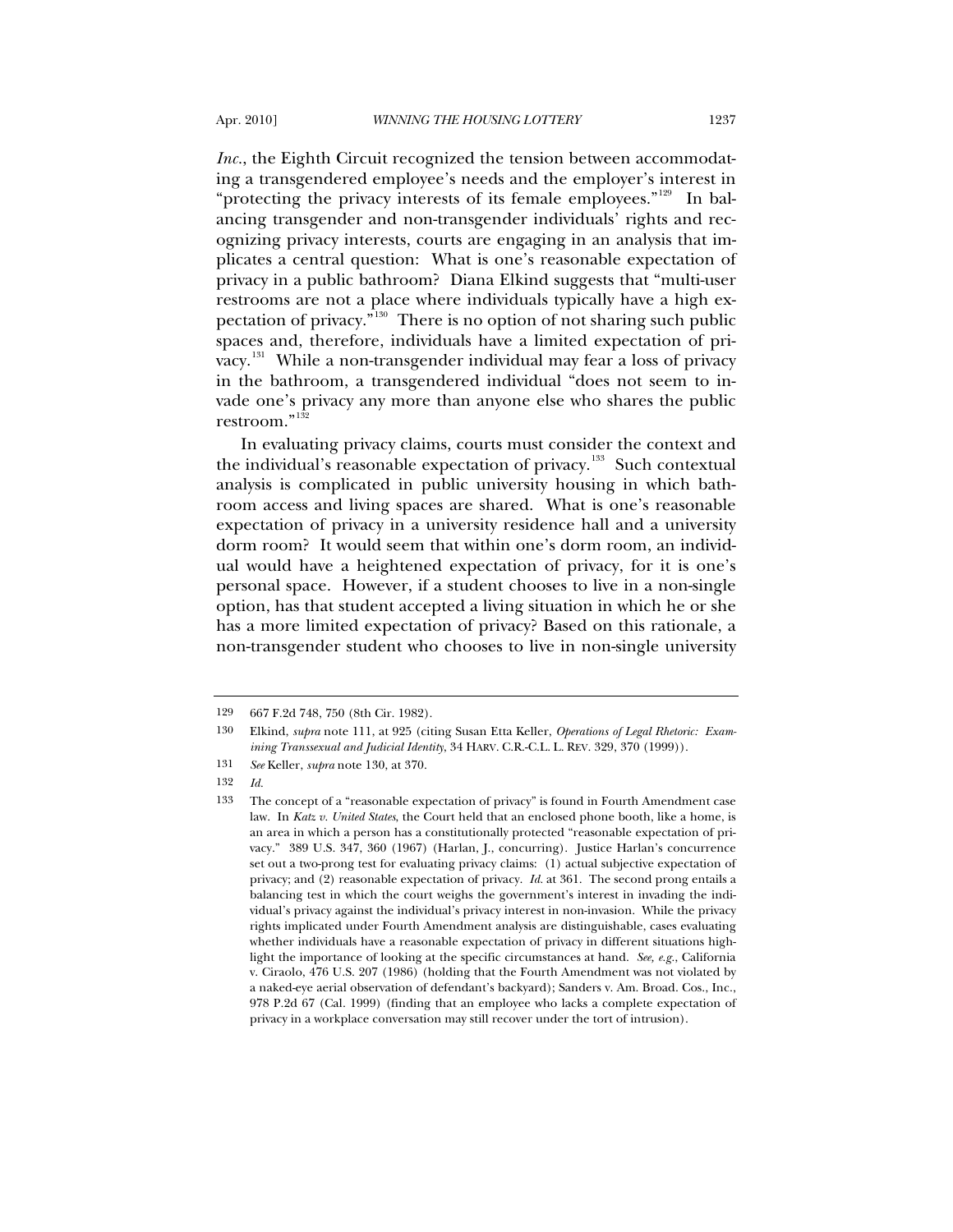housing accepts the notion of shared privacy. Why does living with a transgender student invade his or her privacy any more than sharing a dorm room with a non-transgendered individual? Furthermore, one's expectation of privacy is greatly reduced in a dorm hall and a bathroom. Such claims appear to be grounded in prejudice against and unfamiliarity with individuals who express gender identity in a non-conforming manner. Privacy becomes a pretext for prejudice. Exposing this prejudice provides support for transgender individuals' claims to gain access to housing according to self-identified gender.

#### *B. Safety Concerns*

Privacy is not a winning argument for maintaining sex segregated housing. Instead, as discussed in the bathroom access cases, sex segregated public facilities are maintained on other rationales, including comfort, safety, and propriety. These justifications may be enough for universities to rationalize the status quo.

The importance of feeling comfortable in one's living space is tantamount for all college students. The negative backlash against transgendered people stems from the fact that transgender individuals disrupt normative understanding of gender identity. This is especially anxiety-provoking in the housing context because we understand our own gender through relational processes and social interaction.<sup>[134](#page-23-0)</sup> A great deal of discomfort stems from the fact that some transgender students, those who are pre- or non-operative, have opposite genitalia, which raises modesty and safety concerns, as well as fear of violence and sexual predation. Transgender individuals are often perceived as "sexual predators."<sup>[135](#page-23-1)</sup> This prejudice contributes to the hard-to-explain, yet underlying fear of living with transgendered individuals. However, the likelihood of committing sexually violent crimes or predatory acts is not increased because one's genita-lia do not match one's biological sex.<sup>[136](#page-23-2)</sup> The prejudice that transgender individuals are more likely to engage in sexually predatory acts is unfounded and to base university policy on such a sweeping generalization would give effect to private prejudice.

<span id="page-23-0"></span><sup>134</sup> *See generally* Craig, *supra* note 32, at 141 (arguing that gender is created in a "relational interpretive manner" and that gender identity is the result of biological and psychological processes as well as social and cultural interactions).

<span id="page-23-1"></span><sup>135</sup> Telephone Interview with Kathryn L. Stewart, *supra* note 12.

<span id="page-23-2"></span><sup>136</sup> Elkind, *supra* note 111, at 925 n.170 ("[F]ear of sexual predators is not a sufficient reason to prohibit bathroom access based on gender identity.").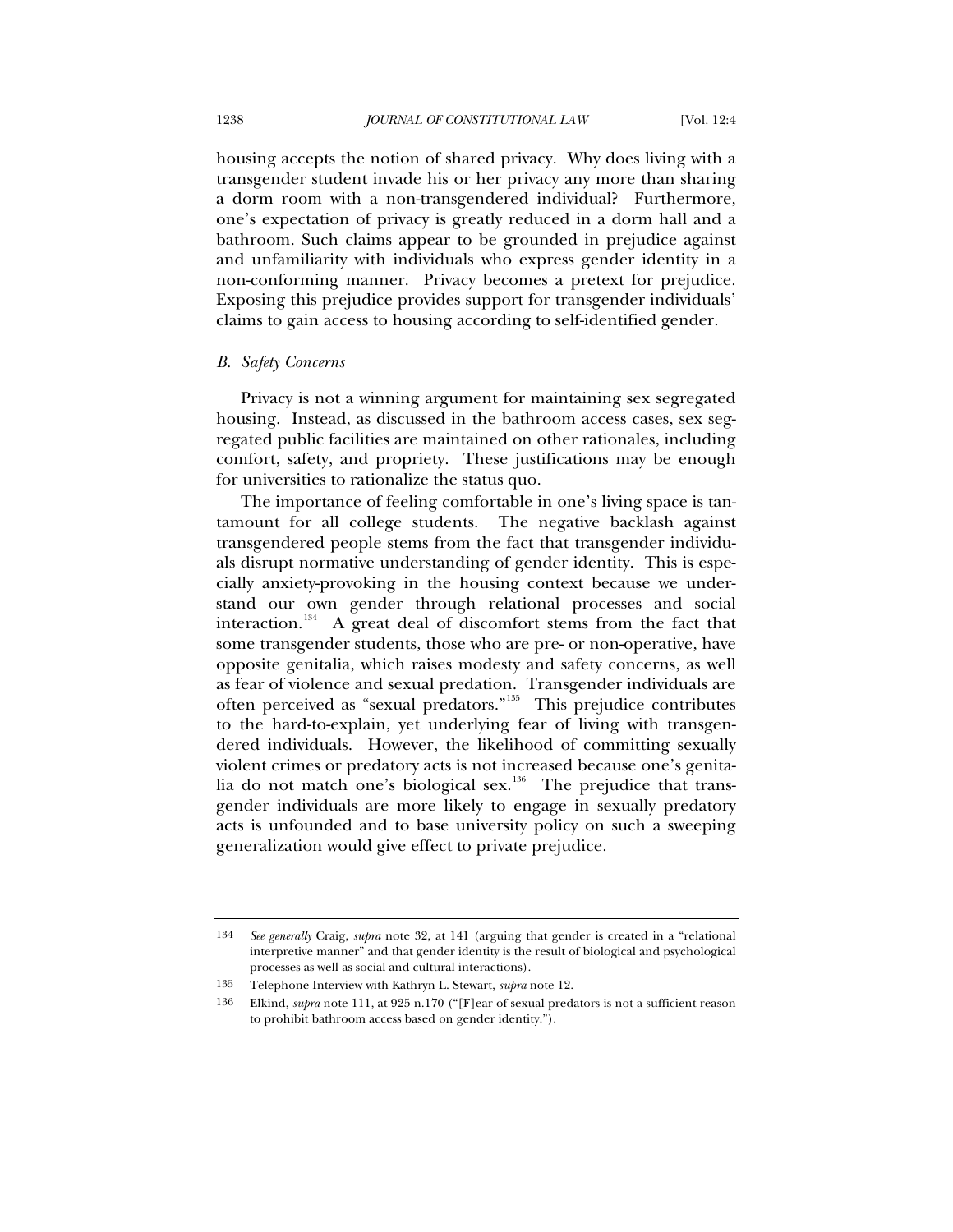Some individuals may assert that sex segregated housing would promote the safety of transgender students, especially those who are pre- or non-operative or do not "pass."<sup>[137](#page-24-0)</sup> The argument is that it would be more dangerous to place a transgender student who was born a "male," and "looks" like a male but identifies as female, with a female. Sex segregated placement would dictate that the pre- or nonoperative "male" student be placed with a male. Arguably, by not throwing the transgender student into the lion's den, housing officials would avoid arrangements that create discomfort for many nontransgender students and potentially aggressive reactions against transgender students.

This claim is insensitive to the individual's self-defined gender identity, the individualized nature of the transgender experience, and the economic realities of sex reassignment surgery.<sup>[138](#page-24-1)</sup> It seems unfair to require the transgender student from the above scenario to live in a male hall if he intends to live his life as a female. This Comment suggests that such a transgender student might be at a higher risk in male housing because of the violent reactions to gender nonconforming identity and expression. It does not necessarily follow that the non-transgender student is likely to be a victim of a sexually predatory act because she is housed with a transgender individual of a different birth sex.

Nevertheless, the fear of liability may be enough for universities to justify the continuation of traditional sex segregated housing.<sup>[139](#page-24-2)</sup> Universities defend sex segregated living based on the fact that it has worked, it is traditional practice, and, most importantly, it furthers the legitimate state interest of protecting the safety of the general student body.

This Section highlights the complexity of the issues confronting transgendered individuals in university housing, especially involving privacy concerns that encompass a plethora of questions, including

<span id="page-24-0"></span><sup>137 &</sup>quot;Passing" refers to "[s]uccessfully assuming a gender role different than the one assigned to a person based on biological sex when interacting with society." SIRAGUSA, *supra* note 12, at 4.

<span id="page-24-1"></span><sup>138</sup> It is also important to note the psychological ramifications on transgender students. A qualitative study examining the perspectives of transgender college students demonstrated that study participants, who lived part time as their self-identified gender, felt that the reaction of others reinforced their feelings of not being normal, while students who lived full time as their self-identified gender had a greater feeling of normalcy. Rob S. Pusch, *Objects of Curiosity: Transgender College Students' Perceptions of the Reactions of Others*, 3 J. GAY & LESBIAN ISSUES IN EDUC. 45 (2005).

<span id="page-24-2"></span><sup>139</sup> *See* Etsitty v. Utah Transit Auth., 2005 WL 1505610 (D. Utah 2005) (holding that UTA's reasons for discharging Etsitty were legitimate and nondiscriminatory).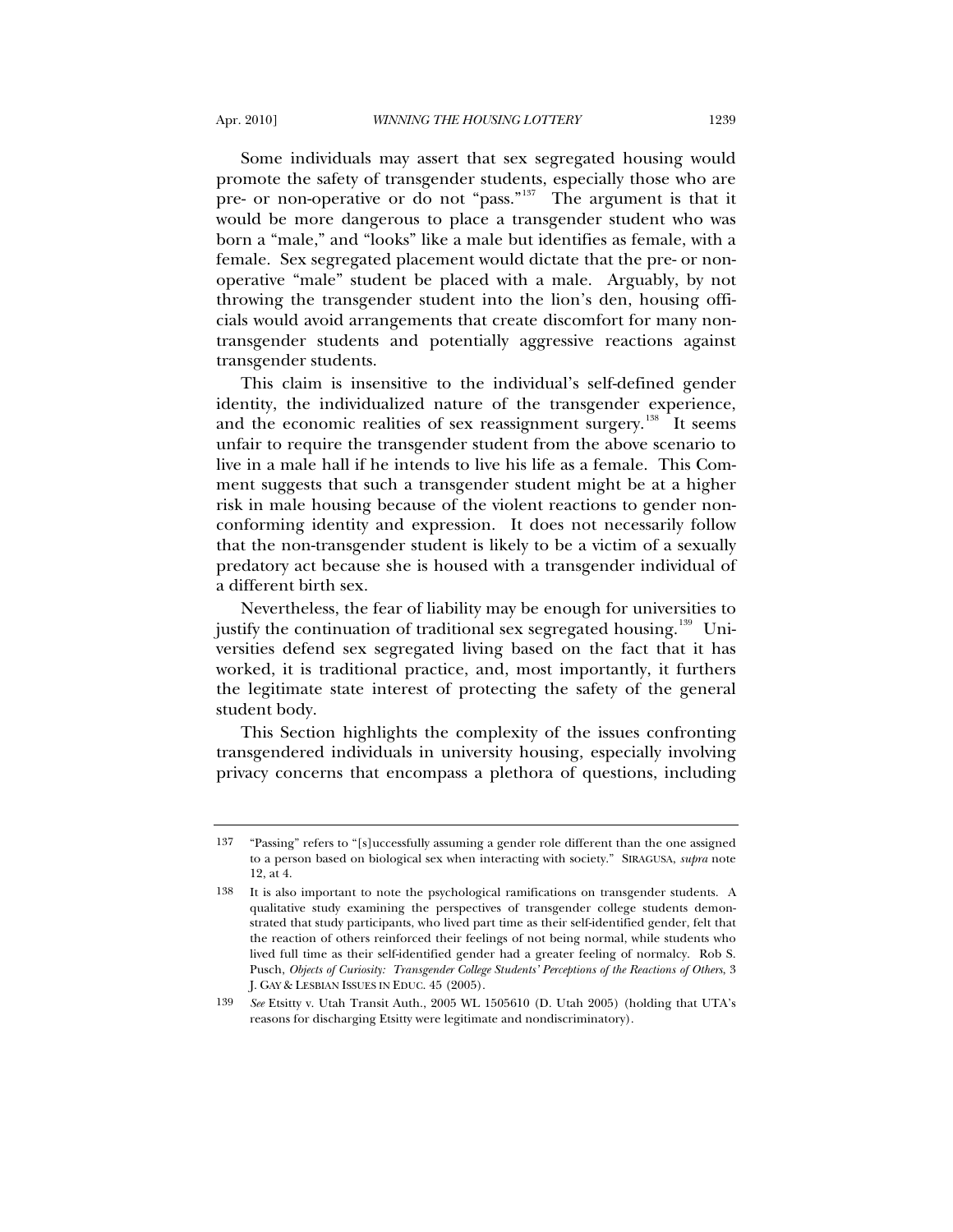safety, modesty, and propriety. Transgender individuals often face a lack of awareness in the legal system, and judges are often unfamiliar with transgender issues. $140$  While universities must act in the interests of the general student body, the rights of the majority, the nontransgender community, must not take precedence over the minority. Both the prison and bathroom access cases suggest the tendency to prioritize the comfort and security of traditionally gendered persons. Universities should seek housing policies that resist the reproduction of this tendency. This Comment contends that the lack of transgender friendly housing policies may be the result of prejudice and unfamiliarity and, therefore, public universities should not be exempt from creating alternative housing options. It is not only nontransgender students who may cite safety concerns—transgender individuals are also victims of violent acts. The notion that transgender individuals have deceived others about their "real" gender identity assigned at birth can be explosive. $141$ 

# *C. Privacy: Informational Interest*

The informational right to privacy "protects an individual's right to control the nature and extent of information released about that individual."<sup>[142](#page-25-2)</sup> The informational zone of privacy protects informa-tion about "one's medical conditions"<sup>[143](#page-25-3)</sup> and "one's body itself."<sup>[144](#page-25-4)</sup> "Information about one's body and state of health is matter which the individual is ordinarily entitled to retain within the private enclave

<span id="page-25-0"></span><sup>140</sup> *See* Telephone Interview with Kathryn L. Stewart, *supra* note 12 (stating that there are few proven, successful legal strategies for transgender litigants, but the likelihood of success takes a hit when strong privacy interests are at stake); *see also* Gilden, *supra* note 32, at 86 (describing legal discourse surrounding gender and transgender individuals as limiting); Romeo, *supra* note 37, 719–38 (examining the inadequacy of models of gender used by courts); Vade, *supra* note 32, at 260 (explaining that transgender individuals tend to win in the courts when they fit within narrower definitions of transgender).

<span id="page-25-1"></span><sup>141</sup> *See* Vade, *supra* note 32, at 263 (explaining that physical danger often results because the "perpetrator feels that the transgender person has deceived them").

<span id="page-25-2"></span><sup>142</sup> Bloch v. Ribar, 156 F.3d 673, 683 (6th Cir. 1998) (citing Whalen v. Roe, 429 U.S. 589, 599–600 (1977)).

<span id="page-25-3"></span><sup>143</sup> Kastl v. Maricopa County Cmty. Coll. Dist., No. Civ.02-1531PHX-SRB, 2004 WL 2008954, at \*5 (D. Ariz. June 3, 2004); *see also* Tucson Woman's Clinic v. Eden, 379 F.3d 531, 551 (9th Cir. 2004) ("Individuals have a constitutionally protected interest in avoiding disclosure of personal matters, including medical information.") (internal quotation marks omitted).

<span id="page-25-4"></span><sup>144</sup> *Kastl*, 2004 WL 2008954, at \*5.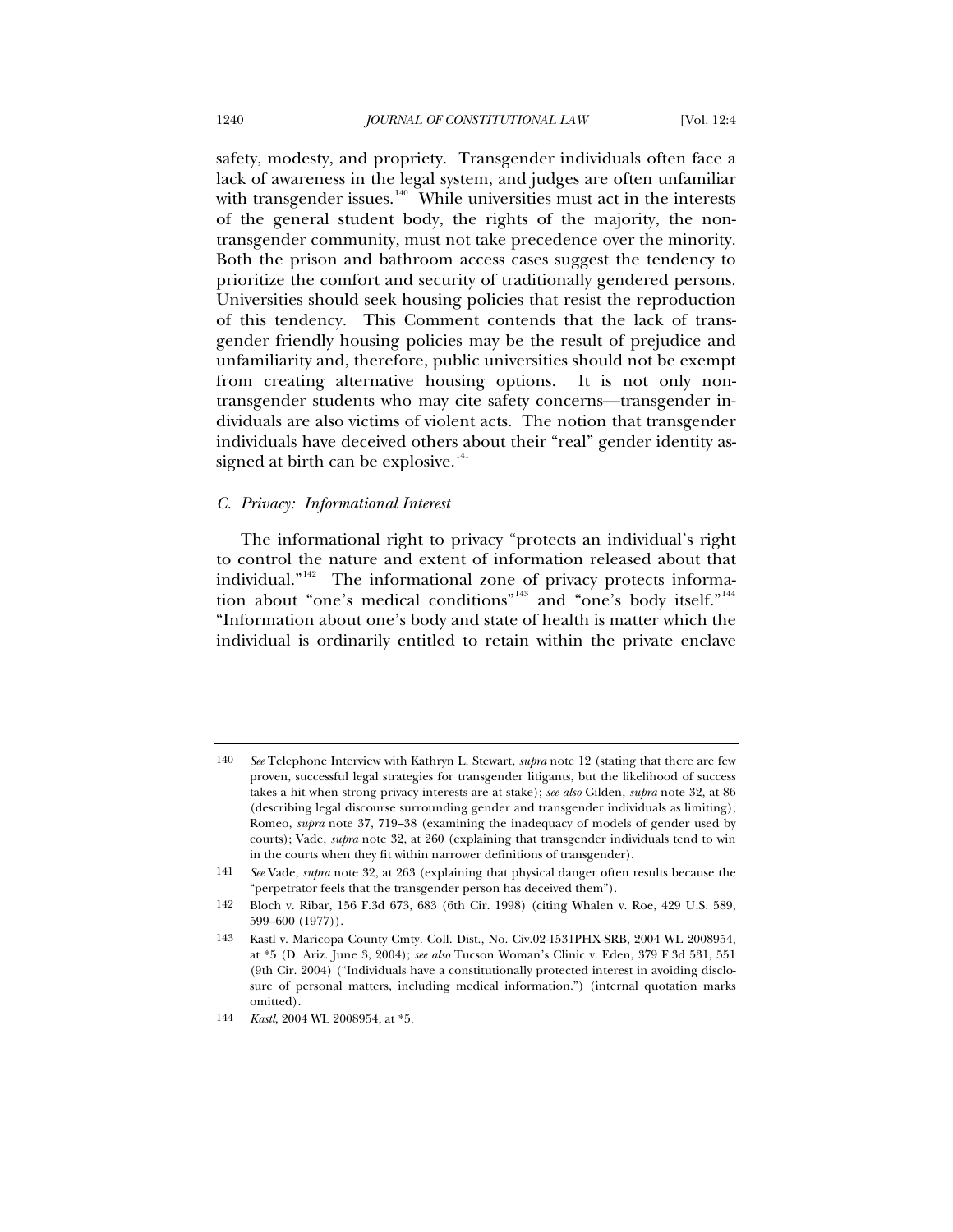where he may lead a private life."<sup>[145](#page-26-0)</sup> The right to privacy also encom-passes information about one's genitalia.<sup>[146](#page-26-1)</sup>

In evaluating transgendered individuals' claims to the right of privacy pertaining to medical information, not only are the interests of transgender and non-transgender individuals often construed as competing, but the courts must also take the asserted state interests into account. Under the Due Process Clause of the Fourteenth Amendment, state action that infringes upon fundamental privacy rights may be upheld only when the government action furthers a compelling state interest.<sup>[147](#page-26-2)</sup> In *Bloch v. Ribar*, the Sixth Circuit articulated a two-step process for analyzing informational right to privacy claims: (1) the interest at stake must implicate a fundamental personal right or a right that is implicit in the concept of ordered liberty; and (2) the court must balance the government's interest in disseminating information against the individual's interest in keeping the in-formation private.<sup>[148](#page-26-3)</sup>

In *Kastl v. Maricopa Community College*, the court determined that the right to privacy in personal information was implicated when the defendant demanded that Kastl reveal information about her genita- $lia.<sup>149</sup>$  $lia.<sup>149</sup>$  $lia.<sup>149</sup>$  The plaintiff, a male to female transgender who described herself as a "biological female incorrectly assigned to the male sex at birth," claimed that her employer violated Title VII by requiring her to use the men's restroom until proof of completed sex reassignment surgery.<sup>[150](#page-26-5)</sup> The court identified the issue as whether an employer is allowed to require a biologically female employee, who was believed to have "stereotypically male traits," to provide proof that she did not have male genitalia.<sup>[151](#page-26-6)</sup>

The state's justification for sex segregated bathrooms was based on the safety and privacy of other women using the bathroom.<sup>[152](#page-26-7)</sup> Characterizing this rationale as baseless, the court determined that the demand for information regarding the plaintiff's genitalia was

<span id="page-26-0"></span><sup>145</sup> United States v. Westinghouse Elec. Corp., 638 F.2d 570, 577 (3d Cir. 1980) (internal quotation marks omitted); *see also Bloch*, 156 F.3d at 685 ("Our sexuality and choices about sex . . . are interests of an intimate nature which define significant portions of our personhood. Publically revealing information regarding these interests exposes an aspect of our lives that we regard as highly personal and private."); *Whalen*, 429 U.S. at 591–93 (concluding that patients possessed a right to privacy in medical records).

<sup>146</sup> *Kastl*, 2004 WL 2008954, at \*5.

<span id="page-26-3"></span><span id="page-26-2"></span><span id="page-26-1"></span><sup>147</sup> Planned Parenthood of Southeastern Pennsylvania v. Casey, 505 U.S. 833, 929 (1992).

<sup>148</sup> *Bloch*, 156 F.3d at 684 (citing J.P. v. DeSanti, 653 F.2d 1080, 1090–91 (6th Cir. 1981)).

<sup>149</sup> *Kastl*, 2004 WL 2008954, at \*1.

<span id="page-26-4"></span><sup>150</sup> *Id.*

<span id="page-26-7"></span><span id="page-26-6"></span><span id="page-26-5"></span><sup>151</sup> *Id.* at \*2.

<sup>152</sup> *Id.* at \*6.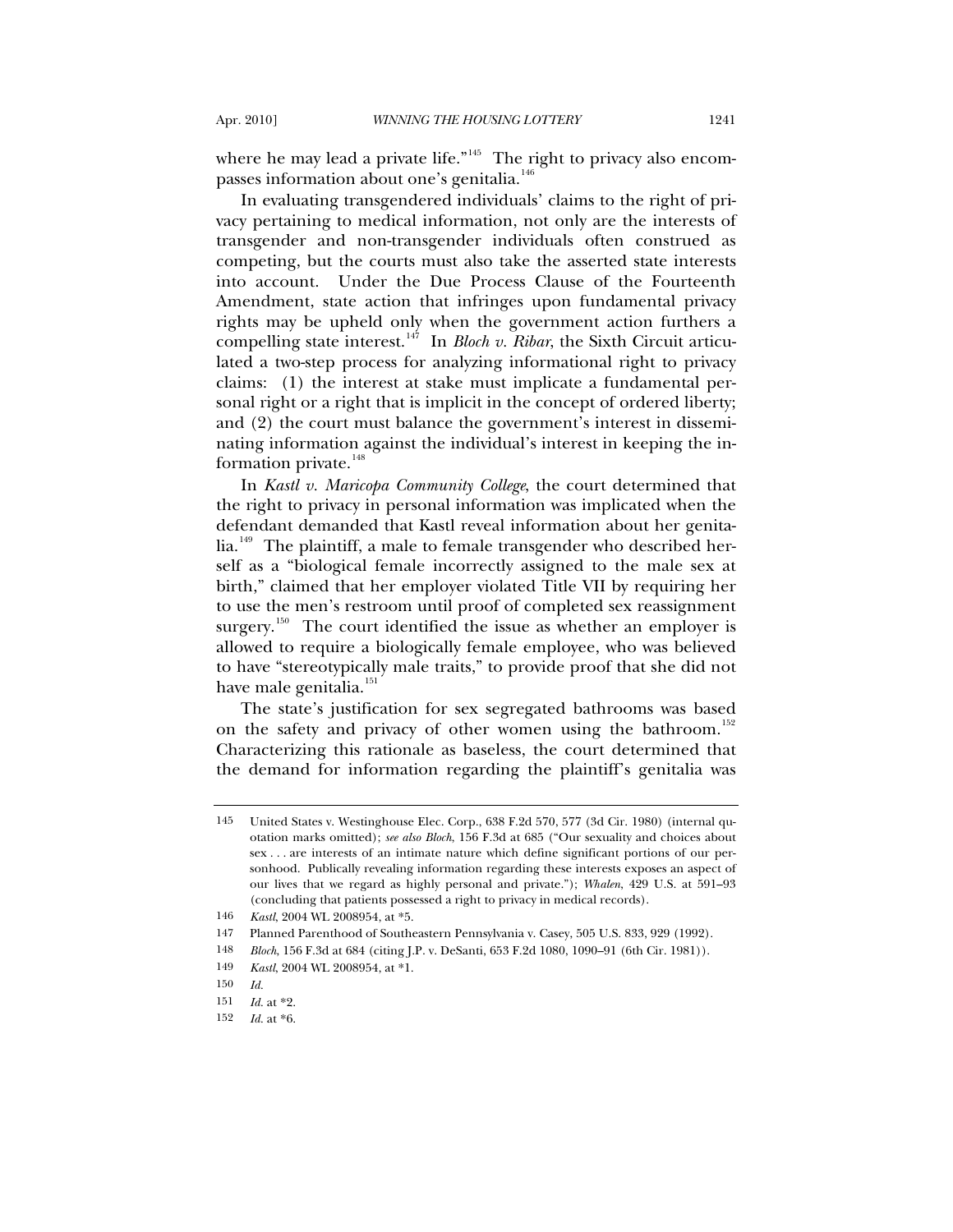not necessary or narrowly tailored when her sex had been estab-lished.<sup>[153](#page-27-0)</sup> The court reasoned that "genitalia is not the sole indicator" of sex," the plaintiff "lives and presents herself as a woman," and it was unconstitutional to require the plaintiff to provide proof that she lacked male genitalia.<sup>[154](#page-27-1)</sup> While acknowledging that information regarding genitalia may be helpful for sex specific restroom assignments, the court stated that "reliance on that information to the exclusion of other offers of proof might lead to inaccurate determinations of sex."<sup>[155](#page-27-2)</sup> The court concluded that the Plaintiff's equal protection claim survived the defendant's motion to dismiss because she "stated facts [that overcame] the presumption of rationality applied to government classifications."[156](#page-27-3) Nevertheless, this legal victory for transgendered individuals was significantly frustrated when the court granted the defendant's motion for summary judgment.<sup>[157](#page-27-4)</sup> The court recognized the right to informational privacy, but noted that the right is conditional and "may be infringed upon a showing of proper governmental interest."<sup>[158](#page-27-5)</sup> In response to the defendant's argument that the policy of sex segregated bathrooms was justified by "a compelling interest in protecting the privacy rights of other individuals," the Plaintiff asserted her significant interest in maintaining her privacy with regards to her genitals and general medical condi-tion.<sup>[159](#page-27-6)</sup> The court dismissed the action because she "presented no evidence creating an issue of fact related to her privacy rights."<sup>[160](#page-27-7)</sup>

The court left open the question of whether protecting the privacy interests of the non-transgendered individuals justified the infringement on the Plaintiff's privacy interest in medical information. The arguments pit the privacy claims of transgendered individuals against those of non-transgendered individuals. The state interests behind the sex segregated public facility are also thrown into the balancing analysis. However, the danger in the balancing analysis is that it empowers courts to say that the results are important enough to

160 *Id.*

<span id="page-27-0"></span><sup>153</sup> *Id.* ("Were this information truly necessary to preserve the single-sex nature of Defendant's restrooms and the safety and privacy of their users, surely it would be sought from each person prior to granting restroom access.").

<span id="page-27-1"></span><sup>154</sup> *Id.* The court explained that the plaintiff's personal physician determined that she was biologically female, that the plaintiff had legally changed her name to a traditionally female name and had changed her sex designation on her license. *Id.* at \*1.

<span id="page-27-2"></span><sup>155</sup> *Id.* at \*6.

<sup>156</sup> *Id.* at \*8.

<span id="page-27-4"></span><span id="page-27-3"></span><sup>157</sup> Kastl v. Maricopa County Cmty. Coll. Dist., No. CV-02-1531-PHX-SRB, 2006 WL 2460636, at \*8 (D. Ariz. Aug. 22, 2006).

<span id="page-27-5"></span><sup>158</sup> *Id.* at \*7 (internal quotation marks omitted).

<span id="page-27-7"></span><span id="page-27-6"></span><sup>159</sup> *Id.*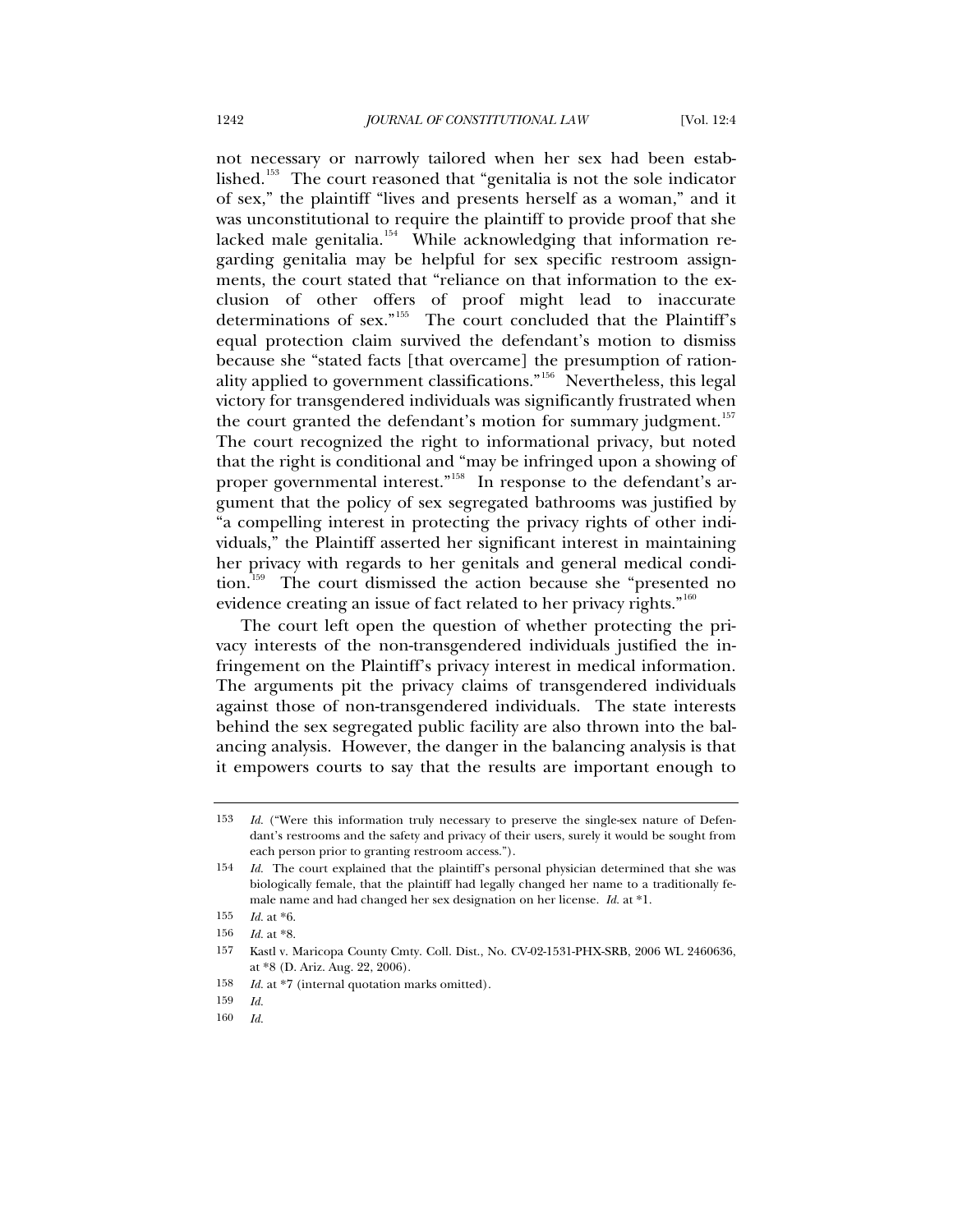justify the intrusion on privacy rights. Balancing, therefore, becomes an evaluation of how passionate courts are about the stated results and a means to maintain the status quo.

This has interesting implications in the university housing context, for as discussed in Part B, public universities can legitimize sex segregated housing policy on claims of safety. On the other hand, an individual's interest in medical information is significant. Consider this scenario: A pre-operative transgender student who self-identifies as a woman and physically looks like a woman is assigned to live with a male roommate because of her genitalia. Isn't the transgender student being forced to divulge information as to what is underneath her clothing? If an individual claims a specific gender identity, is it fair that the university require proof of genitalia? Is the university entitled to medical information about where a transgendered individual is in the process of transitioning?

The university might claim a right to such private medical information for safety reasons. University housing authorities have limited information when they make housing assignments. The university might claim that it is eliminating one potentially dangerous variable. While this response serves to further stigmatize transgender individuals, the state interests behind sex segregated public housing facilities may outweigh the privacy interest in medical information and provide an argument for universities to justify the continuation of housing according to traditional gender definitions.

# V. FREEDOM OF ASSOCIATION

Freedom of association raises interesting questions regarding the right to define one's identity and the right to not associate with transgender individuals. Similar to the privacy context, First Amendment jurisprudence often adopts a balancing analysis. Students' claims under the First Amendment's freedom of association, both intimate and expressive, should be recognized as legitimate, but will ultimately fail in the educational context because universities' authority to make housing assignments is justified by the state's compelling interests in ensuring administrative efficiency and supporting its educational philosophy.

In *Roberts v. United States Jaycees*, the Supreme Court stated that the Constitution protects the freedom of association in "two distinct senses": "freedom of intimate association" and "freedom of expres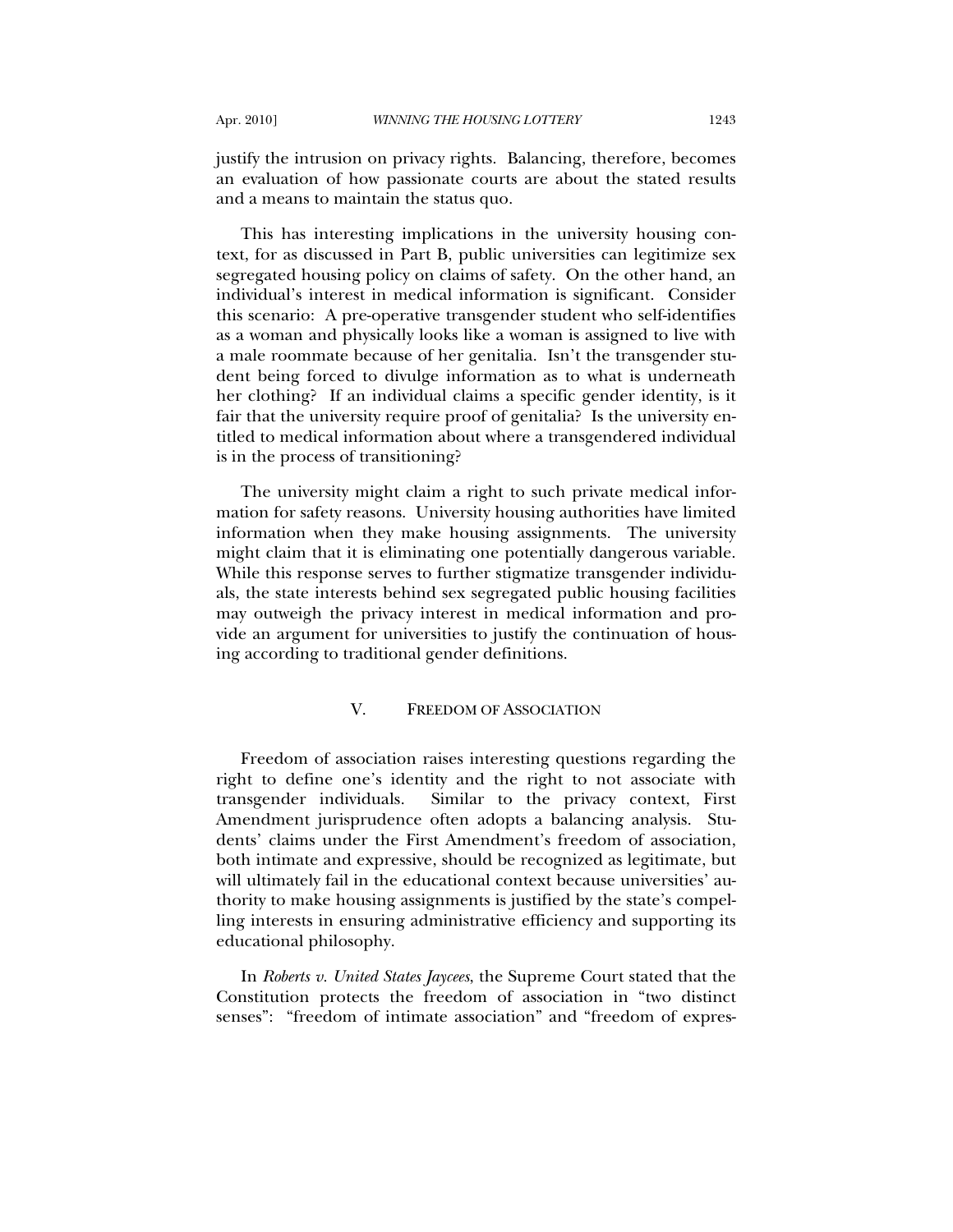sive association."<sup>[161](#page-29-0)</sup> In describing the freedom of intimate association as protecting a "fundamental element of personal liberty," Justice Brennan said that "choices to enter into and maintain certain intimate human relationships must be secured against undue intrusion by the State because of the role of such relationships in safeguarding the individual freedom that is central to our constitutional scheme."<sup>[162](#page-29-1)</sup> The Court emphasized that close relationships deserve protection from state interference in order to "safeguard[] the ability independently to define one's identity that is central to any concept of liberty."[163](#page-29-2) The Court noted that family relationships exemplify the intimate freedom of association, $164$  but stated that outside of family relationships, there exists a "broad range of human relationships that may make greater or lesser claims to constitutional protection from particular incursions by the State."<sup>[165](#page-29-4)</sup>

The Jaycees, a national organization of young men, claimed that the freedom of association protected their right to exclude women and to be a group where men associated with one another.<sup>[166](#page-29-5)</sup> The Jaycees' claims did not prevail under the Court's freedom of intimate association analysis. The Court concluded that the Jaycees were outside of the category of highly personal relationships that merit constitutional protection after considering various factors, including size, purpose, policies, selectivity, and congeniality.<sup>[167](#page-29-6)</sup>

Expressive association, the second category within the freedom of association analysis, focuses on the right to associate for the purpose of engaging in certain activities, including speech.<sup>[168](#page-29-7)</sup> Justice Brennan's reading of expressive association in *Jaycees* considered the association itself as an expression of one's views. The Jaycees claimed that the Minnesota Human Rights Act violated its freedom of association by forcing it to accept members it did not want. While the Court stated that the freedom of association "presupposes a freedom not to associate," the court emphasized that the freedom of expressive asso-ciation is not absolute.<sup>[169](#page-29-8)</sup> "Infringements on that right may be justified by regulations adopted to serve compelling state interests, unrelated to the suppression of ideas, that cannot be achieved through

<span id="page-29-0"></span><sup>161 468</sup> U.S. 609, 617–18 (1984).

<span id="page-29-1"></span><sup>162</sup> *Id.*

<span id="page-29-2"></span><sup>163</sup> *Id.* at 619.

<span id="page-29-3"></span><sup>164</sup> *Id.* at 619–20.

<span id="page-29-4"></span><sup>165</sup> *Id.* at 620.

<span id="page-29-5"></span><sup>166</sup> *Id.* at 613–15.

<span id="page-29-6"></span><sup>167</sup> *Id.* at 620.

<span id="page-29-7"></span><sup>168</sup> *Id.* at 618.

<span id="page-29-8"></span><sup>169</sup> *Id.* at 623.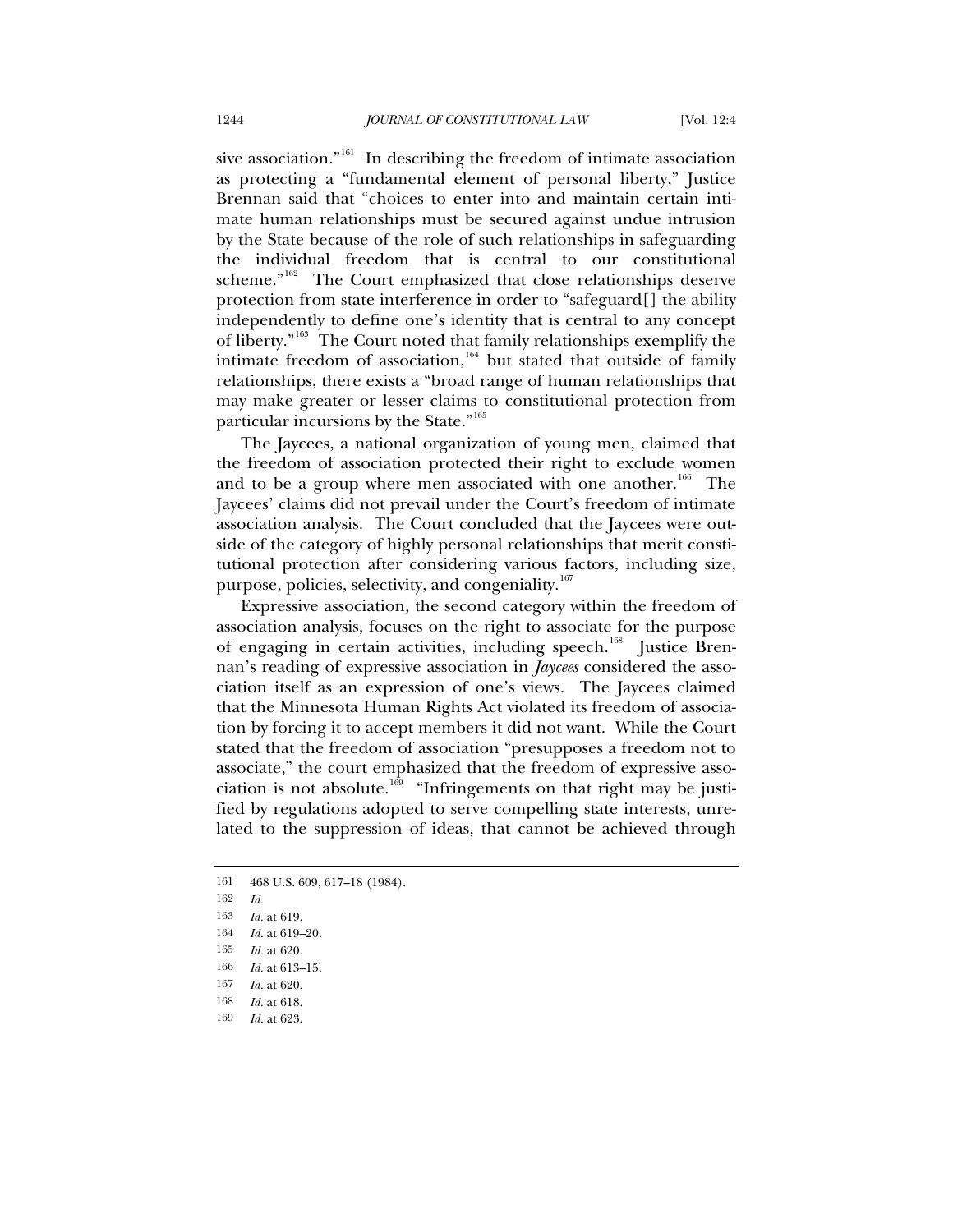means significantly less restrictive of associational freedoms."<sup>[170](#page-30-0)</sup> The Court concluded that the State's compelling interest in eradicating discrimination against women justified enforcement of Minnesota's anti-discrimination law.<sup>[171](#page-30-1)</sup>

While the majority in *Jaycees* recognized that the Minnesota Act interfered with the group's expressive liberty to a degree, the Court engaged in a balancing analysis and determined that the regulation was justified by a compelling state interest which outweighed the First Amendment right of freedom of association.<sup>[172](#page-30-2)</sup> Justice Brennan's analysis in *Jaycees* suggests a limited recognition of the intrinsic value of associations, which contrasts sharply with the Court's decision in *Boy Scouts of America v. Dale*, in which freedom of association was held to protect the Boy Scouts' right to exclude an openly gay scout lead- $er.^{173}$  $er.^{173}$  $er.^{173}$  The Court stated that a group must engage in some type of expression in order to merit protection under the First Amendment's expressive associational right.<sup>[174](#page-30-4)</sup> In giving deference to the Boy Scouts' definition of their expressive message, the Court concluded that expressive associations should not be forced to accept members whose presence affects the "group's ability to advocate public or private viewpoints."[175](#page-30-5) Similarly, in *Hurley v. Irish-American Gay, Lesbian and Bisexual Group of Boston*, the Court recognized the parade organizers' right to exclude the Irish-American Gay, Lesbian and Bisexual Group from the parade, an inherently expressive activity.<sup>[176](#page-30-6)</sup> In recognizing that free speech includes the right to decide what not to say, the Court explained that the gay, lesbian and bisexual group could not force the parade organizers to carry the group's message.<sup>1</sup>

The more limited view of association in *Jaycees* contrasts sharply with the robust reading of association in *Dale*. The recognition of the liberty to define oneself in a particular way has different implications with respect to university housing under a freedom of association analysis. The claims would most likely be asserted by nontransgendered students who express an interest in not being forced to associate with transgendered students within the confines of a dorm room. How far does the right to exclude, as recognized in *Dale*, extend? Unless one thought one has a constitutional right to choose

<span id="page-30-1"></span><span id="page-30-0"></span><sup>170</sup> *Id.*

<sup>171</sup> *Id.* at 623–24.

<span id="page-30-2"></span><sup>172</sup> *Id.* at 626–30.

<span id="page-30-3"></span><sup>173 530</sup> U.S. 640 (2000).

<span id="page-30-4"></span><sup>174</sup> *Id.* at 648.

<sup>175</sup> *Id.*

<span id="page-30-6"></span><span id="page-30-5"></span><sup>176 515</sup> U.S. 557, 568 (1995).

<span id="page-30-7"></span><sup>177</sup> *Id.* at 574–75.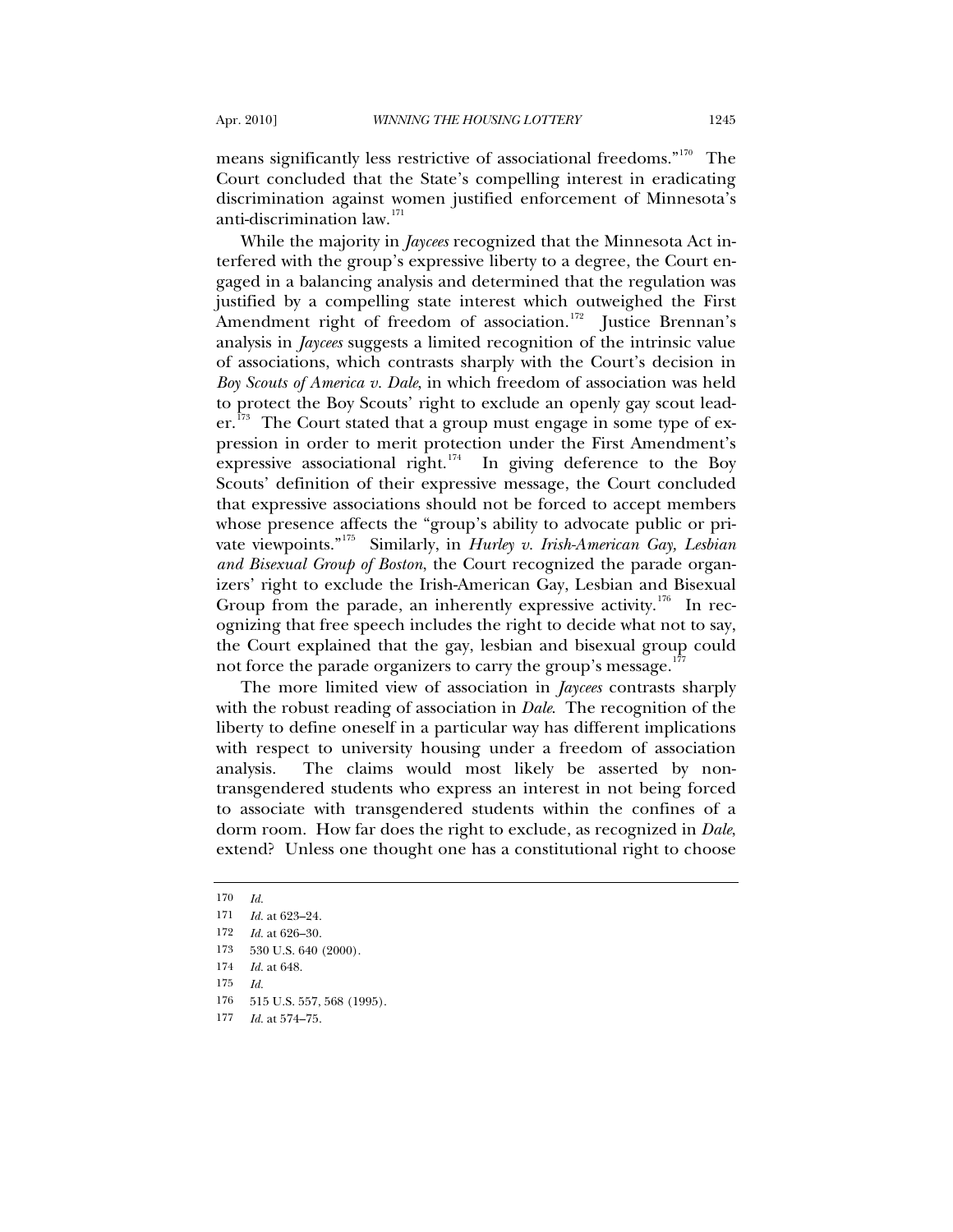one's roommate, which would also implicate the capacity of a roommate not to choose you, the associational claim is likely to lose, even though the reason invoked for not wanting to associate with a roommate is based on sex. This raises the question of how universities deal with students who do not want to live with their assigned roommate because of race, religion, or sexuality. Can an individual opt out of a housing situation because he does not like living with a roommate of *X* race? Does the right of association presuppose the right not to associate with individuals of *Y* religion in university housing? A student would generally not be able to get out of an arrangement on these grounds and would have to make a request for a housing change. This would follow in the case of living with a transgendered individual.

An important question to consider is whether one expresses oneself through one's living arrangement. While some may claim choices about the people with whom one shares a living arrangement is expressive,  $178$  it should be noted that many students do not express themselves through their housing assignments. The associational claim involved would most likely be intimate rather than expressive. The Court's discussion of intimate association in *Jaycees* highlights the importance of defining one's identity through close relationships. Shared living arrangements are a form of intimate association, but the question is whether such arrangements are protected under the First Amendment. While there is an associational claim here that is relevant, association would not give rise to a claim in a situation where a university has the authority to make housing assignments. In first year student housing, for example, students do not make choices about their particular roommate, hall, or dorm. If association concerns who one wants to eat lunch with or go on a march with, as in *Hurley*, a choice is involved. Such a choice is not implicated in this context. Associational claims do not go to the issue of how universities make assignments.

Any challenge to university housing on associational grounds would most likely be squelched after considering the state's compelling interests in administrative efficiency and supporting the university's educational philosophy. Similar to the Court's analysis in *Jaycees*, these interests would most likely outweigh First Amendment rights. Furthermore, unlike the cases explored in this Section, nontransgendered students do not constitute a group, nor do they ex-

<span id="page-31-0"></span><sup>178</sup> *See generally* Messerly, *supra* note 87 (advocating against government interference with individuals' choices in living arrangements).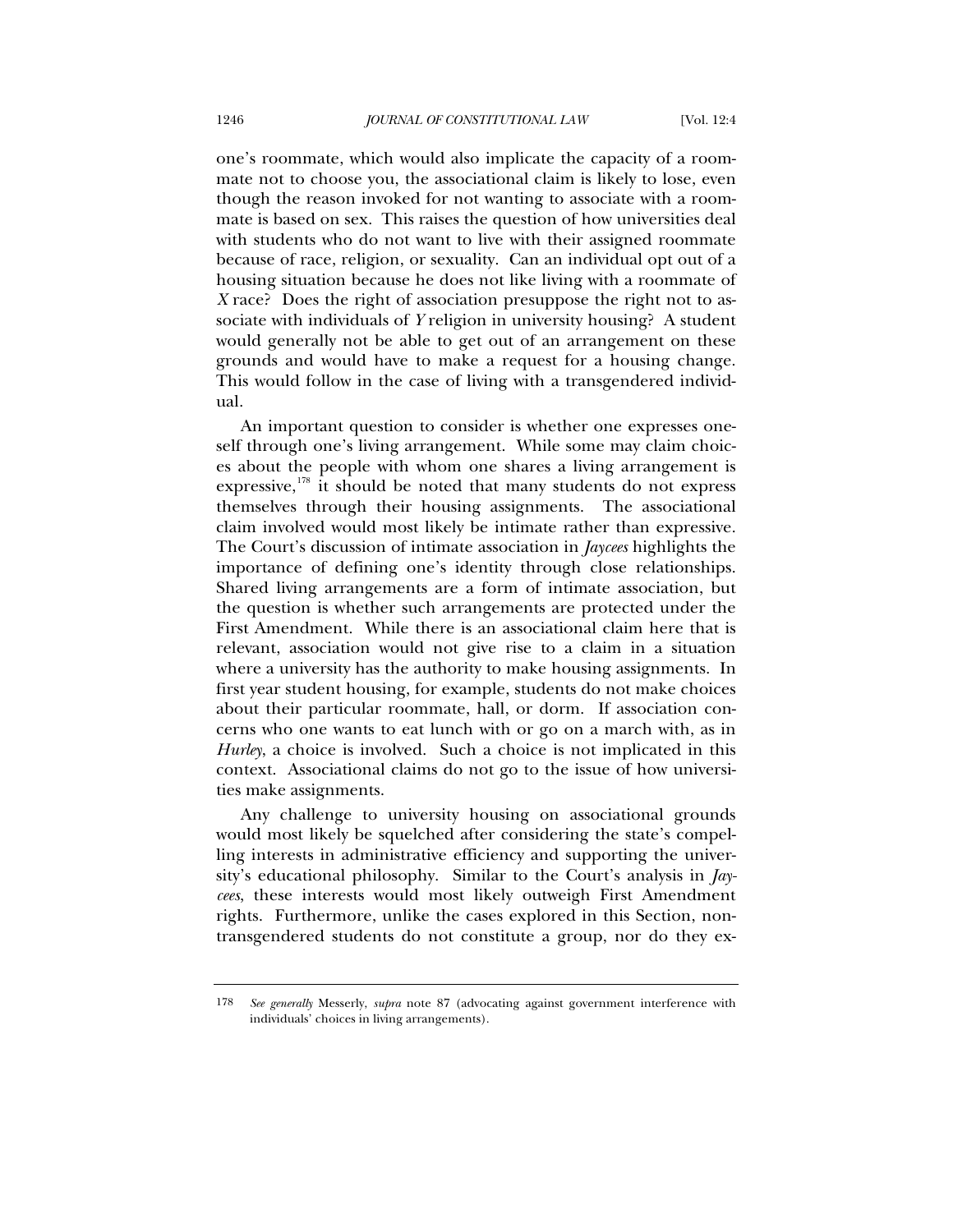press a particular message in the housing context to warrant protection under the First Amendment, as noted in *Dale*.

The argument that an individual has a right to not associate would be defeated in the context of the educational environment. While a university may justify its policies, and students can get out of uncomfortable housing situations, this does not negate the need for universities to adopt alternative policies.

# VI. ACCOMMODATING TRANSGENDER STUDENT NEEDS

Universities are given tremendous sway to make decisions in the best interest of students' education. Universities voice concern about protecting the welfare of the general student body, but the diverse approaches to the question of transgender students and housing suggest the difficulty of determining the appropriate baseline. An overview of specific university housing policies that attempt to accommodate the transgender student population indicates different strategies and recent trends. $^{179}$  $^{179}$  $^{179}$ 

#### *A. Universities' Approaches: Policies and Trends*

Some universities have adopted policies that support transgender students' quest for safe housing that is true to their gender identity.<sup>[180](#page-32-1)</sup> At the University of California, Riverside, for example, the housing policy provides special accommodations for students in keeping with their gender identity/expression.<sup>[181](#page-32-2)</sup> The student must inform the University's Housing Department of the need for special accommodations and then provide information, which will remain confidential, so that University Housing staff is able to meet the student's housing needs.<sup>[182](#page-32-3)</sup> The University of Minnesota takes a case-by-case approach when transgender students want to live in housing with a

<span id="page-32-0"></span><sup>179</sup> *See generally* TRANSGENDER LAW & POLICY INST., COLLEGES/UNIVERSITIES AND K-12 SCHOOLS, http://www.transgenderlaw.org/college/index.htm (last visited Mar. 28, 2010) [hereinafter TRANSGENDER LAW & POLICY].

<span id="page-32-1"></span><sup>180</sup> Brett-Genny Janiczek Beemyn, *Ways that U.S. Colleges and Universities Meet the Day-to-Day Needs of Transgender Students*, TRANSGENDER LAW & POLICY INST., http://www.transgenderlaw.org/college/guidelines.htm (last visited Mar. 28, 2010).

<span id="page-32-2"></span><sup>181</sup> University of California, Riverside: LGBT Resource Center, Housing Policies Related to Gender Identity/Expression, http://out.ucr.edu/campus/transpolicy.htm (last visited Mar. 28, 2010) [hereinafter Housing Policies] (noting that "Housing consistently recognizes and respects the gender identity that the student has established with University Housing").

<span id="page-32-3"></span><sup>182</sup> *Id.* (explaining the process by which students with concerns related to their gender identity/expression may seek special housing accomodations).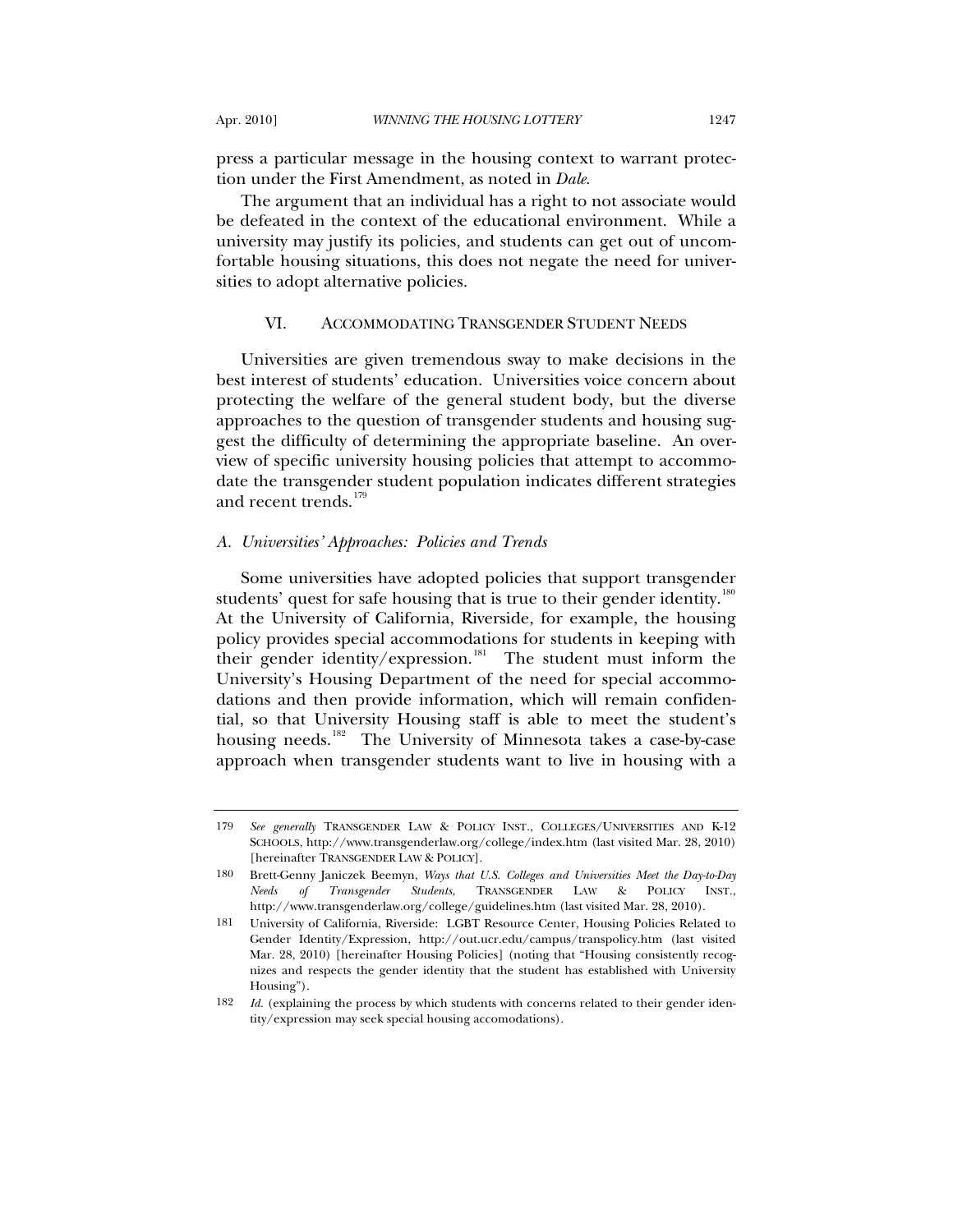roommate of the gender with which they identify.<sup>[183](#page-33-0)</sup> Students are interviewed by housing authorities, and then the administration determines the reasons students want to live together and decides whether to honor the request. Nevertheless, the University of Minnesota generally places transgender students in "apartment style" housing, in which they have a private bedroom and bathroom, but share the liv-ing space with students of their self-identified gender.<sup>[184](#page-33-1)</sup> The University of Illinois at Chicago has taken a more liberal approach, making room assignments on the basis of a student's current self-defined gender identity.<sup>[185](#page-33-2)</sup>

One of the most notable trends at the university level has been the creation of gender-neutral housing, defined as "[p]roviding the option for students to room together without restriction based on sex or gender."<sup>[186](#page-33-3)</sup> Under this approach, housing authorities assign roommates regardless of gender. The benefits are significant: Students are not required to identify their gender for housing purposes and can choose their roommates or have their roommates assigned to them without consideration of gender or sex. Universities have taken different approaches to gender-neutral housing, designating individual suites, halls, floors, buildings, areas of buildings, or most of the residence hall as gender-neutral.<sup>[187](#page-33-4)</sup> In 2008, thirty-six colleges and universities offered gender-neutral housing.<sup>[188](#page-33-5)</sup> Oberlin College, for example, has created 'all gender' floors. Wesleyan University established a hallway for students who chose not to designate their gender. Out of concerns of segregation of transgendered students, Wesleyan replaced this gender-neutral hallway policy with the current policy of matching returning students who choose the gender-neutral housing option.<sup>18</sup>

Some universities allow students to apply for gender-neutral housing individually. The University of California, Riverside, for example, asks a student to check if both roommates *request* or are *open* to a

<span id="page-33-0"></span><sup>183</sup> Nat'l Consortium of Directors of LGBT Res. in Higher Educ., FAQs: What Policies Can Be Put into Place to Accommodate Transgendered Students in Campus Housing, http://www.lgbtcampus.org/old\_faq/trans\_campus\_housing.html (last visited Mar. 28, 2010) (describing the manner in which the University of Minnesota addresses transgender housing).

<span id="page-33-1"></span><sup>184</sup> *Id.*

<span id="page-33-2"></span><sup>185</sup> *Id.*

<span id="page-33-3"></span><sup>186</sup> GENIUS INDEX, *supra* note 17, at 3.

<span id="page-33-4"></span><sup>187</sup> *See* TRANSGENDER LAW & POLICY, *supra* note 179.

<span id="page-33-5"></span><sup>188</sup> NATIONAL STUDENT GENDERBLIND CAMPAIGN, RESEARCH UPDATE—SUMMER 2008, http://www.genderblind.org/research.pdf (listing colleges and universities that offer gender-neutral rooming) [hereinafter RESEARCH UPDATE].

<span id="page-33-6"></span><sup>189</sup> *Id.* at 8.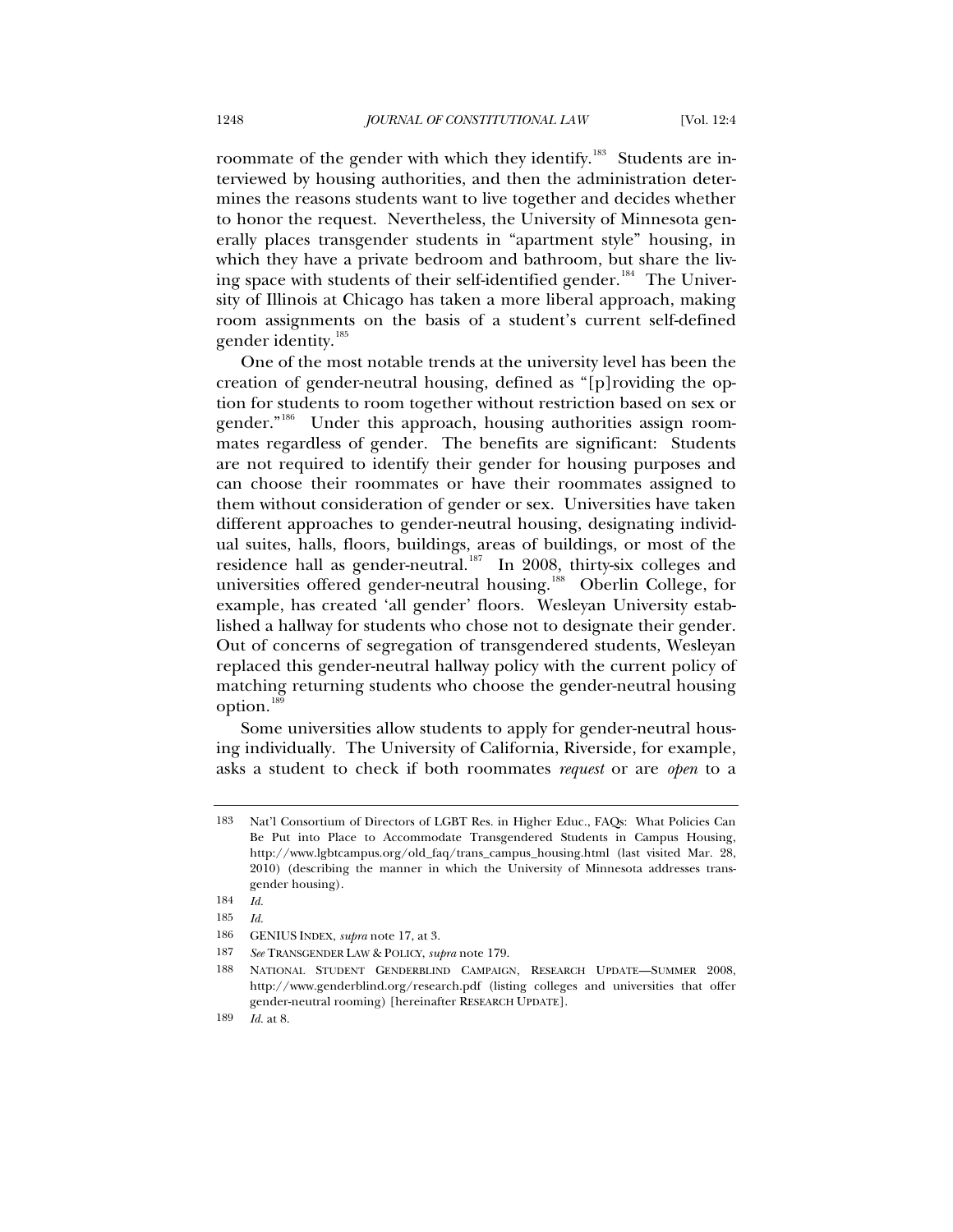gender-neutral housing placement.<sup>[190](#page-34-0)</sup> If a student alone is open to gender-neutral housing, but does not have a roommate, the University may contact the individual and make roommate assignments based on compatibility evaluations and follow-up interviews.<sup>[191](#page-34-1)</sup> Other universities require individuals who want to live in gender-neutral housing to apply with a specific roommate. At the University of Pennsylvania [hereinafter Penn], upper class students (sophomores, juniors, and seniors), who are over the age of eighteen, may apply to live in gender-neutral housing with a roommate, who can be of any gen- $der<sup>192</sup>$  $der<sup>192</sup>$  $der<sup>192</sup>$ 

Another transgender-friendly housing option is lesbian, gay, bisexual, transgender, and ally living-learning programs or theme floors or houses, which have been established in over twelve colleges and universities.<sup>[193](#page-34-3)</sup> For example, the University of Minnesota established Lavender House for students interested in gender-related issues, providing students with the option of choosing their housing and pro-gramming around gender identity and sexual orientation themes.<sup>[194](#page-34-4)</sup> At the University of California, Berkeley, the Unity Theme House provides a "mixed gender roommate" option open to all students, who can identify with any gender and need not provide official documentation.<sup>[195](#page-34-5)</sup>

The housing policies of two universities in Pennsylvania demonstrate the breadth of approaches. Erin Cross, Associate Director of the Lesbian Gay Bisexual Transgender Center at Penn, explained the steps of Penn's housing process.<sup>[196](#page-34-6)</sup> Penn makes a series of accommodations for sophomores through seniors. Upperclassmen can choose to live in gender-neutral housing. If students do not make this choice, the default is to place a student with someone of the same "gender." Students who are eighteen or older can self-identify as gender-variant and must contact College Houses and Academic Ser-

<span id="page-34-0"></span><sup>190</sup> GENDER NEUTRAL HOUSING: A PROPOSAL FOR OCCIDENTAL COLLEGE, slide 27, *available at* http://clubs.oxy.edu/asoc/files/GA%20files/GenderNeutralHousing.ppt.

<span id="page-34-1"></span><sup>191</sup> *See* University of California, Riverside, LGBT Resource Center, Gender Neutral Housing Option, http://out.ucr.edu/campus/gnhousing.htm (last visited Mar. 28, 2010).

<span id="page-34-2"></span><sup>192</sup> RESEARCH UPDATE, *supra* note 188, at 6.

<span id="page-34-3"></span><sup>193</sup> TRANSGENDER LAW & POLICY, *supra* note 179 (including the University of California at Berkeley, Davis, Irvine, Riverside, Santa Barbara; the University of Colorado, Boulder; the University of Iowa; the University of Massachusetts; the University of Minnesota; and the University of Vermont).

<span id="page-34-4"></span><sup>194</sup> University of Minnesota, Living Learning Communities, http://www.housing.umn.edu /student/llc/index.html (last visited Mar. 28, 2010).

<span id="page-34-5"></span><sup>195</sup> RESEARCH UPDATE, *supra* note 188, at 6.

<span id="page-34-6"></span><sup>196</sup> Interview with Erin Cross, Assoc. Dir., Univ. of Pa. Lesbian Gay Bisexual Transgender Ctr., in Phila., Pa. (Dec. 18, 2008).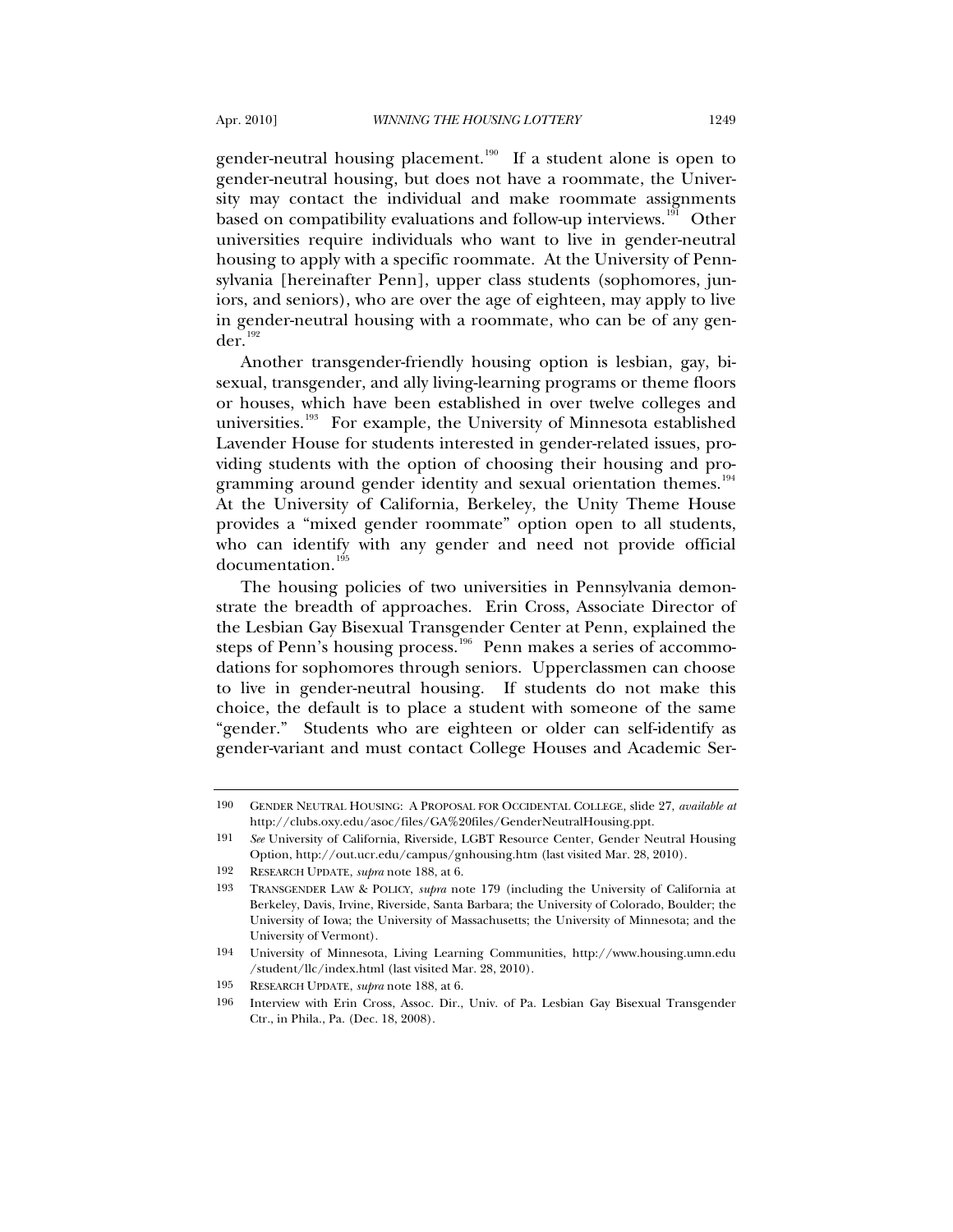vices (CHAS) when choosing their housing. This will lead to a series of conference calls to determine the best fit. If the individual has taken hormones or has had sexual reassignment surgery, Penn Housing tends to be more favorable to the gender towards which the individual is moving. Ms. Cross explained that this process is a "mess" for first year students, especially for those under eighteen, unless the parent gives the student permission to go through the same process with CHAS. She described the process as discretionary and stated that it is not usual for a pre-operative transgender to live with someone of the opposite sex.

In contrast to Penn, Arcadia University in suburban Philadelphia, Pennsylvania, has not adopted gender-neutral housing. Joshua Stern, Dean of Students and former Director of Residence Life, explained that while Arcadia has formed a working group to look at how the University responds to transgendered students, Arcadia is committed to housing students of the same sex together during freshman year.<sup>[197](#page-35-0)</sup> Upper class students have coed housing options available in the form of coed suites or apartments, which he suggested provides some flexibility for transgender students. Students indicate their sex on their housing preference forms. Stern explained that if a self-defined female student who is biologically male is placed with a female, the University would most likely reassign the student and house the student with a male. If the student was not comfortable, he suggested that the University would do its best to accommodate the student, perhaps through the use of a single. Whether the student would be placed in a single on the male or female wing remained a complicated, unanswered question.

### *B. The Future of University Housing Policies*

Although more universities are taking measures to ameliorate the housing situation for transgender students, the housing policies are replete with complexities and complications. Many universities deal with housing issues on a case-by-case approach, leaving universities without a settled, standard campus-wide policy. Crafting an individualized solution is difficult when residence halls are segregated by traditional sex identity.

Placing transgendered students in singles is often offered as the default solution. The single room as the only remedy is problematic because transgendered students may feel isolated. Singles are also

<span id="page-35-0"></span><sup>197</sup> Telephone Interview with Joshua L. Stern, Dean of Students and former Dir. of Residence Life, Arcadia Univ. (Jan. 8, 2009).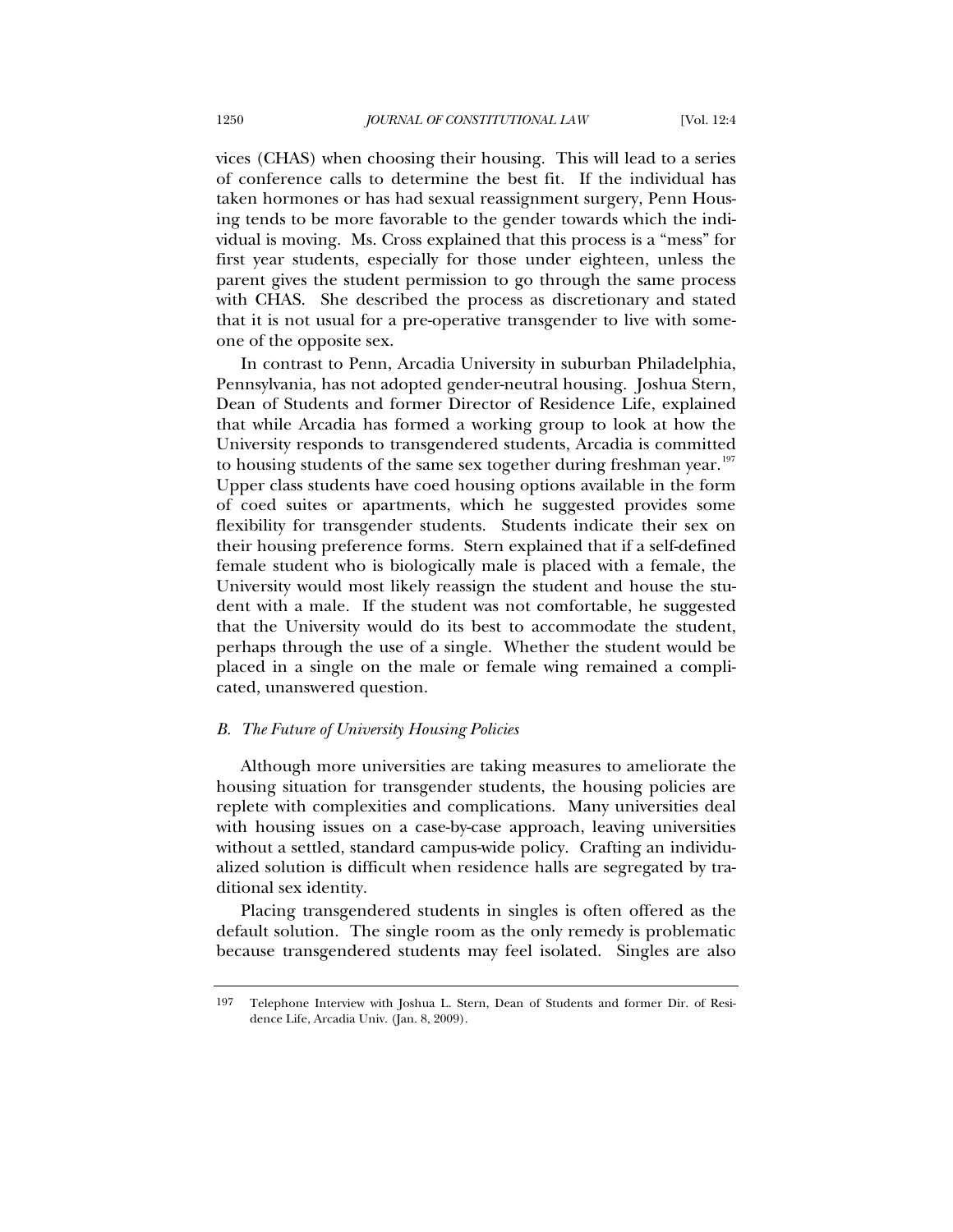more expensive. According to Erin Cross, a single room at Penn costs more because the student has to pay a "single supplement."<sup>[198](#page-36-0)</sup> The single supplement is waived for medical necessities, but Gender Identity Disorder does not qualify an individual for a medical sin-gle.<sup>[199](#page-36-1)</sup> The converse solution—transgendered buildings or areas of buildings—is also problematic because it assumes that transgender students want to live with other transgender students; thus, this solution may have a "ghettoization" effect.

Universities have various justifications for maintaining the status quo, especially because students can request to get out of a living situation in which they are uncomfortable.<sup>[200](#page-36-2)</sup> While sex segregated housing should remain an option, various alternatives are advisable, and, in fact, should be constitutionally required for public universities. This Comment examines claims that transgender and nontransgender students may raise in traditional sex segregated housing and ultimately finds that safety and educational concerns may allow universities to continue traditional policies. Nevertheless, public universities have a legal duty to provide non-traditional, non-sex segregated housing so that transgender and other gender non-conforming students have comfortable and safe options. The provision of only sex segregated housing neglects modern realities and changing conceptions of gender identity and requires heightened scrutiny. There is a strong argument that transgender individuals represent a protected class and, as a result, universities must provide alternative housing options on equal protection grounds.<sup>[201](#page-36-3)</sup>

Options that would grant transgender students access to housing according to self-defined gender identity, such as gender-neutral housing, would not disrupt traditional sex-segregated housing, but would be in addition to existing policies. The constitutional right to self-define gender should be considered a fundamental liberty right and should be extended to students in university housing under the Due Process Clause of the Fourteenth Amendment.<sup>[202](#page-36-4)</sup> Although the right to gender self-determination is complicated in the university

<span id="page-36-0"></span><sup>198</sup> Interview with Erin Cross, *supra* note 196.

<span id="page-36-1"></span><sup>199</sup> *Id.*

<span id="page-36-2"></span><sup>200</sup> *See, e.g.*, Housing Policies, *supra* note 181 (providing that if a student has a conflict with a roommate because of gender identity/expression, Housing recommends that the student speak with the Resident Director, who is trained on gender identity/expression issues, and if the issue remains unresolved, the next step is to speak with senior Residence Life staff and/or the Director of the LGBT Resource Center).

<span id="page-36-3"></span><sup>201</sup> This argument is beyond the scope of this comment. *See, e.g.*, Elkind, *supra* note 111, at 902 (arguing that the transgender community should be treated as a suspect class).

<span id="page-36-4"></span><sup>202</sup> *See supra* Part III.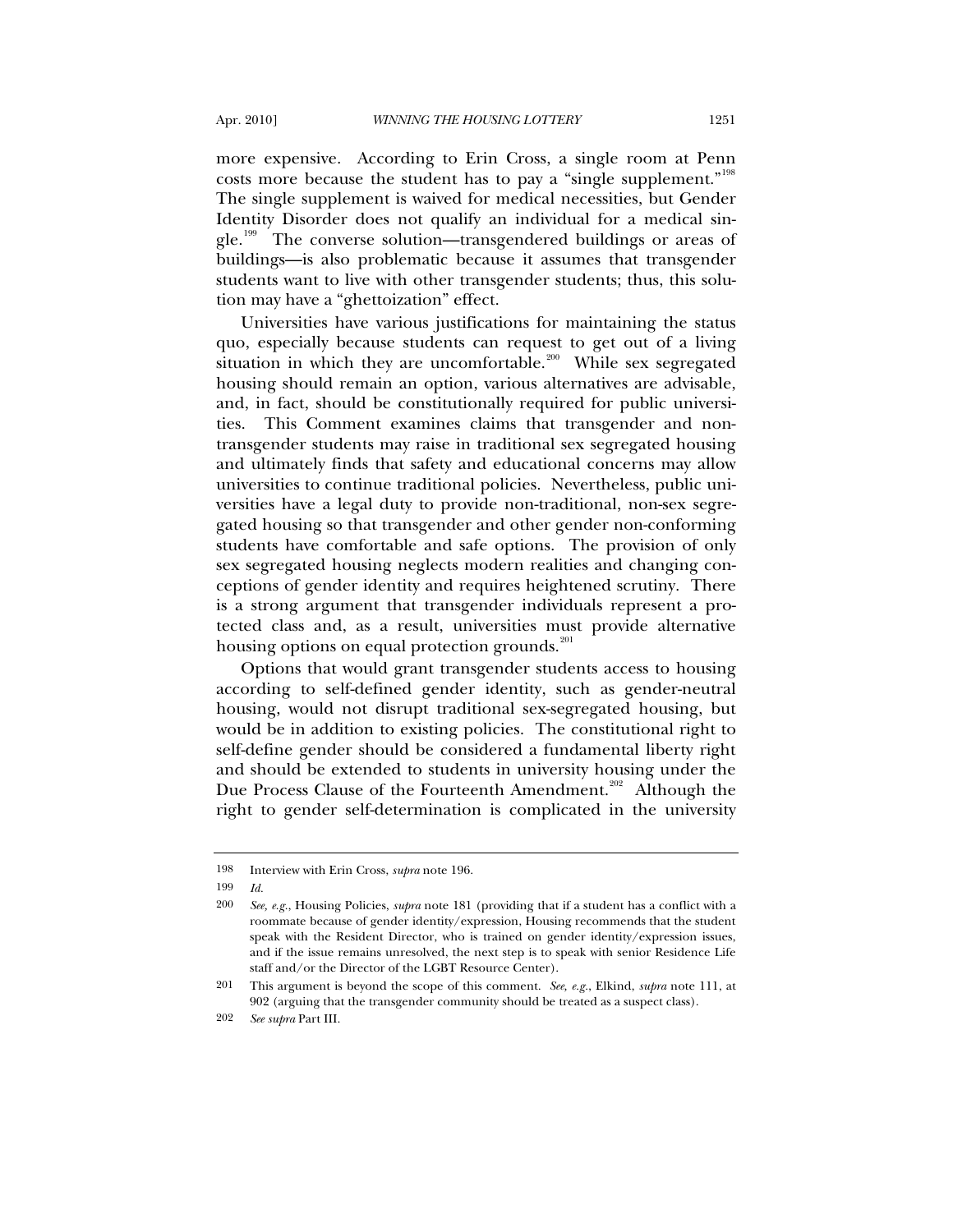housing context, it is possible for universities to achieve housing policies that recognize and address this right. Since the "right to define one's own concept of existence"[203](#page-37-0) has been extended to procreation decisions and family relationships, as well as private sexual choices,  $204$ why should this right not be extended to transgender individuals in the university housing forum? In this context, regulation is needed to ensure that transgender individuals can make "choices central to personal dignity and autonomy."[205](#page-37-2)

The remainder of this Section presents housing alternatives and solutions. The specific strategy adopted by a university cannot be mandated, but the university must provide an appropriate accommo-dation.<sup>[206](#page-37-3)</sup>

Gender-neutral housing is an important development because it enables students to live with a roommate of any gender, but generally is an option limited to upperclassmen.<sup>[207](#page-37-4)</sup> Universities should extend this option to all students, an approach that has been adopted at the University of California, Riverside; California Institute of Technology; and Skidmore College.<sup>[208](#page-37-5)</sup> This option should be clearly indicated on housing forms for students of all years. If roommate assignments are based on factors other than perceived gender, transgender students will feel less stigmatized with regards to university housing.

Gender-neutral housing should be available to students who apply for this option with a specific roommate, as well as to students who have not yet identified a roommate. To facilitate this option, universities would follow-up with students to help find compatible roommates and create a database of students who consent to living with transgender students. At Michigan State University, the LGBT Resource Center has a list of "LGBT-friendly" students to assist Housing

<span id="page-37-0"></span><sup>203</sup> Planned Parenthood of Southeastern Pennsylvania v. Casey, 505 U.S. 833, 851 (1992).

<span id="page-37-1"></span><sup>204</sup> *See* Lawrence v. Texas, 539 U.S. 558, 574 (2003).

<span id="page-37-3"></span><span id="page-37-2"></span><sup>205</sup> *Casey*, 505 U.S. at 851.

<sup>206</sup> The argument that universities have a duty to provide such alternatives is supported by the case of the "Yale Five," in which the district and circuit courts upheld Yale's oncampus housing requirement. Hack v. President & Fellows of Yale Coll., 16 F. Supp. 2d 183 (D. Conn. 1998), *aff'd*, 237 F.3d 81 (2d Cir. 2000). It should be emphasized that Orthodox students have the option of single sex floors in specified Yale residences, an alternative that seems to accommodate religious needs. *See* Glaberson, *supra* note 95 (explaining the problems Orthodox students have with the University's different housing options). In the same vein, non-sex segregated housing options provide an alternative that accommodates transender students' needs.

<span id="page-37-5"></span><span id="page-37-4"></span><sup>207</sup> RESEARCH UPDATE, *supra* note 188 (citing Brandeis University, Brown University, Dartmouth College, Guilford College, Oregon State University, University of Pennsylvania, Stanford University, Swarthmore College, Washington University, and Wesleyan University).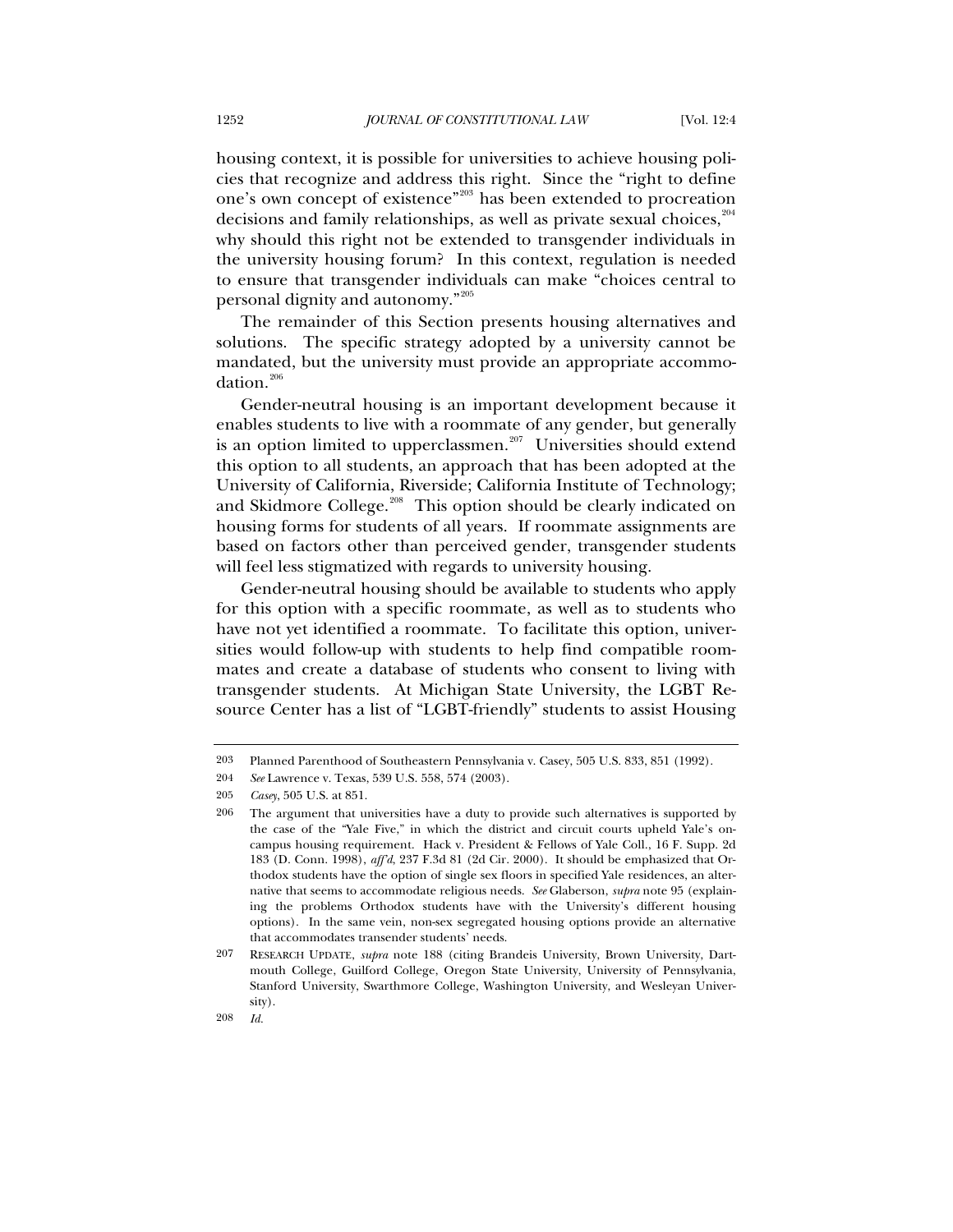authorities in making roommate and suitemate assignments.<sup>[209](#page-38-0)</sup> Surveying students to determine more tolerant placements may be administratively challenging, but the benefits would be far-reaching. To get at the root of the problem, universities should include a "non-binary gender question<sup>"[210](#page-38-1)</sup> on housing forms and should not require proof of surgery or official documentation. Other appealing solutions include eliminating the requirement of filling out gender on housing forms and giving students the option of not indicating a gender preference when making roommate requests.<sup>[211](#page-38-2)</sup>

Another option may be the negotiation of formal roommate agreements. At the University of Minnesota, roommates sit down with their Community Advisor, an upper class student who is trained to work with students living in university housing, and make a formal roommate agreement looking at issues such as study and sleeping habits, communication, and cleaning duties.<sup>[212](#page-38-3)</sup> Students resolve conflicts through the Community Advisor and then turn to the Residence Director and the Assistant Director of Residential Life to discuss the possibility of moving.<sup>[213](#page-38-4)</sup> Just as all roommates make agreements for day-to-day living, non-transgender and transgender individuals living as roommates can negotiate interactions for optimal living arrangements.

The role of the Community Advisor at the University of Minnesota suggests the importance of education to help ensure that change begins with university officials.[214](#page-38-5) It is critical that universities adopt policies that are sensitive to the needs of transgendered students, but

<span id="page-38-0"></span><sup>209</sup> Michigan State University, Transgender Student Housing at Michigan State University, http://transgenderhousing.msu.edu/FAQ.html (last visited Mar. 28, 2010).

<span id="page-38-1"></span><sup>210</sup> Beemyn & Pettitt, *supra* note 15 (indicating that seven of the twenty-five surveyed college campuses used a "non-binary gender question" on housing, admissions, or health care forms, giving students the option to self-identify outside of the gender binary by leaving a blank space after the term "gender" rather than using a check box).

<span id="page-38-2"></span><sup>211</sup> *See generally* RESEARCH UPDATE, *supra* note 188. At Pitzer College, filling out gender is not required on housing forms, and all students, including first-years, have the option to specify their roommate's gender. *Id.* at 5. Starting in the Spring of 2008, housing forms at Harvard University included a transgender checkbox. *Id.* at 4. At Carnegie Mellon University, students either select male, female, or no preference when *making* roommate requests in the housing lottery. *Id.* at 2.

<span id="page-38-3"></span><sup>212</sup> *Getting Along with Your Roommate,* THE UNIVERSITY OF MINNESOTA, HOUSING AND RESIDENTIAL LIFE 2009–2010 GUIDEBOOK, http://www.housing.umn.edu/ guidebook/5/index.html.

<span id="page-38-5"></span><span id="page-38-4"></span><sup>213</sup> *Id.*

<sup>214</sup> *See generally* Jeffrey S. McKinney, *On the Margins: A Study of the Experiences of Transgender College Students*, 3 J. GAY & LESBIAN ISSUES IN EDUC. 63 (2005) (explaining that selfidentified transgender college students reported a hostile environment for transgender students and a lack of resources and education on transgender issues).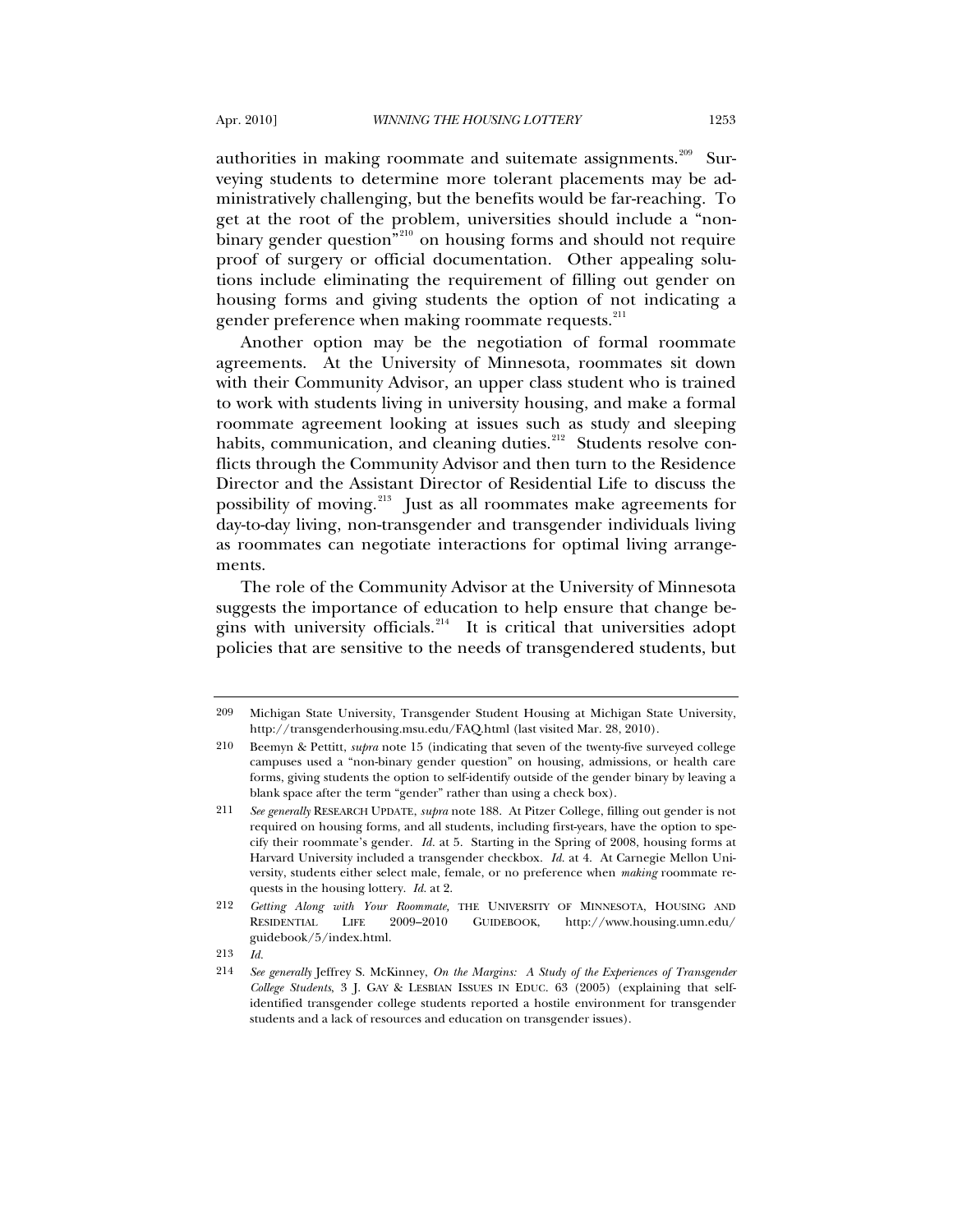this represents an initial step that may be limited in effect if education and training do not reinforce policy. In fact, such education may be necessary to spur change at universities that have ineffective policies, as well as at universities that have not considered or have dismissed the need for changing housing plans. Training university and housing department administrators to make individualized judgments that determine the best placement for transgender students is critical. Exposing faculty and students to the issues affecting transgendered students is an integral part of campus-wide educational efforts. For example, universities could tie in gender-related topics in programming and housing.

The solutions to such housing predicaments are not easy. Universities need to shift the burden from the individual student to make the housing process as smooth as possible and to provide more explicit guidelines. Housing forms should have better choices in terms of sex and gender. Students should have the option to live with whom they want, regardless of gender, and should not find that the only policy attempting to accommodate the needs of transgender students is putting them all together. Universities have a duty to take preemptive measures to protect transgender individuals who feel that single-sex housing policies leave them without safe, comfortable, and autonomous living options.

#### **CONCLUSION**

College students are likely to complain about their roommate and other aspects of their living arrangements at some point during their cohabitation. When transgender students are thrown into the mix, a layer of complexity is added, given the unfamiliarity and discomfort with gender non-conforming behavior.

Students might take issue with being forced to live in a dorm room with a transgender individual. This objection raises larger questions: What if some students don't want to live with an individual because of his or her race, religion, or sexuality? What prejudices should universities accommodate? Part of the college experience is living with all kinds of people. Just as universities now have housing arrangements with interracial roommates, universities need to resist the tendency to segregate transgender individuals into transgendered dorms or living spaces. Universities need to take steps to educate students who do not want to share a room with a transgender person because of discomfort. Through more education and exposure, universities can help fight ignorance and unfamiliarity with issues affecting transgender individuals.